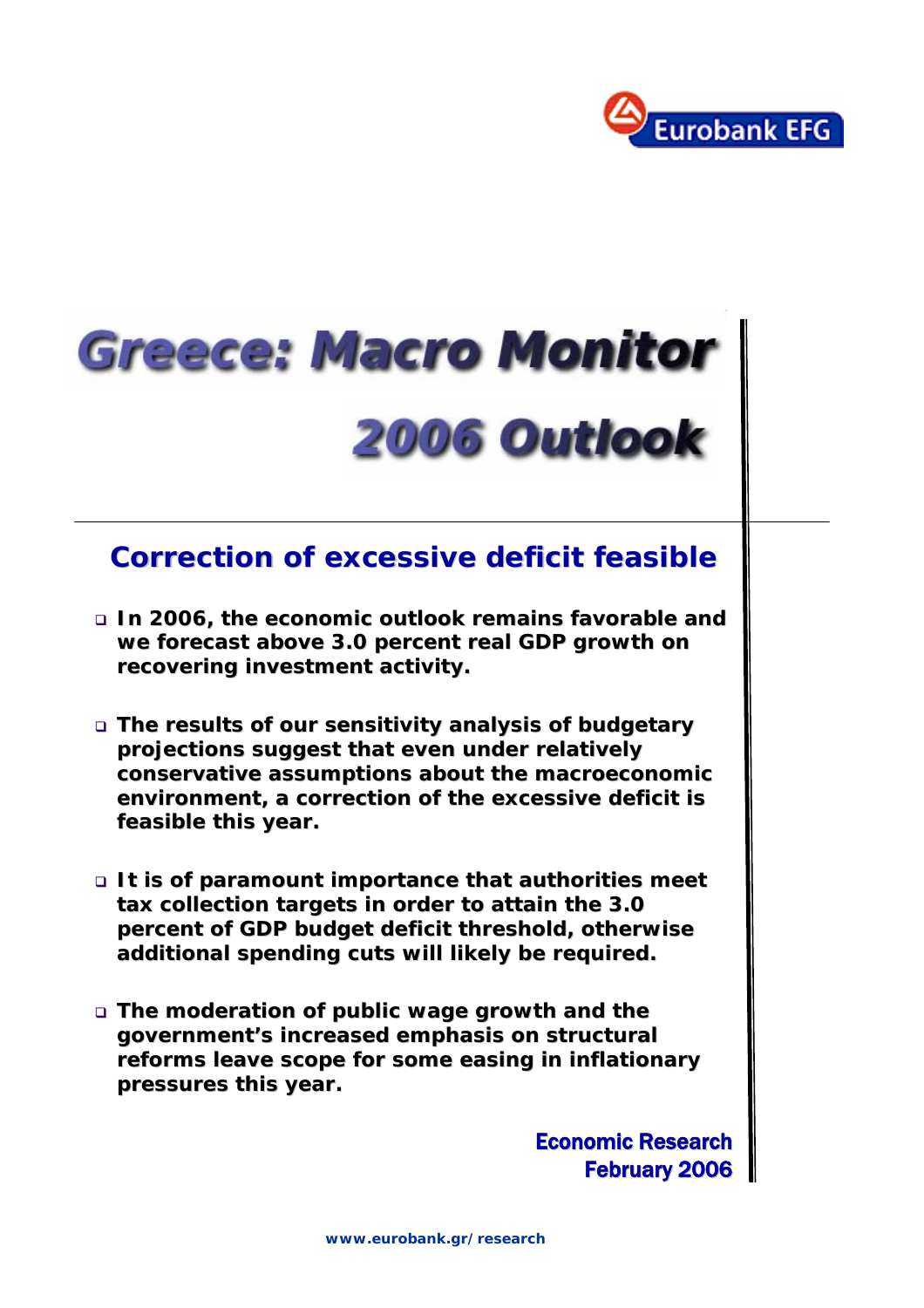#### **Contributors to this issue:**

Gikas Hardouvelis, Chief Economist and Director of Research Ghardouvelis@eurobank.gr Tel. +30210 3337582

Platon Monokrousos, Head of Financial Markets Research Pmonokrousos@eurobank.gr Tel. +30210 37 18 903

Constantine Papadopoulos, Advisor for European Affairs CPapadopoulos@eurobank.gr Tel. + 30210 33 37 197

Ilias Lekkos, Senior Economist ilekkos@eurobank.gr Tel. +30210 33 37 379

Manolis Davradakis, Economist edavradakis@eurobank.gr Tel. +30210 33 37 449

Costas E. Vorlow, Economist cvorlow@eurobank.gr Tel. +30210 33 37 273

**Disclaimer:** This report has been issued by EFG Eurobank–Ergasias S.A and may not be reproduced or publicized in any manner. The information contained and the opinions expressed herein are for informative purposes only and they do not constitute a solicitation to buy or sell any securities or effect any other investment. EFG Eurobank–Ergasias S.A., as well as its directors, officers and employees may perform for their own account, for clients or third party persons, investments concurrent or opposed to the opinions expressed in the report. This report is based on information obtained from sources believed to be reliable and all due diligence has been taken for its process. However, the data have not been verified by EFG Eurobank–Ergasias S.A. and no warranty expressed or implicit is made as to their accuracy, completeness, or timeliness. All opinions and estimates are valid as of the date of the report and remain subject to change without notice. Investment decisions must be made upon investor's individual judgment and based on own information and evaluation of undertaken risk. The investments mentioned or suggested in the report may not be suitable for certain investors depending on their investment objectives and financial condition. The aforesaid brief statements do not describe comprehensively the risks and other significant aspects relating to an investment choice. EFG Eurobank–Ergasias S.A., as well as its directors, officers and employees accept no liability for any loss or damage, direct or indirect that may occur from the use of this report.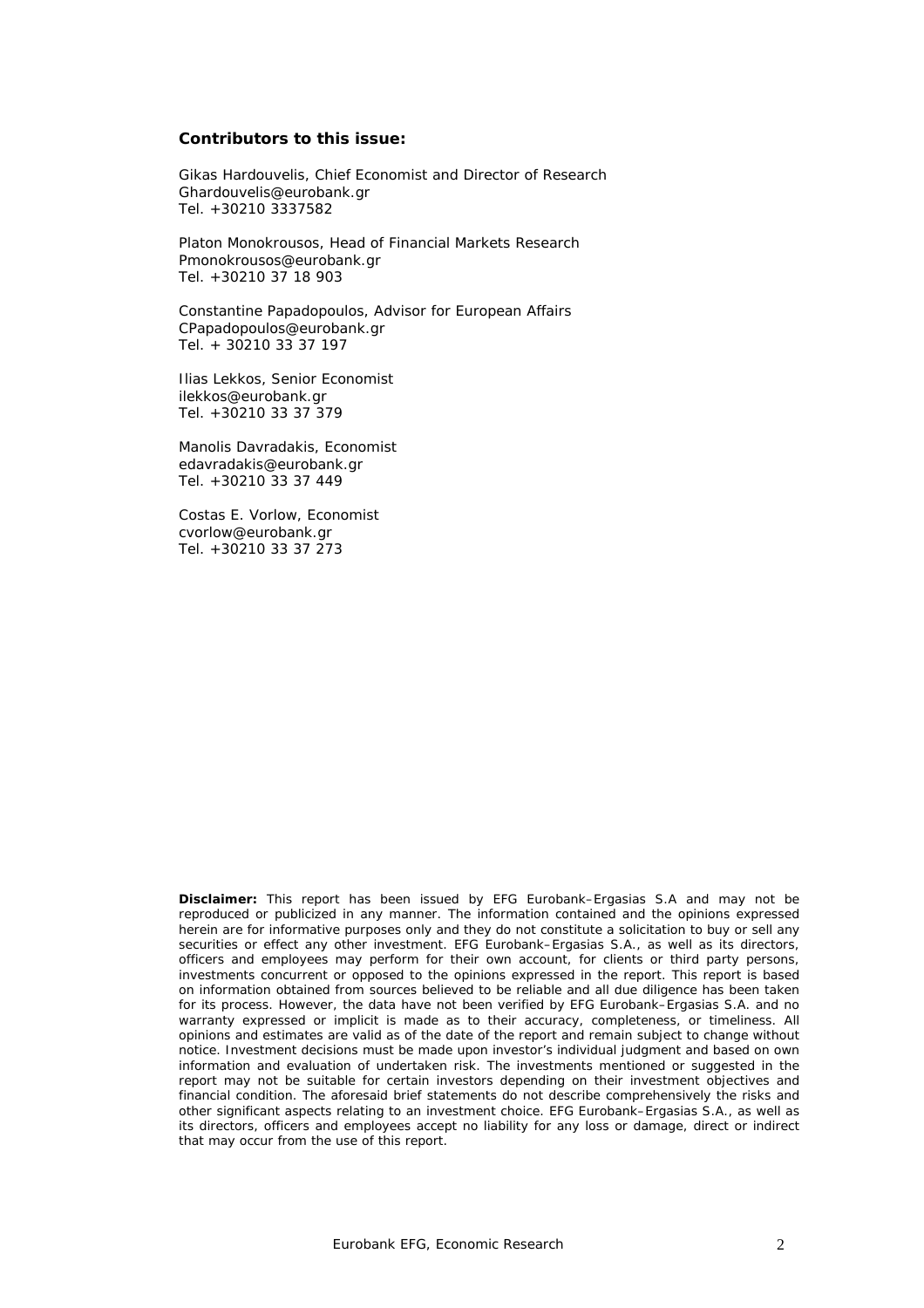# **Contents**

| Summary                                  | 4               |
|------------------------------------------|-----------------|
| Key macroeconomic indicators             | 5               |
| <b>PART A</b>                            |                 |
| Economy and macroeconomic policies       |                 |
| Domestic economy                         |                 |
| 2006 fiscal outlook                      | 12 <sup>7</sup> |
| Political overview and structural issues | 19              |

# **PART B**

# **Special Focus Topics**

| Do the Greek real estate market and the economic business cycle move<br>in tandem? | 28 |
|------------------------------------------------------------------------------------|----|
| Are differences in lending rates between Greece and the EU justified?              | 32 |
| Oil prices and economic implications                                               | 34 |
| Public investment and CSF III                                                      | 37 |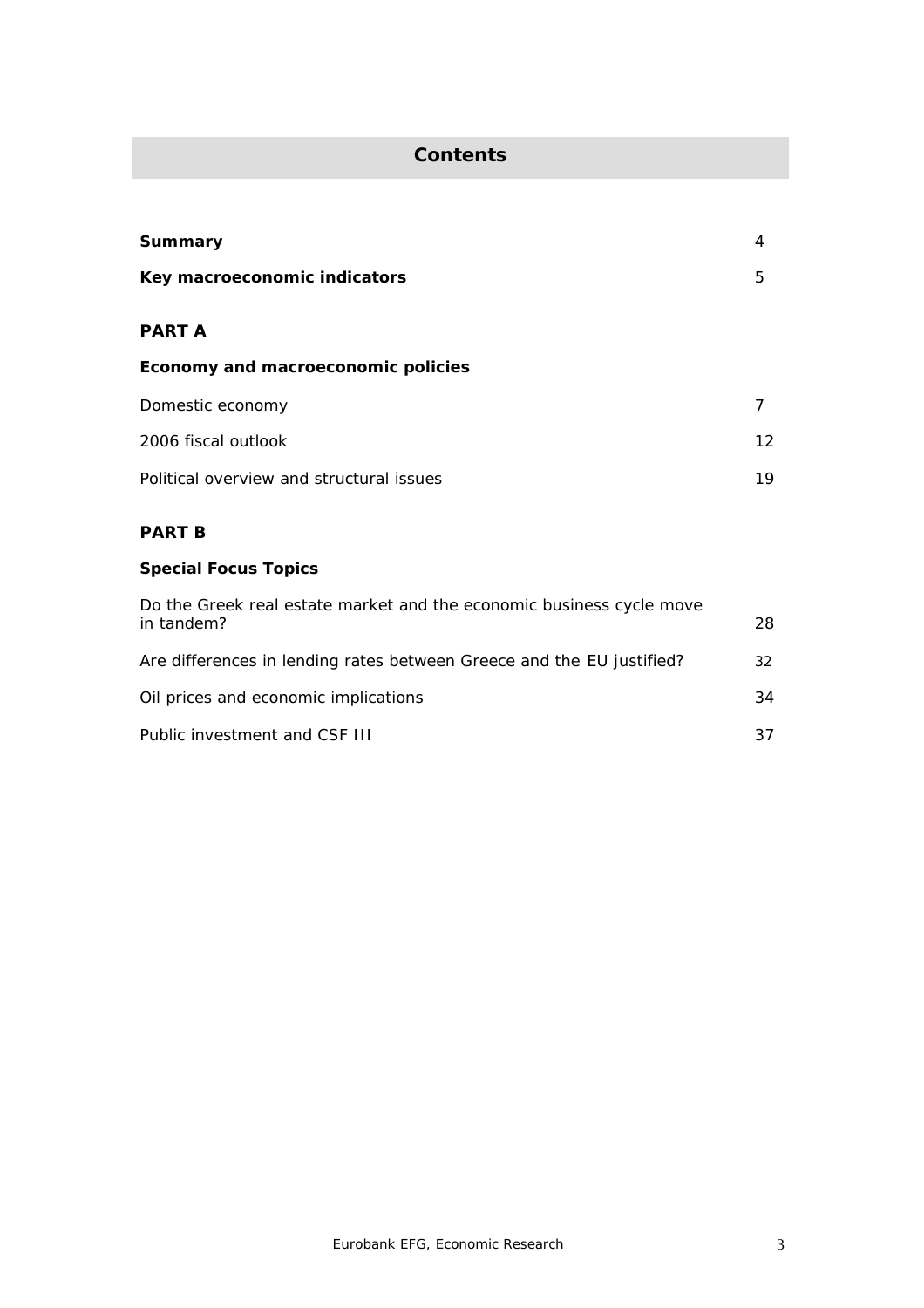# **Summary**

Real GDP growth in 2005 continued to significantly outpace the euro area average, rising by 3.7 percent from a year earlier. Private consumption remained the main engine of GDP growth last year, while net exports were a positive contribution mainly as a result of lower imports. Notwithstanding the above positive trends, the real growth of gross capital formation contracted by slightly over 1.0 percent in 2005, weighed down by significant cutbacks in public investment budget outlays and heightened business hesitancy to undertake new investments due to post-Olympic economic uncertainties.

In 2006, the economic outlook remains favorable and we forecast real GDP growth of around 3.4 percent with bouncing investments compensating for lower net exports and a likely moderation of household consumption due to slower wage growth. Main downside risks to our growth projections include a failure of investments to stage a healthy recovery following last year's slowdown and a worse-than-expected contribution from net exports due to eroding competitiveness and a less benign external environment as a result of higher oil prices and persistent global imbalances. Looking further ahead, the gradual waning of the special factors that supported economic growth in recent years, namely procyclical fiscal policies and the sharp interest rate declines post-EU entry, create headwinds to the medium-term growth outlook but we continue to forecast 3.0 percent-plus annual GDP growth rates over the next two-three years, mainly as a result of strengthening investment activity.

Rallying oil prices and higher VAT and excise tax rates heightened underline cost-push pressures and boosted average year-on-year inflation to 3.5 percent in 2005, from 2.9 percent in the prior year. In 2006, the moderation of public wage growth and the government's increased emphasis on structural reforms leave scope for some easing in inflationary pressures and we now expect average consumer price inflation of around 3.2 percent this year. However, the inflation differential is likely to remain significant over our forecast horizon, with further adverse implications for competitiveness.

The 2006 budget targets a 2.6 percent-of-GDP general government deficit, aiming to correct the excessive deficit without causing ''substantial adverse effects on economic growth or social cohesion''. The results of our sensitivity analysis of budgetary projections presented in this report suggest that even under relatively conservative assumptions about the macroeconomic environment, a correction of the excessive deficit is feasible this year, contingent on the authorities´ ability to ensure ordinary revenue growth broadly in line with nominal GDP. If, however, tax collection disappoints, then it will be difficult to meet the 3.0%-of-GDP deficit threshold without additional spending cuts, a rather difficult endeavor as past experience has shown, not least because of the inherently inelastic nature of primary spending and the need to run a sizeable public investment budget to facilitate implementation of the CSFIII program.

The pace of reforms accelerated markedly in 2005, particularly in the form of new legislation on flexible working hours, overtime costs, the banking sector pension system, public-private partnerships, shopping hours and public enterprises. This year will in all likelihood see greater efforts, on the part of government, to secure effective implementation of the above reforms and tangible results. After the first half of the year, the reforms momentum may slow down in anticipation of this autumn's local and regional elections. Beyond that, the Government's strategy until the general election (due in spring 2008) remains an open question, e.g., whether it will choose to consolidate existing gains or, alternatively, concentrate on new areas, such as unemployment and the cost of living, both primary concerns of citizens.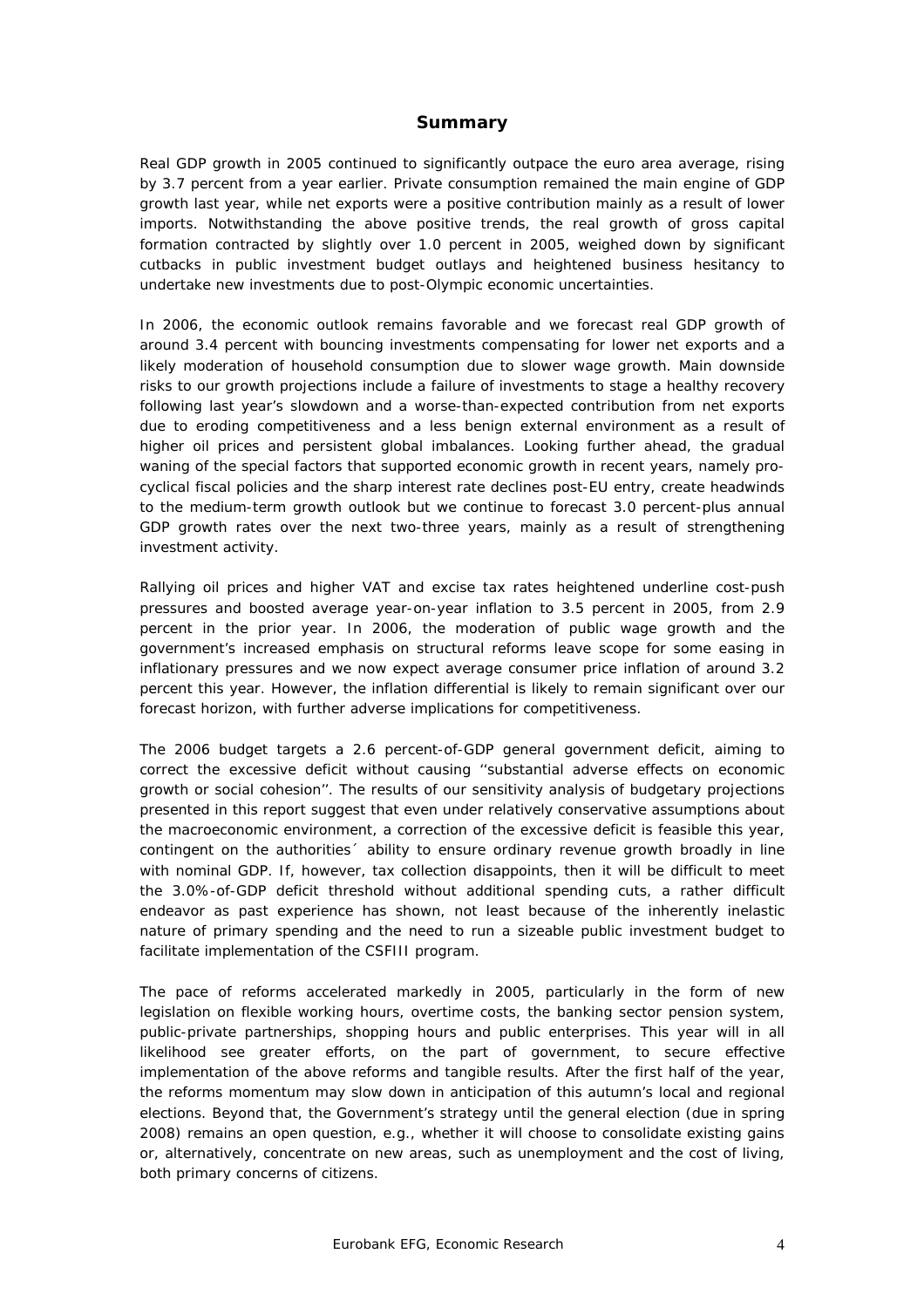Other issues that present challenges for the government this year include the low CSF-III absorption rate, privatizations (not least that of Olympic Airlines, though the main focus this year will be on the banking sector), the overhauling of public enterprises, and the question of working hours, triggered by recent developments in the banking sector.

# **Also in this issue:**

We revisit the question of whether there is currently an overvaluation of Greek home prices. Our analysis suggests that rising housing prices in Greece are fully justified by economic fundamentals. Hence, the possibility of an overvaluation of housing prices in Greece is currently low thus limiting the risk of an abrupt correction in prices that could have negative consequences for overall economic activity. This conclusion is reinforced by the non-speculative nature of housing demand as documented by survey data from Greek households.

We also conduct a comparative analysis of the lending rates in Greece and the Eurozone. Based on this analysis we conclude that, over the period from 1998 to 2004, the Greek weighted average lending rate has declined significantly and currently stands 125bps above the EU-10 average. This spread in Greek-euro area lending rates can be attributed, at least partly, to higher deposit rates, higher credit loss reserves and higher operational costs.

We look at the recent trends and outlook of the world oil market and examine the economic implications of higher oil prices. In the case of Greece, we suggest that we may already be experiencing the first impact of higher energy costs through the price mechanisms, while we reiterate that domestic output growth rates could have been 0.3- 0.5 percentage points higher if oil prices were not fluctuating around historically very high levels.

Finally, we review recent developments regarding the Community Support Framework for Greece and conclude that a significant acceleration in the signing of new projects and, in particular, the successful completion of projects already underway is required to avoid losses of EU structural funds

| y/y grwoth             | 2003  | 2004  | 2005e  | 2006f |
|------------------------|-------|-------|--------|-------|
| GDP (constant prices)  | 4.6   | 4.7   | 3.7    | 3.4   |
| Final consumption      | 3.2   | 4.3   | 3.6    | 3.1   |
| Total investment       | 13.7  | 5.7   | $-1.2$ | 3.8   |
| Domestic demand        | 5.5   | 4.7   | 2.3    | 3.2   |
| Exports g&s            | 1.0   | 11.7  | 2.7    | 5.5   |
| Imports g&s            | 5.2   | 9.3   | $-1.4$ | 4.5   |
| National CPI (average) | 3.5   | 2.9   | 3.5    | 3.2   |
| Budget balance (% GDP) | 5.2   | 6.6   | 4.3    | 3.0   |
| Public debt (% GDP)    | 108.8 | 109.3 | 107.9  | 105.0 |

# **Key macroeconomic indicators**

*Source: realisations, official estimates and EFG Eurobank forecasts*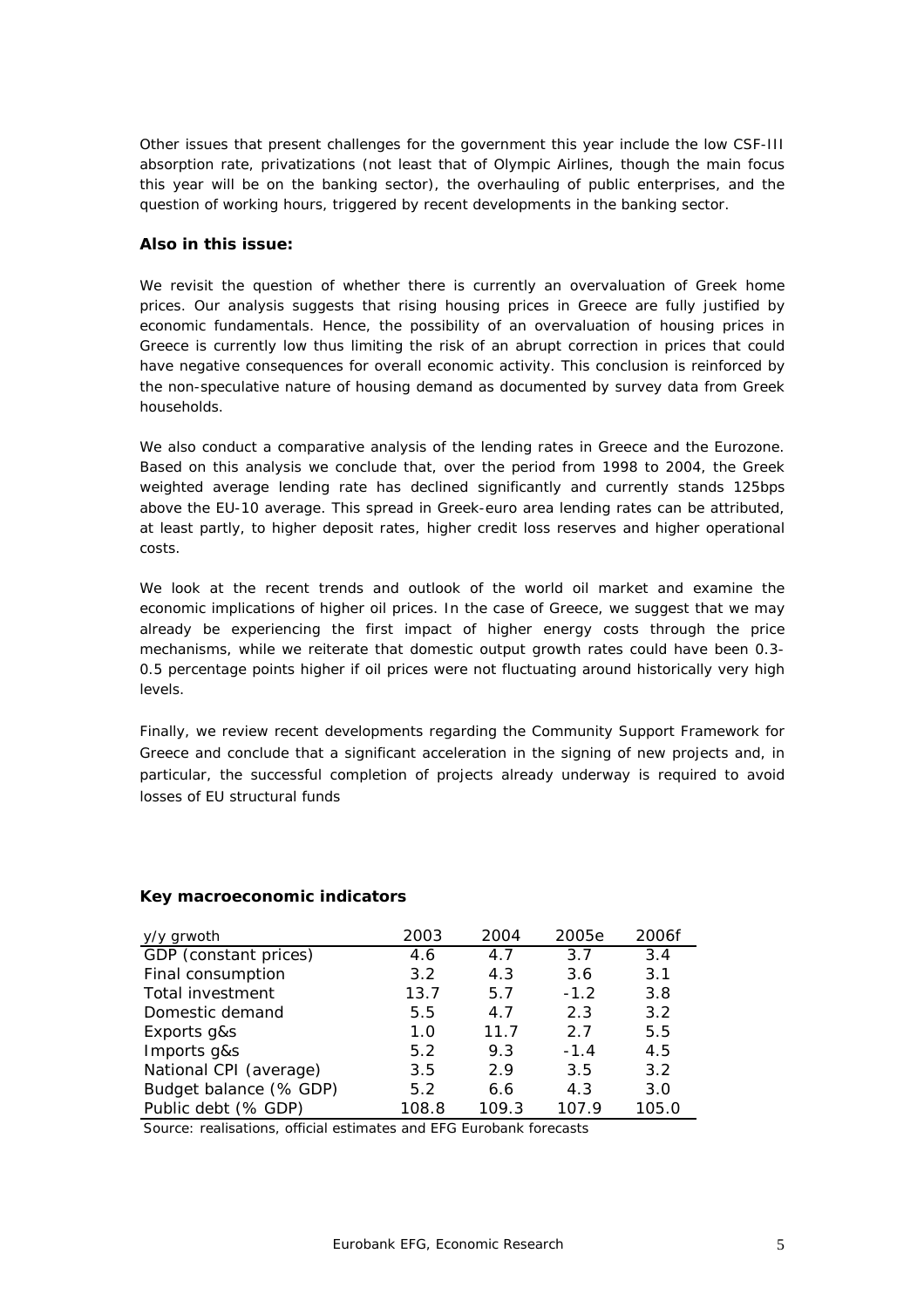# **Part A**

# **Economy and Macroeconomic Policies**

- ¾ **Domestic economy**
- ¾ **Fiscal outlook**
- ¾ **Political overview and structural issues**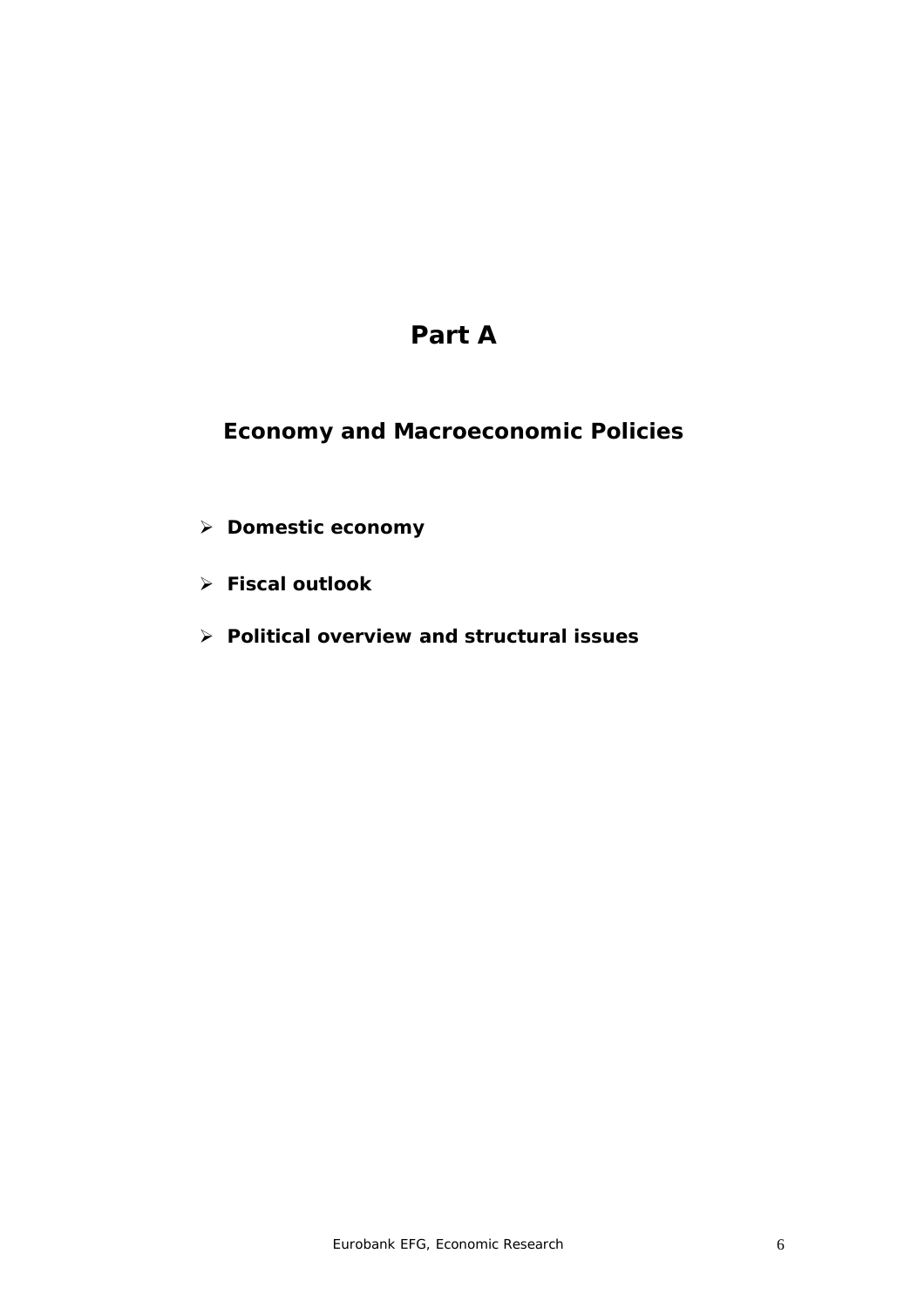- **The economic outlook remains favorable and we forecast real GDP growth of around 3.4 percent this year on the back of strengthening investment activity**
- **Main downside risks to our growth outlook include a failure of investments to stage a healthy recovery following last year's slowdown and a worse-thanexpected contribution from net exports due to eroding competitiveness and a less benign external environment**

# **2005 growth surpassed expectations**

Real GDP grew by 3.7 percent y/y last year after rising by 4.7 percent y/y in 2004, with upbeat readings in key conjunctural indicators showing that the economy maintained a strong momentum through to early 2006. Private consumption remained the main engine of GDP growth last year, helped by the rapid expansion of consumer credit, continuing strong real wage growth and positive wealth effects from firmer equities and recovering housing prices. Also, net exports were a positive contribution, mainly as a result of lower imports. In contrast to the above positive trends, gross capital formation growth contracted by 1.2 percent y/y in 2005, weighed down by significant cutbacks in public-investment budget outlays and heightened business hesitancy to undertake new investments due to post-Olympic economic uncertainties.

#### **Outlook remains positive in 2006**

We forecast real GDP growth to remain strong this year (EFG 2006 forecast: +3.4 percent vs. the 3.8 percent official projection), with bouncing gross fixed capital formation growth compensating for declining net exports and a likely moderation in household spending due to slower wage growth. Main downside risks to our growth projections include a failure of investments to stage a healthy recovery following last year's slowdown, a worse-thanexpected contribution from net exports due to eroding competitiveness and a less benign external environment as a result of higher oil prices and persistent global imbalances. The gradual waning of the special factors that supported economic growth in recent years, namely pro-cyclical fiscal policies and the sharp interest rate declines post-EU entry, could also induce downward risks to themedium-term growth outlook. Yet, we continue to forecast annual GDP growth of 3.0

percent or higher in the next two-three years, mainly as a result of strengthening investment activity.



#### **Consumer spending remains resilient**

Although eroding disposable incomes due to higher oil prices and slower real wage growth risk a mild deceleration in consumer spending this year, recent conjunctural indicators show no significant abatement of consumer spending vigor. Following some transitory weakness in early 2005, retail sales (volume terms) have been on a recovering path lately, posting average year-on-year growth of 3.2 percent in January-November 2005 on the back of strong gains in the furniture, household equipment and food sectors. New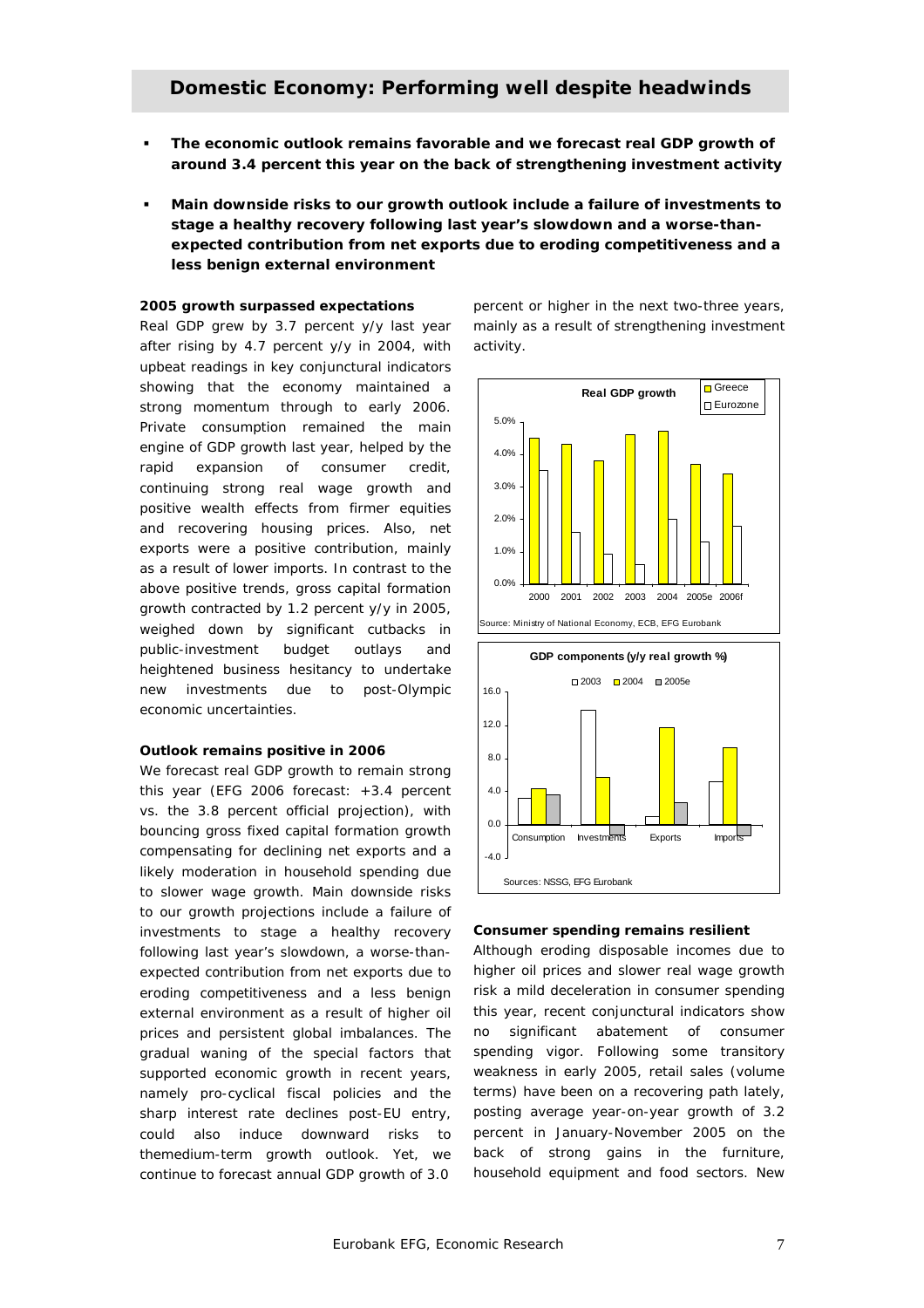private car registrations declined by 3.0 percent y/y last year, but this followed annual growth in excess of 15% in the 2004 Olympics year. Furthermore, although the consumer confidence index for Greece has moved sharply lower after reaching a 4-year high in April 2004, the index appears to have stabilized in recent months, and at -36 in December 2005 was not far off its historical average level.

# **Fast credit growth continues**

As we have noted above, the post-EMU credit boom has provided the engine of strong consumer spending in recent years. Meanwhile, these trends continued unabated last year with the year-on-year growth of household credit coming in at around 30 percent in January-November 2005. As we have noted in the past, the gradual elimination of pent-up demand and lower disposable incomes due to tighter fiscal policies might, at some point in the future, induce a drive by Greek households to restore over-extended balance sheets. Moreover, although total outstanding household credit as a percentage of GDP in Greece remains well below the EU average<sup>1</sup>, its rapid rise in recent years could potentially increase macroeconomic and prudential risks in the case of sudden and unforeseen adverse events such as a sharp economic downturn or a significant rise in interest rates. These risks are particularly relevant given that the level of non-performing loans is already high for this stage of the business cycle. Although we deem such worries credible, we note that the BoG has already taken steps to address provisional concerns by raising specific provisions and capitalization levels, mandating risk-management and credit-rating systems in banks, and facilitating the compilation of comprehensive credit information on individual borrowers. Moreover, according to most relevant measures, the Greek banking sector currently seems to enjoy high solvency rations and it is also well capitalized.

 $\overline{a}$ 

#### **Employment expectations improving**

Total employment rose by 1.5 percent in the first half of last year, while the unemployment rate fell to 9.6 percent in 2Q 05, from 10.4 percent in the prior quarter. Notwithstanding the risk of a mild slowdown in the pace of job creation this year and the next as a result of a gradual cooling of domestic economic activity, expectations of consumers and business firms (with the exception of those in the manufacturing sector) concerning employment prospects have been on the rise in recent months. Overall, Greece's labor market performance remains weak in comparison with other EU countries, hindered by high long-term unemployment and low participation rates, especially among youth and women. To this end, further measures in addition to those taken recently (extension of shopping hours, more flexible overtime arrangements, etc) may be needed to address such long-standing structural deficiencies.



<sup>1</sup> Consumption and mortgage loans to Greek households stand at 41% of Gross Disposable Income (GDI), compared to 83% in the eurozone, while interest payments correspond to 2.5% of GDI, compared to 4.5% in the eurozone. Regarding loans to businesses, total outstanding corporate credit to enterprises stands at 40% of GDP compared to 62% in the eurozone.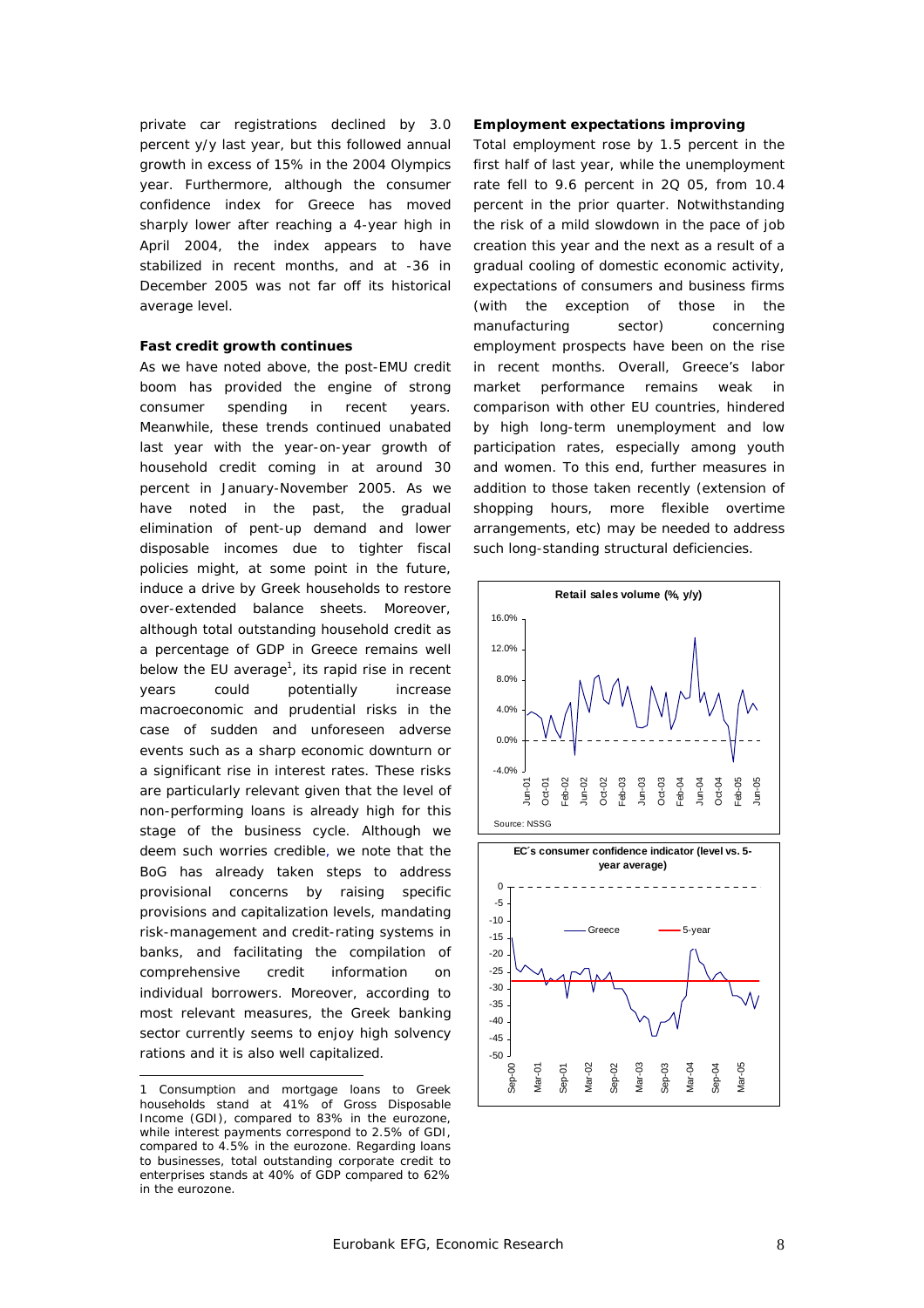#### **Investment seen recovering in 2006**

Gross fixed capital formation contracted slightly in 2005 after recording annual average growth of 8.0% over the previous five years, but we look for a gradual recovery in investment activity this year as the government accelerates the absorption of EU structural funds and its new business-friendly initiatives start to yield tangible results. Our expectation for a brighter domestic investment environment ahead is further supported by the continuation of double-digit growth rates in mortgage lending, strengthening residential construction activity and recent improvements in key sentiment and business activity indicators.

# **Improving construction prospects…**

Building permits in volume terms rose by 11.9 percent y/y in the first eleven months of 2005 following a 4.1 percent y/y contraction in the same period a year earlier. Moreover, cement production grew by 2.4 percent y/y in January-November 2005 after declining by 2.0 percent y/y in the January-November 2004. Residential construction activity (as measured by the volume of permits) is estimated to have accelerated further towards the end of last year as prospective homeowners rushed to secure permits ahead of the introduction of VAT on new home purchases from January 1, 2006. Moreover, the average annual growth of domestic bank lending to households over the first 11 months of 2005 exceeded 26 percent after rising by around 25 percent in the prior year and, although a mild slowdown in mortgage credit seems likely in early 2006 (as a result of the introduction of new measures affecting real-estate transactions), growth prospects for the current year as a whole remain favorable.

# **…supported by new legislation on PPPs and improving EU flows absorption**

All in all, activity in the domestic construction sector is expected to improve in the quarters and years ahead, deriving support from a likely acceleration in the implementation of CSFIII co-financed projects and the recent introduction of legislation aiming to promote projects in the form of Public-Private Partnerships (PPPs). Reflecting the above positive trends, the index of business

expectations in construction has been on a gradual recovery path in recent months following earlier steep post-Olympic declines, while the price index of dwellings appears to have been on a rising trajectory lately following a mild deceleration in 2004. The growth prospects of business investments in equipment also appear favorable this year, supported by the continuation of strong domestic demand trends, healthy exports growth and improving business expectations in the industrial and service sectors.

# **Industrial developments uninspiring**

Industrial production fell by 0.8 percent cumulatively in January-November 2005, weighed down by an equiproportional drop in manufacturing output and weaker production in the mining and quarrying sectors. Reflecting these uninspiring trends, the capacity utilization rate in industry retreated further and stood at 72.3 percent in December 2005 compared to 75.2 percent in the same month a year earlier. The poor performance of the manufacturing sector reflects among other factors weak production trends in the domestic textiles, footwear and clothing sectors, which have lately been facing increasing competition from imports from China and other low-cost countries. Improving growth prospects in some key eurozone economies where a significant portion of Greek exports is destined to may suggest room for a gradual recovery in domestic industrial output this year but deteriorating terms of trade due to persisting inflation differentials with the rest of the Eurozone and the continuing loss of competitiveness of traditional manufacturing sectors in Greece

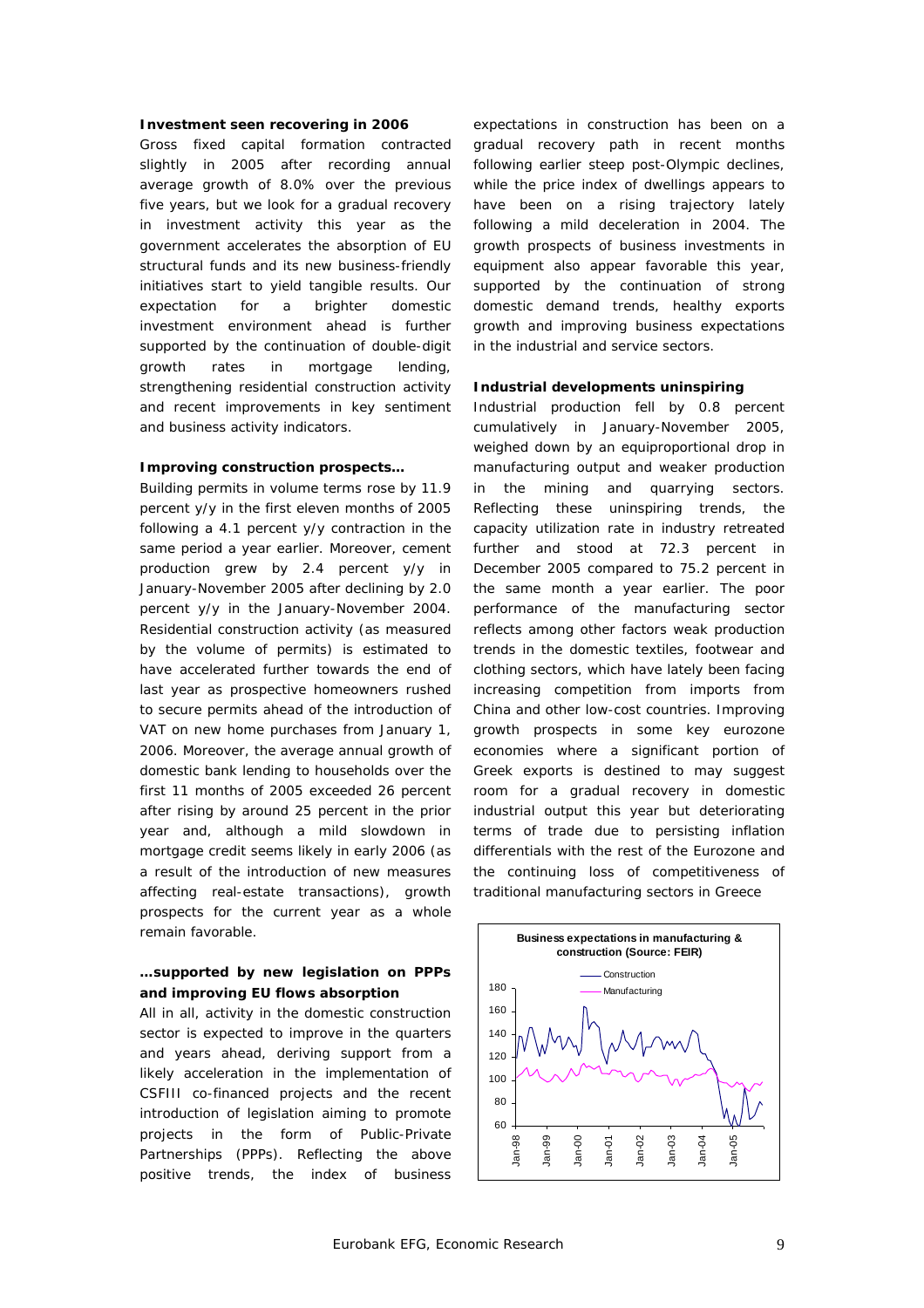leave limited room for optimism. Note, finally, that the Greek PMI manufacturing index fell below the 50 boom-or-bust threshold in January, the first such decline in nine months.

#### **Current-account balance deteriorating**

Following a considerable improvement in the current-account balance in 2004, the 33.8 percent y/y (€2.9bn) cumulative rise in the deficit in January-November 2005 was entirely the result of a wider trade gap due to a sharply higher oil bill and net payments in the ships balance (as opposed to net receipts recorded in the corresponding period of 2004). In fact, the trade balance excluding oil and ships actually improved by around 3.8 percent y/y in the first eleven months of last year as a result of higher exports and declining imports. Higher general government gross payments to the EU and in net interest, dividends and profits also contributed to the current account's deterioration in the first eleven months of 2005. On a more positive note, the services surplus widened during that period mainly on the back of higher net shipping receipts (despite the continuing fall in freight rates) and higher tourism revenues. Net receipts from transportation (mainly shipping) and travel services grew by 1.8% y/y and 6.9% y/y, respectively in January-November 2005. On the financial account side, strong inward portfolio investment to the tune of €7.5bn in January-November 2005 offered the main source of current-account deficit financing, while the FDI balance recorded a net outflow of €1.0bn, after recording a small net inflow during the same period a year earlier.

# **Olympics legacy boosts tourist sector**

The Greek tourism sector appears to have finally begun to realize the benefits of the Olympics legacy. This has been helped by an intensified promotional effort by the Greek Tourism Development Ministry, which estimates a rise of over 10 percent y/y in 2005 tourist arrivals and forecasts the number of foreign tourists visiting the country rising to 20 million within ten years (from around 14 million last year). Further initiatives designed both to attract more tourists from the highincome brackets and to expand the tourist season beyond the summer vacations are currently under consideration by the government. Some of the steps proposed to help attain these aims include additional large-scale investments in the sector and the introduction of incentives for the retirement of ageing facilities.

# **Inflation likely to ease slightly in 2006,**

Rallying oil prices and higher VAT and excise tax rates<sup>2</sup> heightened underline cost-push pressures and boosted average year-on-year inflation to 3.5 percent last year, from 2.9 percent in 2004. The CPI basket's heavyweights last year were housing and, to a lesser extent, the transport and clothingfootwear components<sup>3</sup>. These accounted for slightly more than 60 percent of the average annual rise in the overall index over that period. Presumably, higher heating (housing) and motor fuel (transportation) prices played a role in the above developments. On the other hand, communications was the component with the lowest contribution to both headline and core inflation rates, continuing a trend that has been in place since 2000 following the liberalization of the telecoms sector. Core CPI (i.e., national index excluding the volatile fresh produce and energy components) averaged 3.1 percent y/y in 2005, down from 3.3 percent y/y in the prior year, but risks are for a higher core inflation reading in 1H '06 due to more pronounced second-round effects from higher oil prices.



 2 Increase in oil price is estimated to have added around 1.2pps to average Greek inflation last year. Increase in VAT and other excise taxes is estimated to have added another 0.2pp or so.<br><sup>3</sup> The total weight in the CBL basket.

The total weight in the CPI basket is 34.6%.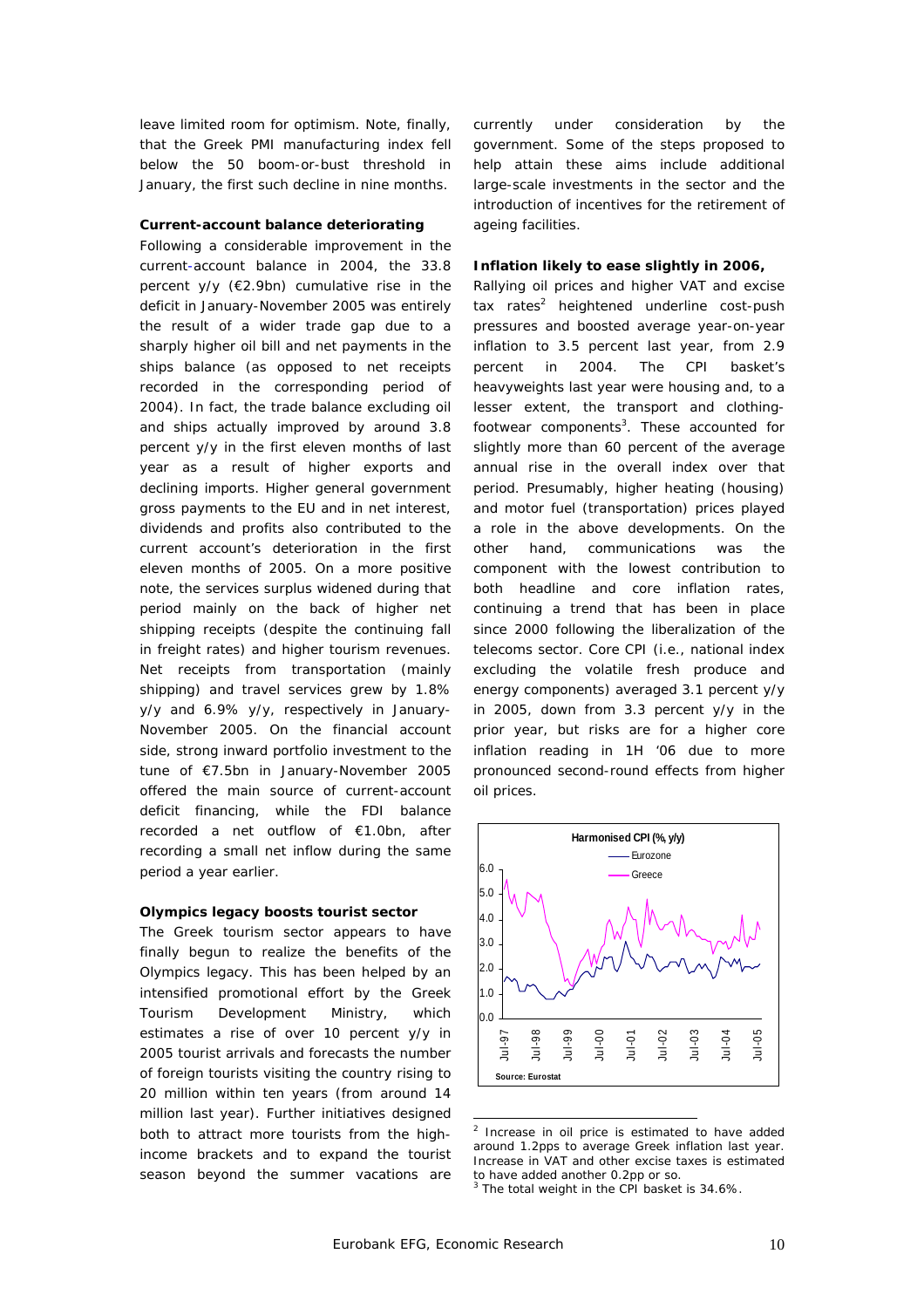An intensification of underlying inflationary pressures is also manifested by higher producer prices4, with recent price gains in domestically produced consumer goods pointing to increased efforts by local manufacturers to pass higher input costs to the final consumer. Meanwhile, imported prices in industry were up 10 percent cumulatively in January-November 2005, after rising by 5.9 percent over the same period a year earlier with the acceleration mainly due to higher energy costs. In 2006, the expected moderation of public wage growth and the government's increased emphasis on structural reforms leave scope for some reduction in the inflation differential with the rest of the Euro area. However, this differential is expected to remain significant over our forecast horizon, with further adverse implications for Greece's economic competitiveness. Eurobank EFG has a 3.2 percent y/y average CPI forecast for this year.

# **Inflation differential seen persisting…**

Greece's high inflation rates, rapid unit labor cost growth and a positive output gap resulted in a significant appreciation of the real exchange rate in recent years, more than offsetting the beneficial impact of EMU membership. As a result, export growth has generally been sluggish and export market shares have declined by more than 15 percent cumulatively since 2000. On the inflation front, domestic consumer prices of goods and services excluding fuels and processed food have cumulatively been over 6 percent higher than the EU-12 average over the past 5 years. Last year, the Greek/Eurozone headline inflation differential (harmonized terms) averaged 1.3pp against 1.1pp in 2004 and 1.3pp in 2003.

# **…weighing on competitiveness**

 $\overline{a}$ 

Cyclical influences and Greece's higher dependency on oil relative to other EU members<sup>5</sup> can explain a good deal of the persistent inflation differential. However, this can also be explained by other, more

structural factors having to do with the degree of openness and competitiveness in key sectors of domestic economic activity. As we have noted before, the inflation differential features among the main causes of deteriorating economic competitiveness in recent years with various relevant indicators showing that domestically produced goods and services find it increasingly difficult to compete in both domestic and international markets. For example, the rather disappointing performance of the Greek manufacturing sector alongside strong domestic demand growth and rising imports point to increasing import substitution. Other relevant indices of Greek economic competitiveness, ranging from the sizeable current account deficit to the euro-real effective exchange rate weighted by Greece's trade shares, also continue to tell a worrying story. In this respect, prudent incomes policies, further fiscal tightening and structural reforms to promote flexibility in domestic product and labour markets are deemed imperative. Regarding the former, we note that the official announcement that public sector nominal wage increases will not exceed expected inflation in 2006 offers some scope for more favourable labour cost developments this year.

 $4$  PPI:  $+8.3\%$  y/y cumulatively in November 2005 vs 4.3% y/yia year earlier.

<sup>&</sup>lt;sup>5</sup> According to IEA data, Greece's total energy bill as % of GDP is the highest among (EU) members.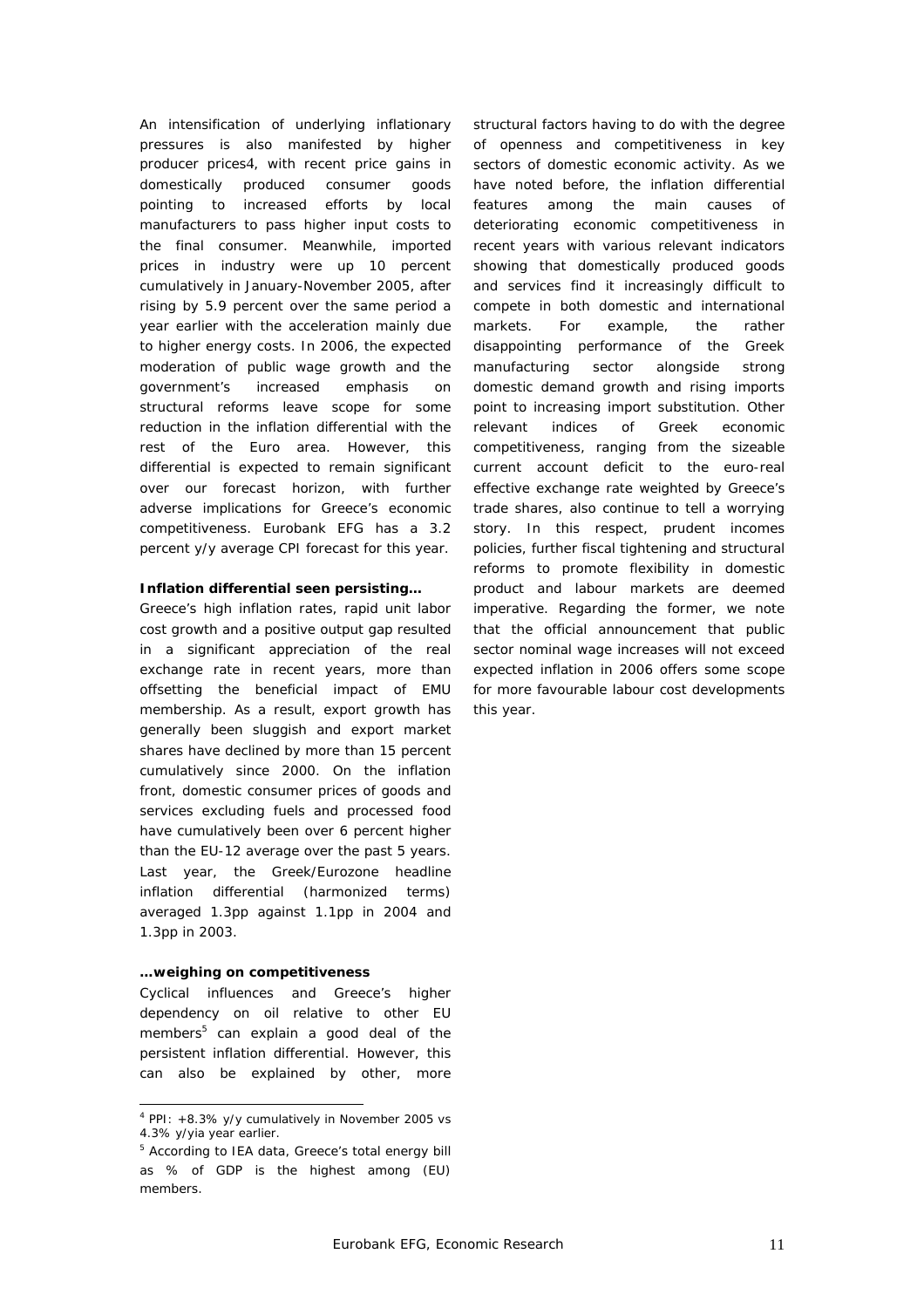# **2006 fiscal outlook: Correction of excessive deficit feasible**

- **The results of our sensitivity analysis of budgetary projections presented below suggest that even under relatively conservative assumptions a correction of the excessive deficit this year is feasible**
- **This is contingent on the authorities´ ability to ensure ordinary revenue growth broadly in line with nominal GDP**

# **Deficit drops in 2005, mainly due to nonrecurring Olympics costs**

Despite the underperformance of budget revenues last year, the government managed to reduce its 2005 fiscal deficit to an estimated 4.3 percent of GDP, from an upwardly revised 6.6% of GDP gap in 2004. As the table below illustrates, the key driver of this adjustment was a sharp reduction in the public investment budget's outlays (worth 1.4 % of GDP), mainly due to non-recurring expenditure on Olympic Games infrastructure. The remaining portion of the improvement was attained with the help of a higher surplus in the general government accounts (0.6 percent of GDP) and lower primary spending (0.36 percent of GDP). On the other hand, budget revenue underperformed initial targets, adding around 0.23 of GDP to the overall deficit figure, a rather disappointing development in view of the hikes in VAT and related measures taken last April to boost tax proceeds. Net ordinary budget revenue is estimated to have grown by 7.5 percent in 2005, undershooting an initial annual growth target of 11.4 percent (later revised to 6.7 percent). This underperformance was presumably due to widespread tax-evasion, which has also led to a significant decline in the budget revenue-to-GDP ratio over the past five years<sup>6</sup>.

# **Targeting an end to the excessive deficit**

The 2006 budget targets a 2.6 percent-of-GDP general government deficit this year, aiming to correct the excessive deficit without causing ''substantial adverse effects on economic growth or social cohesion''. The new budget has undergone a number of significant changes since the initial draft was unveiled by

 $\overline{a}$ 

the government in early October after the European Commission signaled that it would like to see Greece reducing its deficit via measures which would be ''more structural rather than one-off'', effectively opposing the use of special revenue-generating measures. Consequently, the government lowered its target for one-off revenues in 2006 from €2.0bn (or 1.03% of GDP) - initially reported to come via the securitization of delinquent tax arrears - to  $£1.1$ bn (0.6% of GDP) now expected to be generated with the help of other special measures. The latter include higher dividends from three public sector companies, concession contract extensions and clearance of fines and licenses by the Telecom and Post Commission.

# **Contributors to 2006 fiscal adjustment**

As the table below illustrates, a significant portion of this year's fiscal adjustment is projected to come via higher budget revenues, the main portion of which will be due to one-off measures worth 0.6pp of GDP.

#### **TABLE 1: Contributions to total deficit reduction (% of GDP)**

|                                   | 2005 (e) | 2006 (B) |  |
|-----------------------------------|----------|----------|--|
| Net ordinary revenue*             | $-0.23%$ | 0.81%    |  |
| Interest costs                    | 0.26%    | 0.44%    |  |
| Primary expenditure               | 0.36%    | 0.21%    |  |
| Pubic Investment budget           | 1.40%    | 0.03%    |  |
| Public utility surpluses & adjst. | 0.55%    | 0.23%    |  |
| <b>Total contribution</b>         | 2.3%     | 1.7%     |  |
|                                   |          |          |  |

*source: 2006 budget & EFG Eurobank research* 

*e: expected, B: 2006 budget (\*): tax revenues + one-off inflows - tax returns* 

These, together with lower interest costs, are expected to account for a whole percentage point of the 1.7pps-of-GDP total targeted deficit reduction in 2006. In addition to the above, the new budget also foresees: i. a 0.2pp-of-GDP reduction in primary expenditure relative to last year via higher restraint in public-sector wages and pensions, lower government consumption costs and slower growth of social-security and health outlays, and ii. a 0.2pp-of-GDP rise in the

<sup>6</sup> Ordinary budget revenue as a %age of GDP has been in a constant decline over the last five years, dropping to an estimated 24.5% in 2005, from 28.1% in 2000.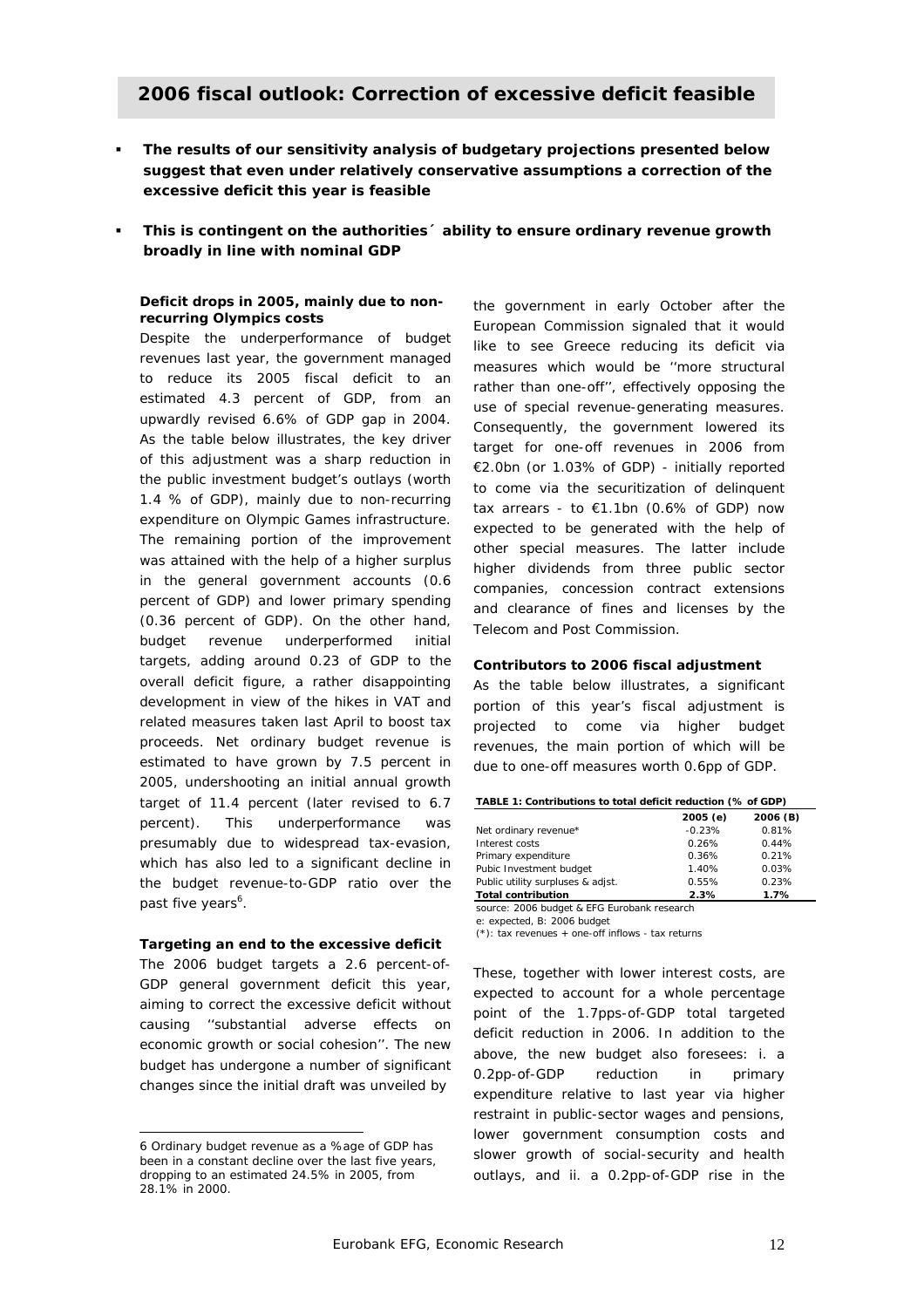surplus of the general government due to higher public utility dividends and lower defense costs. Finally, the targeted balance of the public investment program (PIB) in 2006 is projected to post a small improvement relative to last year, mainly as a result of higher EU structural fund inflows and the containment of public investment outlays at last year's level. This will contribute 0.1ppsof-GDP to this year's expected deficit reduction.

#### **Assessing the new budget**

Greece's 2006 budget appears to be in line with the February 2005 EU Council's directive for an implementation of adjustment measures of a permanent nature leading to a correction in the fiscal deficit by at least 0.6 percentage points of GDP. In this regard, it is encouraging that the government has reduced considerably its target for one-off revenues this year after the European Commission expressed serious reservations on the appropriateness of such inflows for deficitreduction purposes. The fact that the 2006 budget targets a fiscal gap well below the 3.0%-of-GDP excessive deficit threshold, thus allowing for a safety cushion in case some of its underlying assumptions prove overly optimistic, is also encouraging. Generally speaking, a more restrictive incomes policy relative to last year<sup>7</sup>, the planned reductions in the government's consumption costs, slower growth in social security & health outlays and the targeted revenues from oneoff measures could facilitate a material deficit reduction in 2006. In fact, we expect the authorities to generally manage to eliminate the excessive deficit this year (see the results of our budgetary sensitivity analysis below), contingent on a rigorous implementation of the 2006 budget. Yet, we flag for significant risks and challenges surrounding the targeted adjustment, some of which are highlighted below

#### **Macro assumptions may prove optimistic**

Greece's 2006 budget is framed on an upbeat macro assessment, envisioning a slight

 $\overline{a}$ 

acceleration in real GDP growth to 3.8%, from 3.6% last year. This year's GDP growth forecast assumes a strong bounce in real gross fixed capital formation growth to +5.4%, following a (preliminary) decline of 1.2 percent in 2005, which is expected to more than compensate for the projected slowdown in public spending growth and a worsening contribution from net exports. Yet, risks to this year's GDP growth outcome lie to the downside in our view, given a more challenging external environment (persistent global economic imbalances, risks of a hard landing in the U.S. housing market, etc) and a more restrictive fiscal/monetary policy mix domestically. Also, given the sizeable reduction in the target for one-off revenues and the small downsizing of the public investment program this year, we feel that risks are for a somewhat less dynamic than officially-projected bounce in investments in 2006. Also, slower real wage growth and less favorable external developments point to some downside risks to the official projection for consumer spending growth this year. Finally, we note that last year's stronger-thanexpected real GDP growth was to a significant degree due to the improved contribution of net exports, mainly as a result of negative year-on-year import growth over the first three quarters. However, the favorable base effects from the 2004 Olympics year are gradually fading and we see limited scope for any significant external-sector contribution to GDP growth this year.

#### **Tax revenue key to deficit reduction**

The relatively inelastic nature of the greatest portion of ordinary budget expenditure, further planned reductions in the corporate tax rate and the need to maintain a sizeable public investment budget in order to support GDP growth and facilitate a faster absorption of EU funds $8,9,10$  mean that a main challenge

 $7$  Public-sector wages are set to grow by 3.0 percent in nominal terms this year, lower than last year's 3.2% and against an official forecast average inflation rate of also 3.2% in 2006.

 8 In 2005, around 70 percent of total primary expenditure represented public sector wage and pension payments as well as transfers to the social security and health system, while interest costs amounted to as much as 20 percent of total ordinary budget outlays.

<sup>9</sup> A further significant cutback in public investment could adversely affect economic growth and exaggerate recent problems evidenced in the absorption of EU structural funds as the biggest (and more elastic) portion of the public investment program is co-financed by the EU.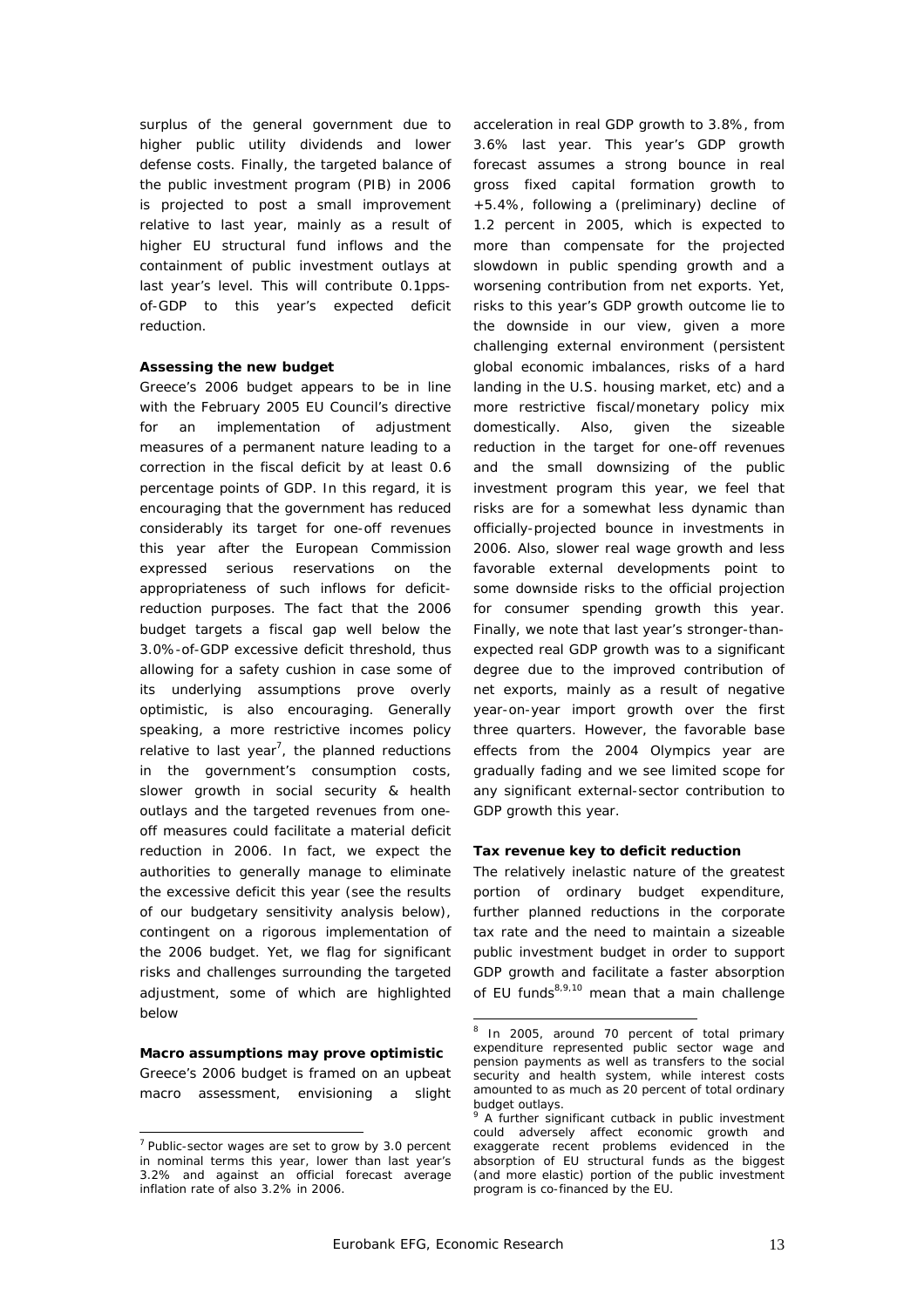facing fiscal authorities this year is to meet the target for revenue growth. Ordinary budget revenue growth underperformed an initial full-year target of slightly over 11 percent last year mainly on the back of poor VAT receipts (estimated to have grown by just 1 percent in 2005) despite higher VAT and excise-tax rates since April 1, 2005. This has presumably been the result of extensive tax evasion among non-wage earners and small-, medium- and large-sized businesses. To this effect, a comprehensive effort is currently under way to increase tax revenues with the help of special audits and electronic crosschecking as well as a mandatory filing of periodic VAT returns. These measures already appear to be bearing fruit as indicated by the significant acceleration in tax revenue growth in late 2005 and the BoG´s cash data, which shows a constant improvement in the central government's borrowing requirement since last June.

# **Closer monitoring of primary expenditure needed**

On the spending side, although we remain concerned about the authorities' poor track record in reining in budgetary spending (especially primary outlays)11, we generally deem the 2006 budget expenditure targets attainable. Our conviction about the attainability of these targets is particularly strengthened by a higher restraint in the public sector's wage bill this year as well as the government's determination to implement tighter spending controls on public enterprises and hospitals, with a view to reducing need for subsidies and loan guaranties. Certainly, more structural measures will be needed down the road to promote medium-term sustainability of public accounts and to this end it is encouraging that last year the authorities consulted with two special technical IMF missions on tax administration and public expenditure management. The government has already formed two high-

 $\overline{a}$ 

level task forces to follow up on the Fund's recommendations. Another positive development is that the government has recently raised the public profile of the issue of pension and health care reform, although no specific reform initiatives are expected in this term of office.

# **High debt places heavy burden on public finances**

The 2006 budget targets a reduction in the general government debt-to-GDP (currently the highest in EU-12) to 104.8%, from 107.4% last year, with privatization revenues in excess of €1.6bn sought to facilitate that aim. As we have noted before, a swift return to fiscal discipline represents a key policy challenge for the Greek authorities in light of their obligation to comply with the EU Council's decisions, but also in view of the need for a timely reduction in the debt-to-GDP ratio. The necessity of that objective is indisputable given the heavy burden the current sizeable debt-servicing costs place on public finances. Indeed, annual interest payments currently stand at 5-6% of GDP, representing some 65% of the total wage and pension bill. If amortization costs are also taken into account, the total annual cost rises to around 17- 18% of GDP, an amount equivalent to slightly more than 80% of total primary expenditure.

# **EC sees Greek excessive deficit persisting through to 2007**

According to its *Economic Forecasts Autumn 2005,* the Commission forecasts Greece's general government budget deficit coming in at 3.8% of GDP in 2006, from 4.7% of GDP in 200512. This assessment is based on a lessfavorable growth scenario than that envisioned in the Greek budget, as well as a ''more prudent assessment of direct tax revenues, based on past outcomes''. Note that the Commission's 3.8%-of-GDP deficit projection for 2006 does not account for extra receipts worth around 0.6% of GDP envisaged

<sup>&</sup>lt;sup>10</sup> The government already announced that it would proceed with a further 3.0pps reduction in the corporate income tax rate to 29% this year and that it would start cutting personal income taxes beginning in 2007.

<sup>&</sup>lt;sup>11</sup> Primary spending last year increased 6.3% against a budget target of 5.9%. Interest costs rose by 3.3%, overshooting an initial growth target of 2.8%.

<sup>12</sup> The Commission's 3.7%-of-GDP estimated budget deficit outcome for 2005 incorporates 0.8pps of GDP of one-off receipts from the securitization of tax arrears. However, the government subsequently scrapped its initial plans to proceed with such operations as a means of boosting 2005 and 2006 budget revenues.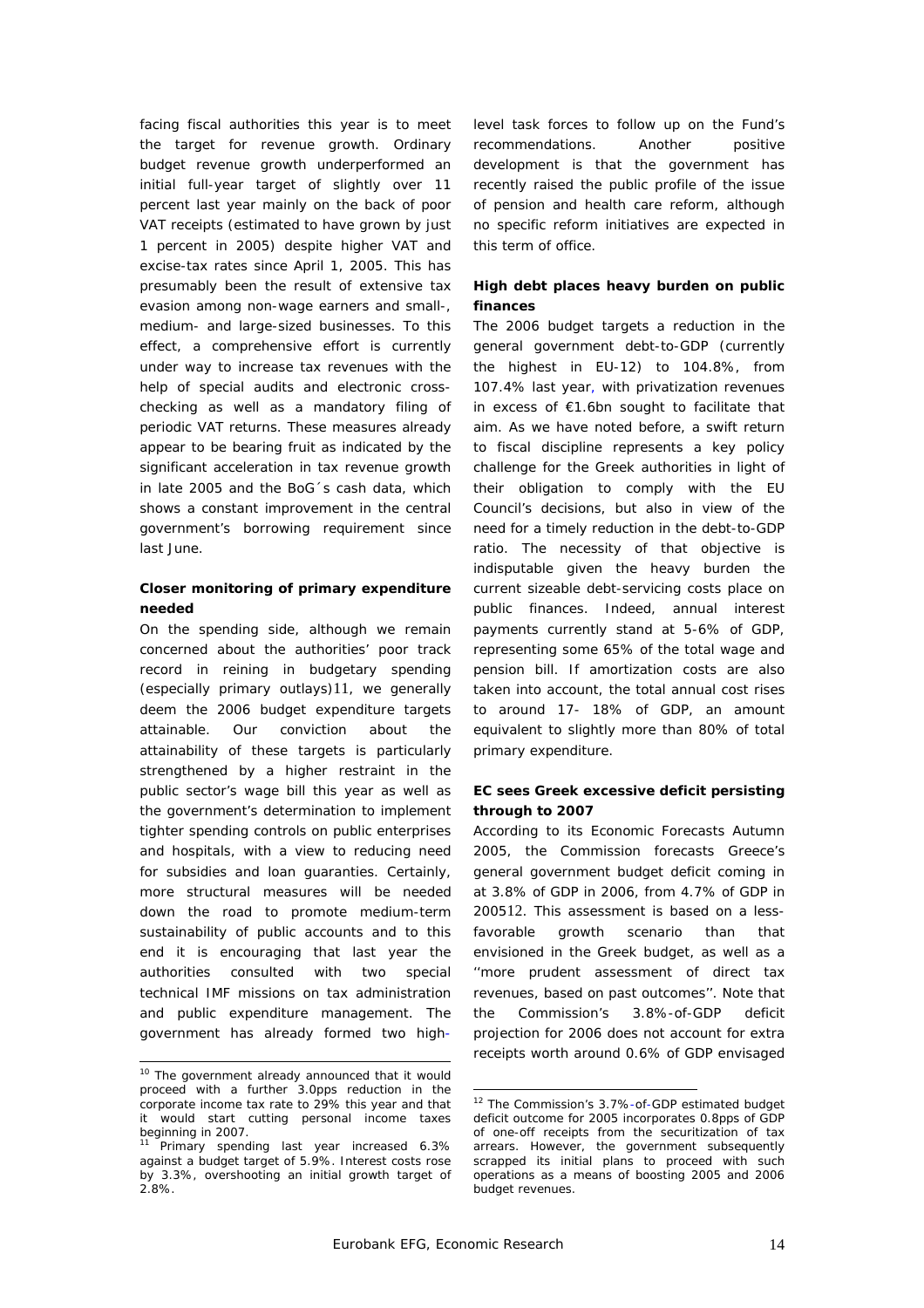in the Greek 2006 budget, but even including such revenues the expected outcome exceeds the  $3.0\%$ -of-GDP excessive deficit threshold<sup>13</sup>. The Commission also forecasts a 3.8%-of-GDP deficit in 2007, based on unchanged legislation. Given that the Greek economy is currently under close surveillance by the EU authorities over its excessive deficit<sup>14</sup>, failure to reduce the 2006 fiscal gap to no more than 3.0% of GDP could potentially result in closer monitoring and even significant fines. The latter is particularly true given Greece's burgeoning debt-to-GDP ratio (currently, the highest among the EU-12 countries) and the revised stability and growth pact's increased emphasis on debt dynamics. On a more positive note, some recent press reports suggested that the Greek government could finally reach a compromise with the European authorities over an extension of the deadline for a correction of its excessive deficit by one year to end-2007. Such an eventuality, however, would probably be contingent on a positive political decision by the EU Council and, to this extent, we do not incorporate such a scenario into our forecasts $15$ . A decision by EU authorities to request Greece to take additional (structural) measures beyond those included in the 2006 budget to reduce its deficit would admittedly represent a worstcase scenario. In fact, the government has already rejected firmly the idea of imposing new direct taxes, while further significant cutbacks in the public investment budget would seriously endanger the implementation of the

 $\overline{a}$ 

3rd CSF program, which has already experienced significant delays.

# **Greece's updated Stability Program**

Last December, the Greek government submitted to the EU authorities the country's updated stability and growth program. For this year and the next two, the program's baseline scenario assumes a benign global environment and forecasts average real GDP growth of 3.9 percent along with average inflation of around 3.0 percent. Under these (rather optimistic) assumptions, the general government deficit is expected to decline further and reach 1.7 percent of GDP by 2008, with the budget's primary balance rising over the same period to 2.8 percent, from 0.9 percent in 2005. General government expenditure is projected to decline by 1.7 percent of GDP over the period 2006-08, with just 0.3pp of this decline due to lower interest costs. The remaining portion of the expected expenditure adjustment will come via a better allocation of resources within the general government and from further cut-backs of central government consumption outlays. On the receiving side, general government revenue as a percentage of GDP is expected to remain broadly flat at around 42 percent over the three-year period, after increasing by a whole percentage point last year. All in all, the fiscal consolidation effort over the forecast period will be aided by the intensification of efforts to fight tax evasion, a gradual increase of minimum excise tax rates on fuels to bring then in line with those in other EU countries, further cut-backs in public consumption outlays, savings from the wage bill and lower subsidies and transfers to state enterprises (DEKO). Measures already taken to accelerate the absorption of EU funds will also help to reduce deficits in the years ahead. Finally, an alternative scenario envisioning a less upbeat macro trajectory than that of the updated program's base-line (average annual real GDP growth of 3.4 percent instead of 3.9 percent), continues to forecast a sub-3% of GDP fiscaldeficit outcome this year and the next two as a likely slowdown in budget revenue growth is offset by corresponding cuts in specific expenditure items.

 $13$  According to the EC's Autumn 2005 Forecasts, temporary revenues worth 0.6% of GDP have not been taken into account because the Greek 2006 draft budget did not specify the underlying

measures.<br><sup>14</sup> In February 2005, the EU Council ordered Greece – in accordance with Article 104(9) of the Treaty - to end its excessive deficit situation at the latest by 2006 through ''(i) a rigorous implementation of the 2005 budget as approved by its Parliament and (ii) implementing in 2006 adjustment measures of a permanent nature leading to a correction in the deficit of at least 0.6 percentage point of GDP"

<sup>&</sup>lt;sup>15</sup> Following the latest Ecofin meeting (mid-January), Economic and Monetary Affairs Commissioner Almunia said whether Greece will be granted an extension will not be decided before March 2006, when EU finance ministers (Ecofin) will meet to consider the Commission´s report on the Greek budget. Separately, Greek FinMin Alogoskoufis said Greece has not yet asked for a one-year extension to the deadline for achieving the target but this would ''depend on developments''.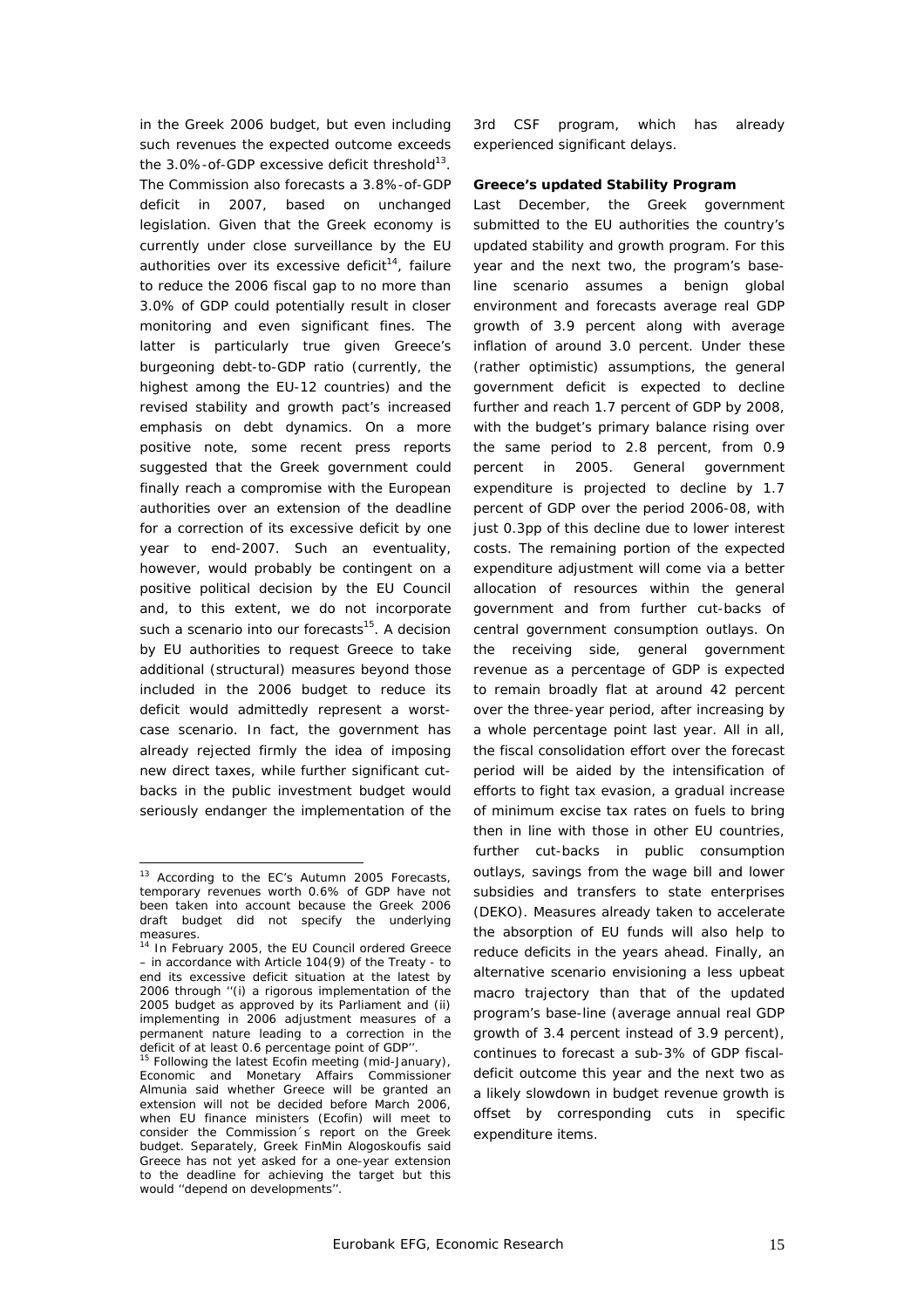# **2006 Budget: main figures**

| In $\epsilon$ mio                             | 2004 real.         |          | 2005 (B) 2005 real. | 2006(B)  |
|-----------------------------------------------|--------------------|----------|---------------------|----------|
| 1. Ordinary Budget                            |                    |          |                     |          |
| a. Gross ordinary revenue                     | 42,055             | 46,310   | 44,758              | 47,650   |
| a1. Tax returns                               | 2,798              | 2,600    | 2,554               | 2,200    |
| a2. Special (non-ordinary) revenue            |                    |          | O                   | 1,100    |
| $a3.$ Net revenue $(a-a1+a2)$                 | 39,257             | 43,710   | 42,204              | 46,550   |
| b. Expenditute                                | 45,490             | 47,577   | 48,051              | 50,190   |
| b1. interest                                  | 9,464              | 9,800    | 9,774               | 9,600    |
| b2. Primary expenditure (b-b1)                | 36,026             | 37,777   | 38,277              | 40,590   |
| 2. Ordinary budget balance (1a3-b)            | $-6,233$           | $-3,867$ | $-5,847$            | $-3,640$ |
|                                               |                    |          |                     | 11.2%    |
| 3. Public Investment Budget                   |                    |          |                     | 7.4%     |
| a. Revenue                                    | $\overline{2,894}$ | 3,400    | 3,078               | 3,490    |
| b. Expenditure                                | 9,522              | 8,050    | 7,700               | 8,400    |
| 4. PIB balance (3a-3b)                        | $-6,628$           | $-4,650$ | $-4,622$            | $-4,910$ |
|                                               |                    |          |                     |          |
| 5. Central government balance $(2+4)$         | $-12,861$          | $-8,517$ | $-10,469$           | $-8,550$ |
| 5a. Primary balance (5+1b1)                   | $-3,397$           | 1,283    | $-695$              | 1,050    |
| 6. Public Utility Sector surplus & adjustment | 1,756              | 3,510    | 2,887               | 3,540    |
| 6a. Public utility & other surpluses          | 5,836              | 4,260    | 4,390               | 4,990    |
| 6b. Transfers to social security              | $-1,916$           | $-450$   | $-450$              | $-400$   |
| 6c. Diffence expenditure                      | $-1,792$           | $-1,600$ | $-1,400$            | $-1,500$ |
| 6d. Adjustments                               | $-372$             | 1,300    | 347                 | 450      |
| 7. General government budget balance (5+6)    | $-11,105$          | $-5,007$ | $-7,582$            | $-5,010$ |
|                                               |                    |          |                     |          |
| % of GDP                                      | 2004               | 2005(B)  | 2005(r)             | 2006(B)  |
| 1. Ordinary Budget                            |                    |          |                     |          |
| a. Revenue                                    | 25.2%              | 26.1%    | 24.9%               | 24.6%    |
| a1. Tax returns                               | 1.7%               | 1.5%     | 1.4%                | 1.1%     |
| a2. Special (non-ordinary) revenue            |                    |          | 0.0%                | 0.6%     |
| a3. Net revenue $(a-a1+a2)$                   | 23.5%              | 24.6%    | 23.4%               | 24.1%    |
| b. Expenditute                                | 27.2%              | 26.8%    | 26.7%               | 25.9%    |
| b1. interest                                  | 5.7%               | 5.5%     | 5.4%                | 5.0%     |
| b2. Primary expenditure (b-b1)                | 21.6%              | 21.3%    | 21.3%               | 21.0%    |
| 2. Ordinary budget balance (1a3-b)            | $-3.7%$            | $-2.2%$  | $-3.2%$             | $-1.9%$  |
| 3. Public Investment Budget                   |                    |          |                     |          |
| a. Revenue                                    | 1.7%               | 1.9%     | 1.7%                | 1.8%     |
| b. Expenditure                                | 5.7%               | 4.5%     | 4.3%                | 4.3%     |

**4. PIB balance (3a-3b)** -4.0% -2.6% -2.6% -2.5% **5. Central government balance (2+4)** -7.7% -4.8% -5.8% -4.4% 5a. Primary balance (5+1b1) -2.0% 0.7% -0.4% 0.5% **6. Public Utility Sector surplus & adjustment** 1.1% 2.0% 1.6% 1.8% 6a. Public utility & other surpluses 3.5% 2.4% 2.4% 2.6% 6b. Transfers to social security -1.1% -0.3% -0.2% -0.2% 6c. Diffence expenditure -1.1% -0.9% -0.8% -0.8% 6d. Adjustments -0.2% 0.7% 0.2% 0.2% 7. General government budget balance (5+6) -6.6% -2.8% -4.2% -2.6%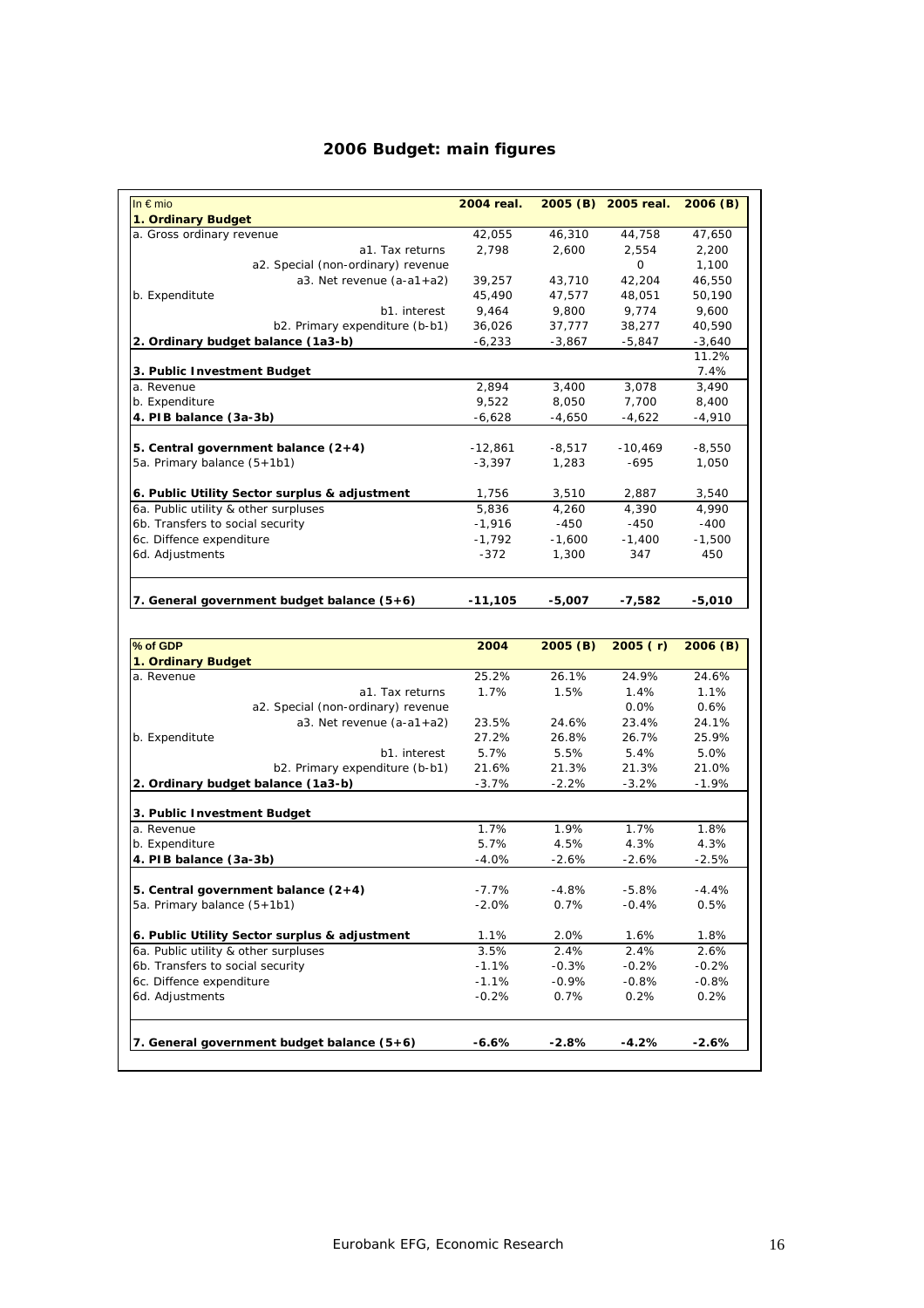# **Focus: sensitivity analysis of budgetary projections**  *3.0%-of-GDP deficit target attainable in 2006*

In the following table we present the results of a sensitivity analysis on the projections of the 2006 budget. The general conclusion of our simulation exercise is that, under relatively mild assumptions about economic growth and fiscal developments, Greece can correct its excessive deficit this year by attaining a budget gap of no more than 3.0% of GDP. In our simulation we examine the attainability of the 2006 budget targets under various scenarios regarding economic growth, revenue elasticity and ordinary expenditure performance.

|                                              | <b>Scenario B</b><br>A |                   | Scenario C Scenario (worst) |
|----------------------------------------------|------------------------|-------------------|-----------------------------|
|                                              | (baseline)             | (best)            |                             |
| <b>Assumptions</b>                           |                        |                   |                             |
| Real GDP growth                              | 3.4%                   | 3.8%              | 3.0%                        |
| GDP deflator                                 | 3.3%                   | 3.5%              | $3.2\%$                     |
| Ordinary budget expenditure                  | $5.0\%$ (4.8%)         | $5.0\%$ $(4.8\%)$ | 4.8%                        |
| PIB revenue                                  | 13.4%                  | 13.4%             | 13.4%                       |
| PIB expenditure                              | $9.1\%$                | $9.1\%$           | 9.1%                        |
| Analysis results: fiscal deficit as % of GDP | deficit                | deficit           | deficit                     |
| Revenue elasticity = $0.95$                  | 3.0%                   | 2.9%              | 3.1%                        |
| Revenue elasticity $=1.05$                   | 2.9%                   | 2.7%              | 2.9%                        |
| Revenue elasticity = $0.75$                  | 3.3%                   | 3.2%              | 3.4%                        |

# **Analysis description**

Our baseline scenario assumes 3.4 percent real GDP growth this year, incorporating a somewhat less dynamic than officially projected recovery of investment activity. Our best-case scenario of 3.8 GDP growth coincides with the official baseline scenario (2006 Budget), envisioning a dynamic bounce in gross fixed capital formation growth this year along with accelerating exports and the continuation of strong consumer spending. The third (worst-case) scenario assumes economic growth of just 3.0 percent as a result of weaker than officially projected investment activity domestically and a drag on GDP growth from net exports due to a less benign external environment. Each one of these three scenarios is then examined under three different sub-scenarios regarding budgetary expenditure growth and the elasticity of net ordinary revenue with respect to nominal GDP growth. (Net ordinary revenues mainly comprise direct and indirect tax receipts and exclude tax returns. In 2006, this budgetary component also includes one-off receipts worth 0.6 percent of GDP, expected to be generated by special measures such as increased dividends from public companies and concession contract extensions)

this year. Note that the 2006 budget assumptions imply a 1.15 elasticity of net ordinary revenue The average elasticity of net ordinary budget revenue was just 0.5 or so in the period 2000-2004, presumably due to widespread tax evasion. However, intensified efforts by fiscal authorities to increase tax revenue in recent months appear to have already started to bear fruit with the corresponding elasticity rising to ca 0.97 last year, albeit from a weak base. In our exercise we examine the budget performance under three different assumptions of ordinary revenue elasticity (baseline: 0.95, best: 1.05, worst: 0.75), using our best judgment about tax collection performance (excluding any one-off measures), which is higher than our best-case assumption. On the expenditure side, we assume a small overshooting of the budget target for the growth of ordinary budget outlays (5.0% y/y vs. 4.8% y/y assumed in the budget) in both our baseline and best-case scenarios for GDP growth, except in the event of significant revenue underperformance (revenue elasticity of 0.75). In the latter case we assume, somewhat counter-cyclically, that the government exercises tougher spending restraint and meets the budget target for revenue growth. The same assumption also applies to our worst-case scenario for GDP growth this year (3.0% in real terms).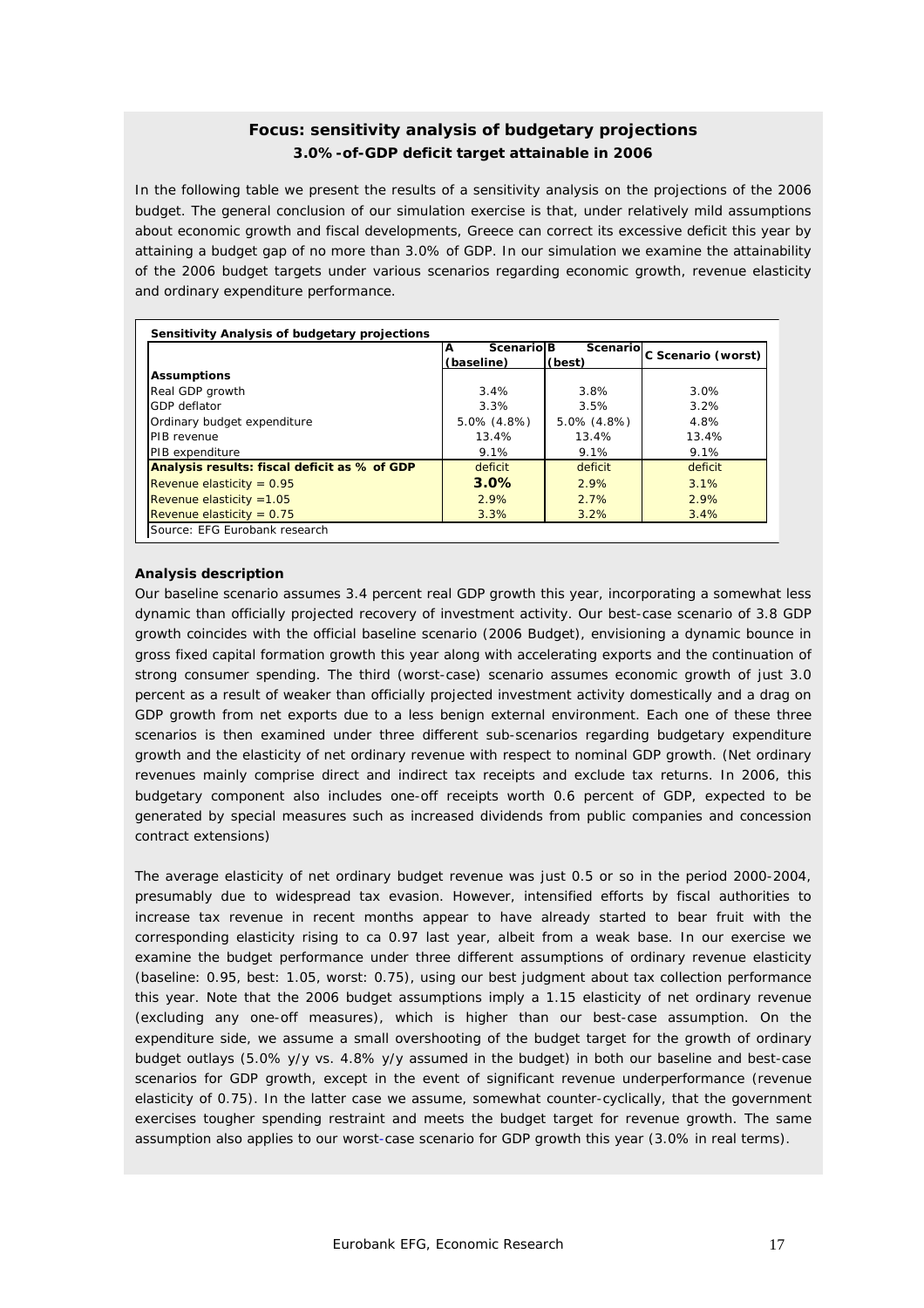#### **Results**

As the table above illustrates, the authorities are likely to correct the excessive deficit this year under various scenarios for GDP growth and mild assumptions about budgetary expenditure, contingent on their ability to assure ordinary revenue growth broadly in line with nominal GDP. If, however, tax collection disappoints, then it will be difficult to meet the 3.0%-of-GDP deficit threshold without additional painful spending cuts, a rather difficult endeavor as past experience has shown, not least because of the inherently inelastic nature of primary spending and the need to run a sizeable public investment budget to facilitate implementation of the CSFIII program. Also, the analysis results do not change significantly if different scenarios regarding the performance of the public investment budget are taken into consideration. As a final note, we assume through this exercise that the EU authorities will not oppose the use of special revenue-generating measures worth 0.6 percent GDP that are incorporated in the 2006 budget. As we have noted above, the European Commission's *Autumn 2005 Forecasts* did not take into account these temporary revenue measures since they were not exactly specified in the Greek 2006 draft budget the Commission had at its disposal at the time. These measures were detailed in the final 2006 budget (see above) and, presumably, their use to help reduce deficits is still awaiting approval by the EU authorities. The Commission is expected to review Greece's updated stability and growth program in late February, while a decision on whether to approve the budgetary targets for this year will be reached by the Ecofin Council in mid-March. Under the excessive deficit procedure for Greece, the budget deficit must be reduced to no more than 3.0% percent of GDP by the end of this year through the implementation of "adjustment measures of permanent nature leading to a correction in the deficit of at least 0.6 percentage points of GDP''. Since the additional fiscal adjustment envisioned by the Greek 2006 budget above and beyond the assumed special revenue measures amounts to a stillsizeable 1.1 percentage points of GDP and given that the government has cut almost in half its target for one-off revenues this year relative to that envisioned in the initial draft budget, we feel that these one-off measures will finally receive EU approval. It should be emphasized, however, that in the absence of such special revenue measures the government would almost certainly need to take extra measures in order to eliminate the excessive deficit by the end of 2006. Such measures would probably range from additional cut-backs in public investment expenditures, further reductions in the government's consumption and operating costs and even additional excise tax hikes (cigarettes, alcoholic beverages and/or other items).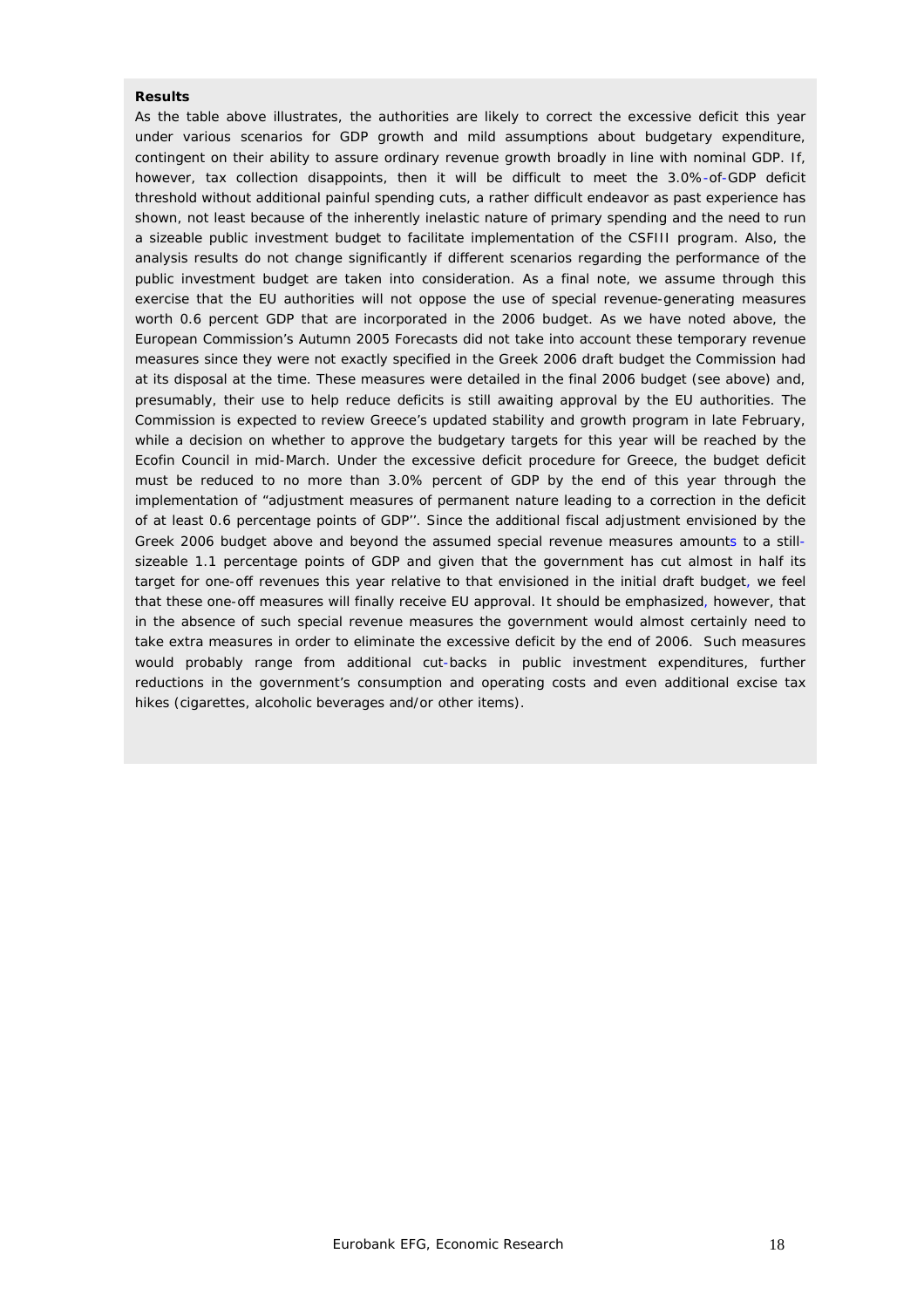# **Political overview and structural issues**

# **Political developments and policy priorities**

The first half of 2006 will be crucial for the ND government as it will be the period during which it will need to produce both the results and the momentum required to carry it through to the next parliamentary election, in principle in spring 2008: the start, in early summer, of political campaigning for the local elections due in the autumn, and the preelection mood that will prevail during the remaining 16-17 months before the end of the Government's 4-year term, will probably dull any governmental appetite for bold new initiatives. Hence the need for the Karamanlis government to convince critical sectors of the electorate in the next several months that it is capable of ultimately delivering on such promises as making inroads against unemployment and the perceived high cost of living, to name two concerns repeatedly cited by citizens, but where results so far are, on the whole, undistinguished. In recent months, ND's lead has been trimmed to 2-2.5 points<sup>16</sup>, compared with highs of 6-7% achieved in the early days. Though talk of early elections has abated of late (originally meant to capitalise on earlier, more substantial leads), the longrumoured, but also long in coming, cabinet reshuffle was delayed by revelations of a major wire-tapping/spying scandal targeting the PM, cabinet ministers, top figures in the armed forces, the police, *et al*.

In his New Year's address, the Prime Minister – besides reiterating his much-touted resolve to carry on the fight against "corruption" – stated that citizens this year could expect to see more reforms being implemented. Last year saw a spate of mostly low-impact changes being voted in by Parliament, ranging from more flexible hours and reductions in the cost of overtime, which proved quite straightforward in their implementation, to more complex ones, such as reform of the bank pensions system, new legislation on public-private partnerships, the extension of

 $\overline{a}$ 

shopping hours and changes in the *modus operandi* of public entreprises (including the end of jobs for life for newly-hired staff), none of which is entirely complete, or fully implemented yet, for various reasons (see below). For the new year, bold talk of a "second wave of reforms" has mostly receded and now the onus seems to be on the effective implementation of last year's initiatives, along with the introduction of several other political and social reforms (see below).

Putting aside for the moment the Government's fiscal-policy objectives, the three priorities in this year's structuralreforms agenda are, according to Economy Minister George Alogoskoufis:

**(i)** more "privatisations", particularly in the banking sector, though only Emporiki may lose its State tutelage if the initiative proceeds according to plan, allegedly by March, and Crédit Agricole, Emporiki's strategic partner (with a 9%-stake) – and the Government's preferred candidate to acquire a controlling share – ups its stake and takes control of Emporiki's management.17 (On 2 February, Mr Alogoskoufis said that no-one had a formal right of first refusal in relation to Emporiki's privatisation and that the selling-off process would be "open". But he added that, "informally", Crédit Agricole would be granted just such a right.) For their part, the Agricultural Bank (currently, 84.5%-owned by the State) and Postal Savings Bank/TT apparently will confine themselves to standard share flotations, with the former purportedly aiming to offload a substantial tranche (10%?) via the ASE (perhaps by April), and the latter seeking a first-time listing on the bourse via a 25%-30% share flotation purportedly before the summer. The Economy Minister is known generally to favour the entry of new, foreign banks into the Greek market (including as

<sup>&</sup>lt;sup>16</sup> Many analysts consider this lead fragile indeed for – far from being based on a Pasok revival – it is regularly accompanied by an express lack of confidence by interviewees in *both* main parties.

<sup>&</sup>lt;sup>17</sup> The State directly controls a 9.5%-stake. Statecontrolled pension funds may be induced to sell another 10-15%. In all, this could raise Crédit Agricole's stake to 30-35%, making it Emporiki's main shareholder.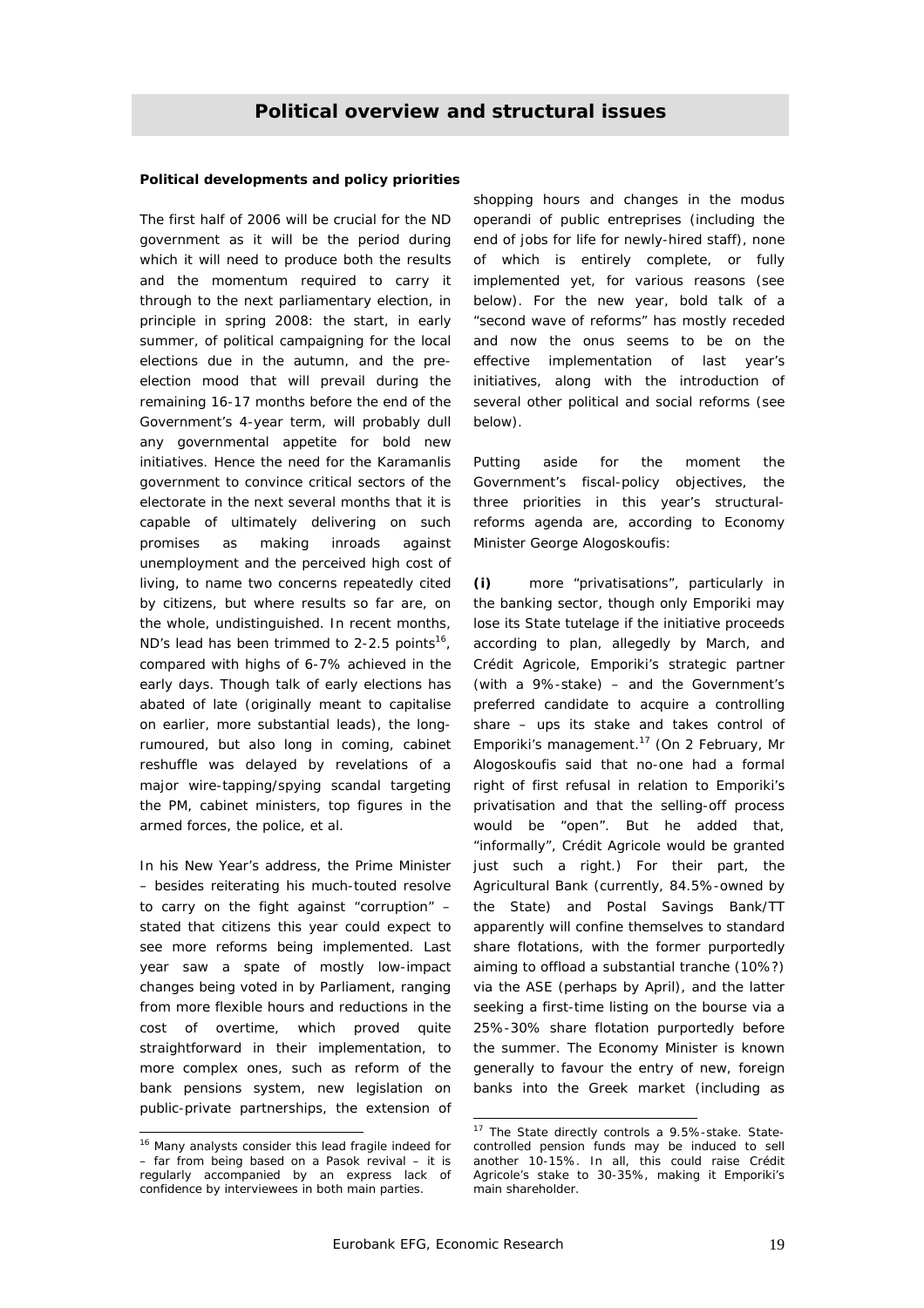strategic investors in such institutions as the Postal Savings Bank) as a means of sharpening competition, as opposed to further M&As among existing Greek banks, which, he believes, may well have the effect of dulling it.<sup>18</sup> The Government's "National Reform Programme for Growth and Jobs 2005-2008" of October 2005 also spoke of the "privatisation" of ports, a process which in 2006 may remain confined to setting up a number of PPP-type projects, leaving their listing on the ASE, alongside that of the country's smaller airports, for next year at the earliest;

**(ii)** the reform of taxation for individuals, to be implemented beginning in 2007, and involving mainly a reduction in tax rates within a three-year time horizon. This will include a fall in the rate, ultimately from 30% to 25%, for middle incomes of up to €50,000 per annum (currently, top-end incomes begin at €23,001); a reduction in the top rate from 40% to 35% (to apply to incomes of €50,001 or more, instead of the current €23,001+); an increase in the tax-free threshold from the current  $€11,000$  to perhaps  $€12,000;$  and some relief on the burden on high-value properties; details to be announced in February. It is recalled that corporate-tax rates are also set to fall, by ten points, *i.e.*, from 35% to 25% over a three-year period, starting with income earned in 2005; and

**(iii)** implementation of the recentlyadopted law on public entreprises (3429/20 Dec. 2005), touted by Mr Alogoskoufis as *"the country's biggest reform ever"*. The law introduces modern rules of corporate governance and international accounting standards for these firms, as well as closer monitoring, by the competent ministries, of both their restructuring efforts and day-to-day activities. Indeed, such firms are expected to adhere closely by the Government's overall economic-policy objectives, its incomes policy

 $\overline{a}$ 

and even its views on such important business variables as prices. Importantly, the law compels loss-making firms to draw up new collective agreements with workers: this is expected, first and foremost, to lead to downward pressure on existing salaries. If no new collective agreements are forthcoming in these (loss-making) firms within four months of the law's entry into force (*i.e.*, by 27 April), the Government will have the right to legislate unilaterally, thus – controversially circumventing the hitherto well-entrenched institution of arbitration.<sup>19</sup> Needless to say, this eventuality has trade unions up in arms. Be that as it may, the biggest challenge will be how to deliver deep cost cuts across-theboard, to which end the Government is threatening with the withdrawal of loan guarantees, stricter financial controls, and the capping of executives' high salaries (which may lead to salary cuts of up to 50% or more in some cases).

(It is worth adding at this point that OTE telecom's voluntary retirement scheme – which set in motion the whole series of changes in labour relations in the public sector, and, in particular, the abolition of jobsfor-life for newly-hired personnel in public entreprises – is reported in the press as having stalled: the first 700 early retirees allegedly have yet to be compensated by the utility's pension fund due to uncertainty attaching to the State's likely role as contributor. This, therefore, renders all the more portentous a decision by the European Commission on 8 February to launch a formal investigation into the Government's plans to underwrite 20% of the cost of OTE's voluntary retirement programme<sup>20</sup>, citing its possible incompatibility with Single Market rules due to the possible presence of (illegal) state aid $^{21}$ .

 $18$  The counter-argument, of course, is that the emergence of "national champions" would facilitate Greek banks' penetration of the markets of Central and Eastern Europe. This kind of outward foreign investment can be shown, at least in some instances, to have been restrained or stymied by the relatively small size, by European standards, of even the largest Greek banks.

<sup>&</sup>lt;sup>19</sup> Loss-making public firms number 21, exactly half of all non-listed public entreprises. The latter, in 2005, toted up between them net losses of €959m, compared with total profits of €685m for the six publicly-quoted public entreprises. For some reason, the Ministry of the Economy excludes loss-making Olympic Airlines from the list.

<sup>&</sup>lt;sup>20</sup> See Law 3371/30.6.2005.<br><sup>21</sup> The Greek side claims that the Government extends this aid in its capacity as "shareholder", not as "the State", with a view to alleviating extra costs that only it in the sector allegedly faces due to the quasi-civil-servant status of its employees. The European Commission is less sure as no other "shareholder" is set to take any analogous steps.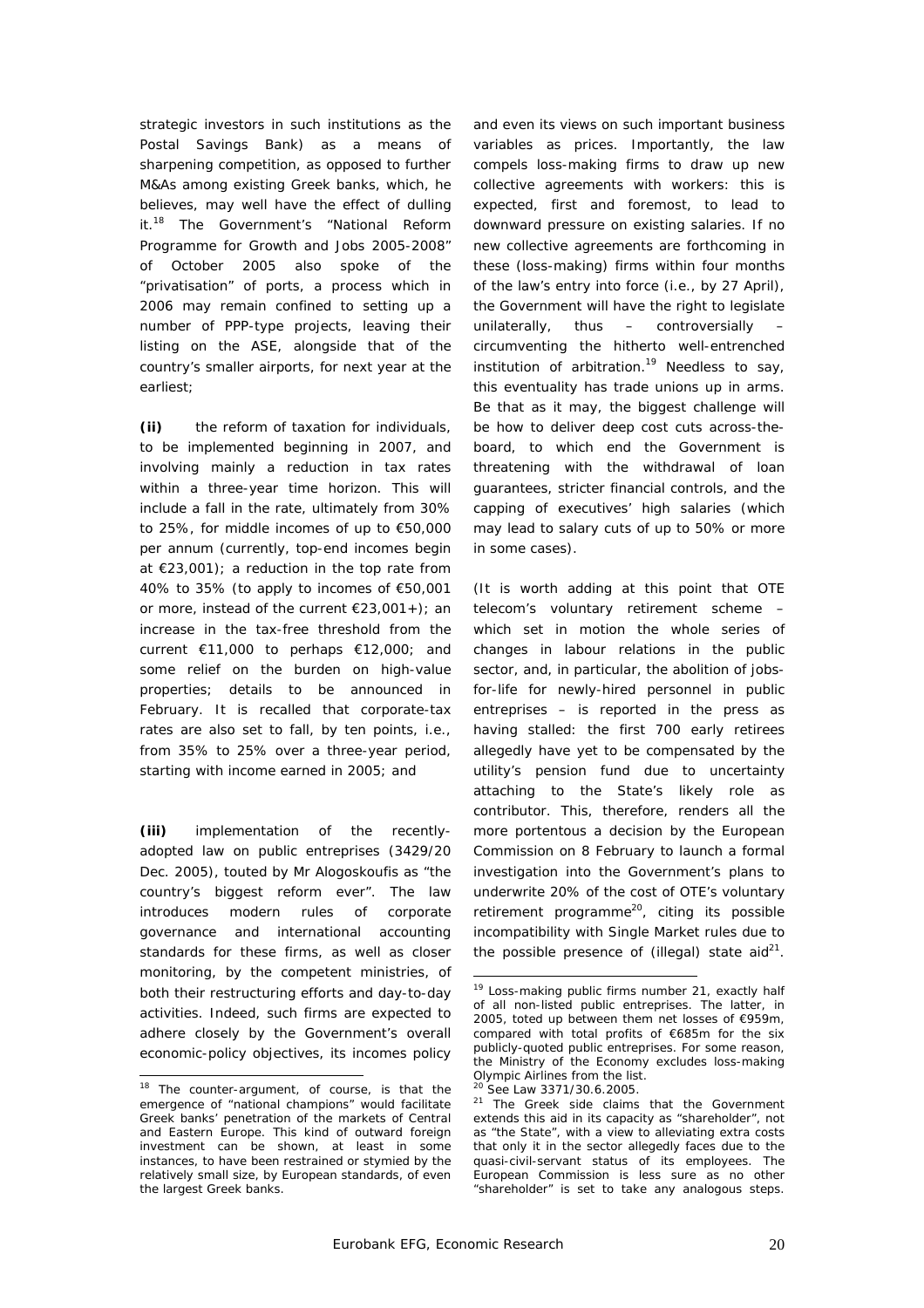The Government had promised to cede a 4% stake<sup>22</sup> – today worth about  $\epsilon$ 370m, but last summer closer to €300m – in favour of the company's auxiliary fund TAP-OTE in support of OTE's early-retirement programme. In so doing, it intended to contribute to the estimated  $\epsilon$ 1.0-1.5bn price tag<sup>23</sup> attached to a scheme that aimed at the reduction of the work force by a third, for which over 5,500 employees have already qualified in principle. If the Commission disallows the aid, OTE will have to fund the early-retirement programme by itself, with whatever consequences that will entail for its already negative, since 2004, financial results; alternatively, it will have to revise the (overly generous) terms of the deal or, even, find a way to "compensate" its competitors in some as yet unspecified manner.)

Other proposed legislation for 2006 includes: (a) a rule to allow mayors and prefects to be elected in local and regional elections by a 42%-majority, thus obviating the need for a second round of elections; (b) redesigning the country's development regions into five new districts, purportedly to better reflect the requirements of the forthcoming,  $\epsilon$ 20.1bn 4<sup>th</sup> CSF (2007-2013); (c) new rules on industrial concentration in the media and on multiple ownerships in media entreprises; (d) a new framework, proposed by the Finance Ministry, regulating land use in coastal areas (which is said to provide for much easier terms regarding seaside building, and for the legalisation, in return for cash, of many illegal constructions in such areas, for obvious revenue-raising reasons); and (e) new terms, laid down by the Ministry of Public Works and the Environment, for the issuing of building permits and for the operation of the ill-fated Land Registry, as well as a national land-use plan to be unveiled in the spring. The latter's importance lies in the fact that it may help

encourage more investment, *e.g.*, in the tourist industry or in the renewable-energy sector, which are currently often held up on account of various types of dispute among various stakeholders over the appropriate land use. Last but not least, the PM announced in early January that the Government intended to set in motion a process to revise the Constitution. Any proposals will be voted in by the Parliament to emerge from the next elections, which are due in 2008. The last review was in 2001. $^{24}$ 

# **Much unfinished business remains from last year's reforms**

Resolution of banks' pension-fund problems – critically exposed last year by the introduction of IAS – remains in limbo as the Government has yet to table the presidential decree implementing Law 3371 of 30.6.2005 which provided for the setting up of a new, sectorwide, auxiliary fund to replace a number of individual banks' funds. Emporiki Bank, which faced the severest problem, managed to avert negative financial results, based on IFRS, but only because it secured a decision by shareholders in August to join – in principle – the new auxiliary fund, ETAT. In so doing, Emporiki adopted the new law's stipulations regarding the transition from a system of guaranteed benefits to one of fixed contributions in respect of auxiliary funds (for employees hired post-1993), thus scaling down substantially, at a stroke, its nominal pension liabilities under IFRS. In reality, ETAT has yet to be established. For their part, Emporiki's employees are vehemently opposed to joining it and will undoubtedly

 $\overline{a}$ Furthermore, these extra charges, according to the Commission, might have been offset by special benefits deriving from OTE's former monopoly position, in particular with regard to its fixed telecom network. Clearly, there is room for negotiation.

The Greek State directly controls a 36%-stake, while indirectly it controls another 3% through Hellenic Exchangeable Finance S.C.A.

 $23$  The original figure implied last year by the Government was €1.5bn. The European Commission now speaks of a total bill of €1bn.

<sup>&</sup>lt;sup>24</sup> Among the provisions under review are provisions pertaining to: (i) the possible establishment of nongovernmental, not-for-profit universities, (ii) the establishment of a Constitutional Court, (iii) the partial lifting of the ban on alternative employment for MPs, (iv) new controls on public contracts and the introduction of personal responsibility for civil servants entrusted with managing public funds, (v) an adjustment to the articles on the "basic shareholder", which caused the well-known dispute with the European Commission last year, (vi) the funding of political parties, (vii) a curtailing of the right of tribunals to overturn governmental decisions when this entails severe budgetary implications, and (viii) some curtailing of the permanent-tenure régime in the civil service through the possibility to hire in the public sector on the basis of indefinite contracts. Finally, there are no plans to change the rules governing the relationship between the State and the Church.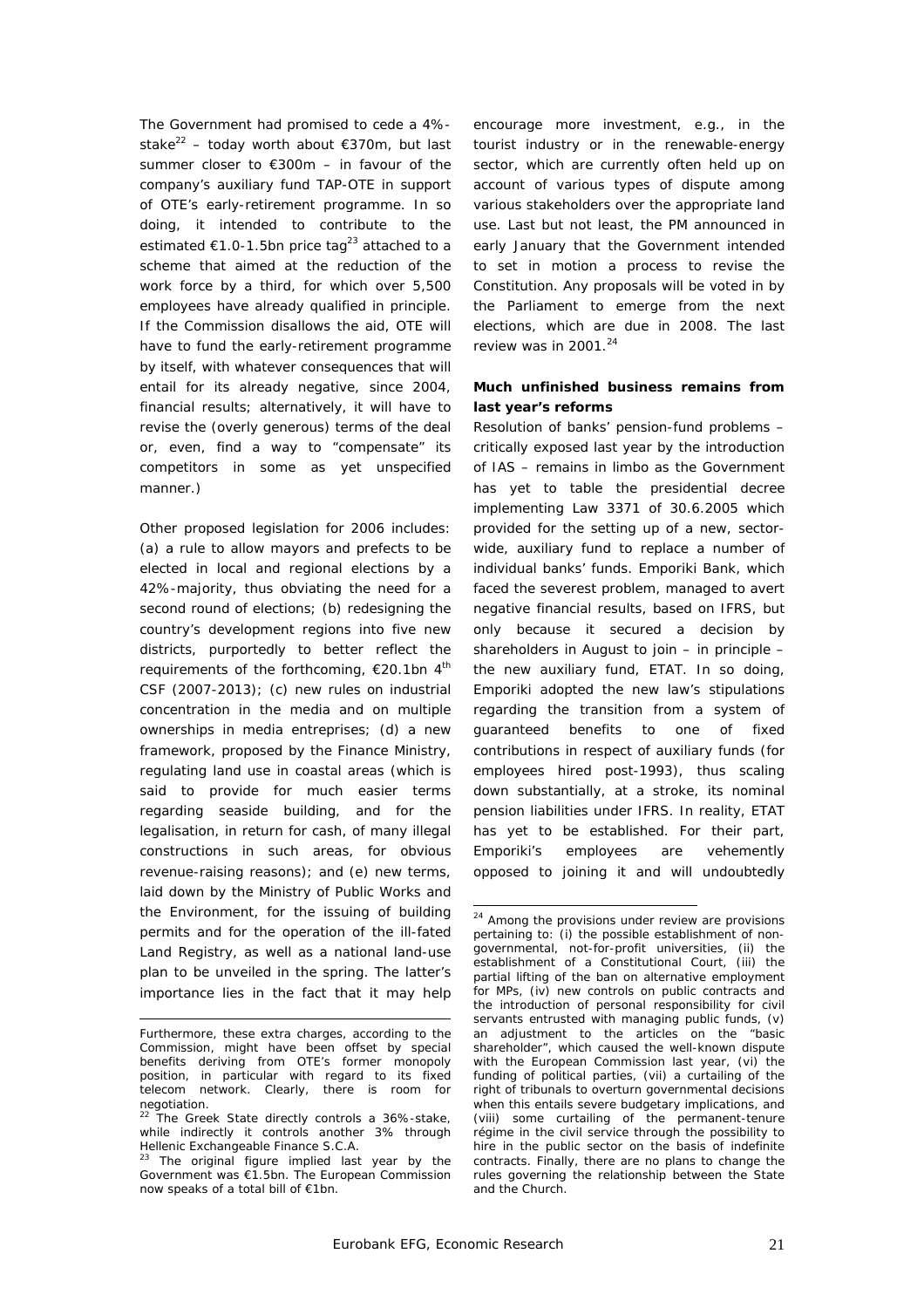seek recourse in the courts. (The courts rejected as groundless an earlier appeal by Emporiki staff seeking an injunction, on the argument that ETAT had yet to be formally established.) OTOE itself considers the law unconstitutional. The legal uncertainties surrounding the decision to close down funds that are private-law entities, in order to replace them with a single (auxiliary) fund that will be a public-law entity without the consent of the insured, are a major cause behind the observed delay in government action, as well as behind the wait-and-see attitude of Alpha Bank, National Bank, Attica Bank and ATEBank. (Piraeus Bank was the first, on 26.1.2006, to apply to insure its employees with ETAT according to the provisions of Law 3371/2005.) Of course, this delay may have a knock-on effect on plans to privatise Emporiki, supposedly by March, unless prior real progress is made on the pensions front. That said, Emporiki Bank, pursuant to on-going plans to restructure itself for privatisation and to meet pension liabilities, in December successfully raised €397m in fresh equity.

For its part, the new **Public-Private Partnership Law**, adopted by Parliament in mid-September (Law 3389/13.9.2005), though potentially crucial in at least partly counteracting the adverse effects of drastic cuts in the public-investment budget for 2005-2006, should not be expected to yield concrete results for several months, if not years. Though the appropriate administrative structures now seem to be in place, at least at the level of central government, the experience of other countries suggests that PPPs will only prove themselves successful after a fairly long period of trial-and-error. In this sense, there are hopeful signs insofar as the Government is already, reportedly, pushing forward four sets of deals, including the construction of a large number of school buildings $^{25}$ , three new hospitals, the

 $\overline{a}$ 

modernisation of a number of ports and the relocation of various government services.<sup>26</sup>

There is renewed talk over **shopping hours**, including **banks' opening hours**, despite the fact that last August's law providing for their prolongation in the retail sector produced to date hardly a ripple in established patterns, employment and sales. (Perhaps more important in setting off changes to current customs in the longer run will be the arrival of the new shopping malls, discount chains and giant department stores which will be more sympathetic to the newly-extended hours.) In November, Development Minister Sioufas said that his Ministry was not studying any additional measures in this area, but a month later he proposed the optional opening of shops for seven Sundays a year $27$ . In this, he may have been emboldened by statements, made earlier in December, by Alpha Bank chairman Yiannis Costopoulos to the effect that the retail banking industry faced major obstacles in its efforts to adapt to today's more-competitive environment, one of which was insufficient opening hours (the other being excess personnel). Together with Eurobank's "exchange" bureau in "The Mall" in Maroussi, open beyond bank branches' usual hours, and statements from George Alogoskoufis that it was logical that banks should follow the opening hours of shops, including on Sundays, should this apply to retailers, the stage was set for a new heated debate on banks' opening hours. Bank workers' union OTOE denounced attempts to extend working hours, conceding, however, that the existing system could be changed if there were agreement in the framework of a

<sup>&</sup>lt;sup>25</sup> The first phase involves 27 new schools in Attica, including construction and maintenance, with a budget of €150m. (According to the Chairman of the School Buildings Organisation/OSK, an estimated 480 schools will be required in Attica alone.) The second phase reportedly will involve 25 schools in Thessaloniki and Macedonia, while a third phase eventually will involve a similar number of schools in the rest of the country. OSK's Chairman has said

that building the schools needed in Attica would take 12-15 years under the standard, State-operated system, whereas thanks to the PPP method it will only take 7-8 years.

 $26$  Judging from this list, it would appear that private operators would be acting more as subcontractors than as entrepreneurs/concessionaires. To this extent, the additional capital they can be expected to put up (or, alternatively, the savings they can be expected to generate to the public sector's advantage), compared with pre-PPP, standard public contract practice, will be less than in the case of concession-type, big-project PPPs. This will be important in assessing their value from a fiscal point of view. In addition, the body of independent publicpolicy evidence assessing value-for-money for PPPs, based on the experience of other, advanced, countries, unfortunately is still slim.

<sup>&</sup>lt;sup>27</sup> The Development Ministry intends to launch a dialogue with interested parties "soon".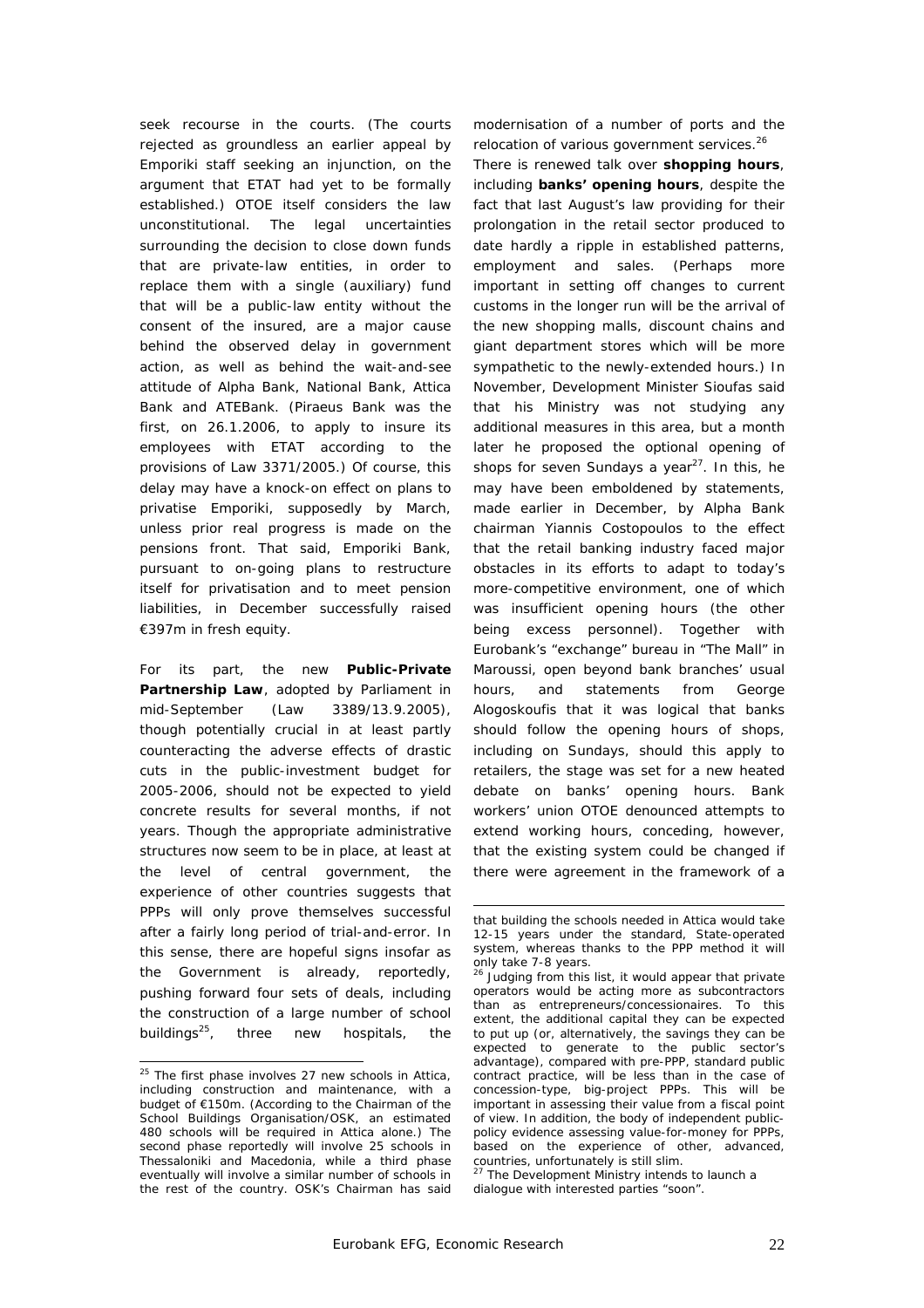collective pact with employers. (Such an agreement may have been seen at the time as partly depending on the outcome of wage negotiations, with OTOE demanding 10% pay increases.) But a side agreement between Eurobank's largest union and management extending opening hours until 9 p.m. on weekdays and inaugurating Saturday opening at two branches (at "The Mall" in Maroussi and "Cosmos" in Thessaloniki) angered OTOE which denounced such "unilateral" initiatives and vowed to fight them in the courts. OTOE then promptly expelled Eurobank's union from its ranks. In a surprise move on 30 January, however, the country's banks riposted by announcing their refusal to conduct talks with OTOE on a collective wage agreement, citing changing market conditions that made negotiations with their own unions much more appropriate<sup>28</sup>. The Government refrained from openly taking sides, citing its incompetence in the matter. It remains to be seen whether this move will usher in a new, more "flexible", era in labour relations overall.

**Privatisation policy** this year, as mentioned above, focuses almost exclusively on the banking sector. The State expects revenues of €1.65bn for 2006 (compared with a realised €2.1bn in 2005). However, this figure depends also on developments in such areas as **Olympic Airlines**. The Government now says it is prepared to dispose of majority ownership by October (two months ago, it was April, *i.e.*, before the onset of the tourist season) – but still there are no reports of any takers. Also, the **"Eleftherios Venizelos" airport** should be heading for the ASE this year for its first share flotation<sup>29</sup>.

**Real estate**, including the leasing of Olympics venues and various tourist assets, is another potential area of activity, but the Economy Ministry has refrained from making any new announcements, beyond what is

 $\overline{a}$ 

already known regarding a number of tenders presently under way. It is now estimated that by the summer a number of Olympic venues will have found private-sector operators interested in leasing them $30$ . But, apparently, not all installations are equally attractive to the private sector, and this is a problem in light of maintenance  $costs<sup>31</sup>$ . As for ETA (Tourist Development Corporation), it has not produced any results in the last two years. $32$ In addition, the Government promised in January that it would present new legislation on the sale and lease-back of State assets. This is presented to the public as a modern financial instrument that will afford the Government more flexibility in making the most of State-owned real-estate assets, even as it generates revenues, *e.g.*, to help upgrade such government-run operations as hospitals (though, according to one view, EU regulations compel governments to use such revenues to write down the public debt); but unless it is accompanied by a broad-based programme of relocation of government departments to cheaper premises (nothing of the sort has been announced), a sale and lease-back programme may ultimately prove not much more than a short-term revenueraising exercise. Accordingly, Mr Alogoskoufis is reported as saying that he did not expect its use to make much of a dent on public debt figures.

Lastly, long-standing plans to privatise the gas utility DEPA are no longer making headlines, and no initiatives are expected before some time next year (earlier plans referred to a strategic partnership via the divestment of a 35%-stake). Likewise, there are no further plans for share flotations in OTE telecoms (following last September's 10%-placement) or PPC/DEH (51%-Stateowned)

<sup>&</sup>lt;sup>28</sup> The banks argue that the move is legal since the Hellenic Bank Association is not considered an employers' body, thus relieving it from the obligation to conduct collective wage negotiations. It can sign such agreements provided it has the consent of 70% of its members. But it now appears to have the unanimous backing of all members *not*  to.

<sup>29</sup> The Sunday *To Vima* (29.1.2006) reports that the Finance Ministry is looking to prolong Hochtief's concession from 25 to 30 years in exchange for an extra €300m in revenues and lower user rates.

<sup>&</sup>lt;sup>30</sup> Press reports refer, among others, to the International Broadcasting Centre, the closed badminton arena in Goudi, the Hagios Cosmas marina and sailing centre, and the Hellenikon complex, which includes the canoe-kayak slalom

course.<br><sup>31</sup> This category is said to comprise the weightlifting arena in Nikaia and two football stadia, in Volos and Patras.

There are plans, reportedly, to sell off the Afandos golf course in Rhodes, the Corfu casino, the marinas at the Peace and Friendship Stadium in Phaleron and in Alimos, though nothing specific has been announced yet.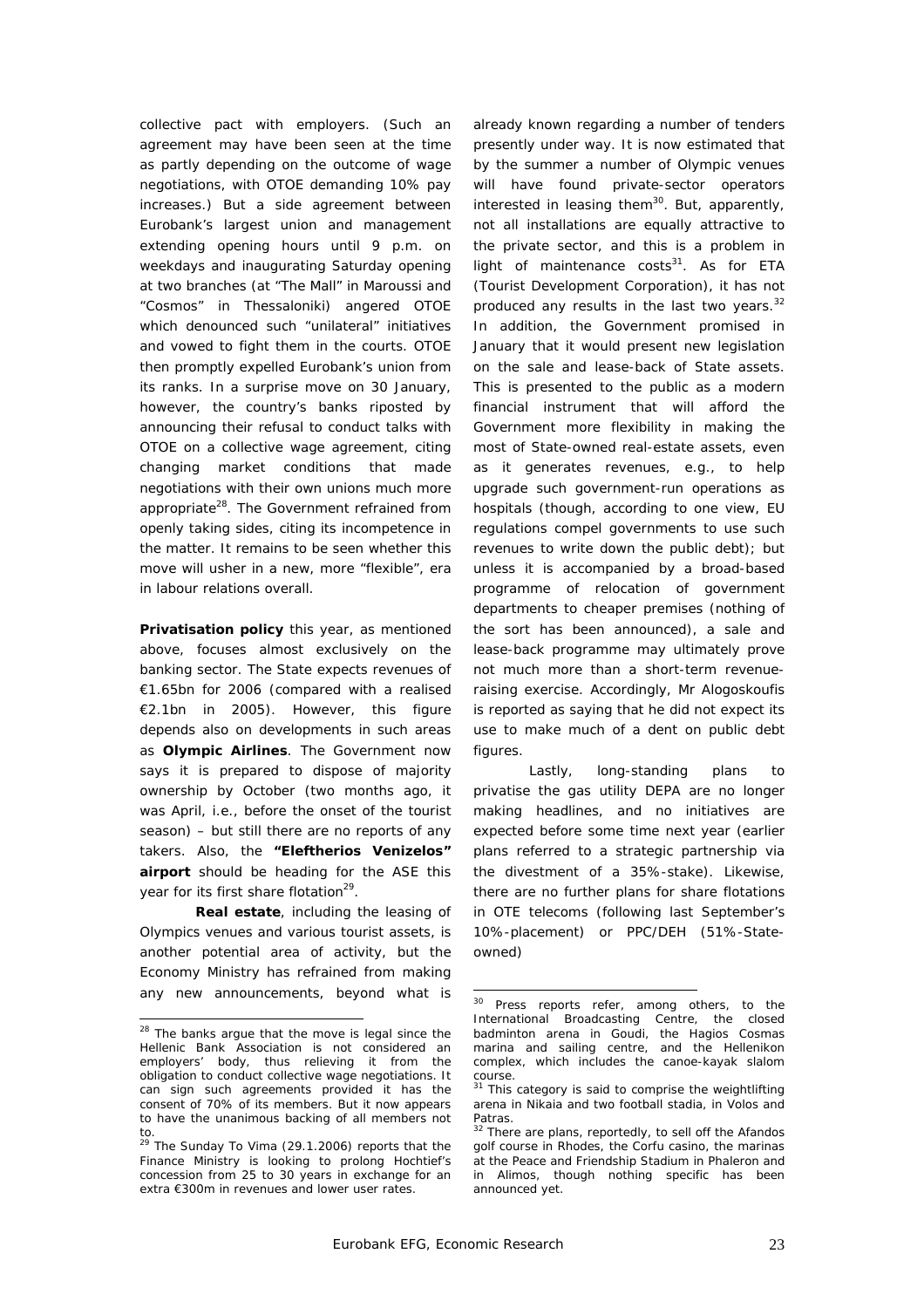#### **Other news in brief**

Talks are under way for the new two-year **national collective agreement on wages** between SEV (Federation of Greek Industries) and GSEE (General Confederation of Greek Workers). According to reports, the two sides are edging close toward an agreement. Earlier, labour unions had threatened with strike action, unless employers withdrew proposals for a differentiated minimum wage by region and sector, intended to address serious viability problems faced by many firms located especially in northern Greece and/or in the textiles sector in particular. GSEE subsequently struck a more conciliatory tone, citing the need to confront the problem of high unemployment in these areas. But SEV upped the ante again, when, in the context of a meeting of the National Employment Council, it renewed a long-standing demand for an increase in the ceiling of permissible mass lay-offs in firms (currently, 2% per annum) and a reduction in non-wage labour costs. In the government sector, nominal salary increases will be around 3.0% (*vs.* an estimated inflation rate of 3.2%).

The Government proclaims itself pleased with the results produced by its **Investment Incentives Law** (L. 3299/14.12.2004), with applications to date having reached 1,256 and nominally worth €2.5bn. Of these, 601 investment projects had been approved by 3.2.2006, worth €959m and potentially creating 3,376 jobs. That said, the Government is already reportedly working on a new incentives law, one that will reflect the specific requirements of the next,  $4^{\text{th}}$ , CSF (2007-2013).

A source of considerable anxiety for the Government is the **CSF-III absorption rate**, which remains low. In January this year, it stood at 42% – compared with 55% for the EU15. This means that in the three remaining years 2006-2008 (*i.e.*, until the end of the programming period, including the customary two-year extension) the Government will have to absorb as much as €16bn, whereas during the previous six years (2000-2005) the authorities managed to absorb approximately only €10bn. The Government insists that it

will not lose a single euro. Many outside observers are not so sure, though, having said that, a number of EU-related legal and implementing issues that dogged the authorities last year have now been settled with the Commission $33$ , thus in theory paying the way for higher rates of absorption than in the recent past.

The new agreement on the EU's "financial perspectives" for 2007-2013 struck by the European Council in Brussels on 15- 16/12/2005 provides for €20.1bn in Community funding to Greece as part of the **4th Community Support Framework** (2007- 13). Considering that the prevailing mood among net-contributor Member States was strongly in favour of a diminution in EU spending as a proportion of EU GDP; that the EU25 had to accommodate the needs of 100m more European citizens with below-average incomes; and that 2 years ago talk in Greece was of a financial package of the likely order of (only) €15bn-19bn (compared with 2000- 2006's €26bn), it becomes clear why the Government hailed the deal as a success for Greece. Among the "pluses" is a provision granting a one-year extension to the maximum time available for the country to absorb the funds (*i.e.*, the N+2 rule becomes

<sup>&</sup>lt;sup>33</sup> Since coming into office, the Government reformed the legal and regulatory framework for public works, largely in cooperation with the European Commission. Law 3263/2004 abolished the so-called "mathematical formula" and brought the institutional framework for the commissioning of public works in line with EU legislation and the European Court's case law. The institutional framework for public works was further revised by means of Law 3316/2005, which aimed to improve the quality in public-works studies in harmony with EU legislation, including the recent Directive 2004/18/EC. It also set strict conditions for making alterations to the study in the course of construction and codified the entire institutional framework for the commissioning of studies and other related issues in a single piece of legislation. Another important step towards improving the terms of competition was the codification of the national legislation and case law on public works, which was to be completed by the end of 2005. The aim is to make it simpler and easier to use for all parties involved in the provision of public works in Greece. Last but not least, the "main shareholder" law was thoroughly revised (see below).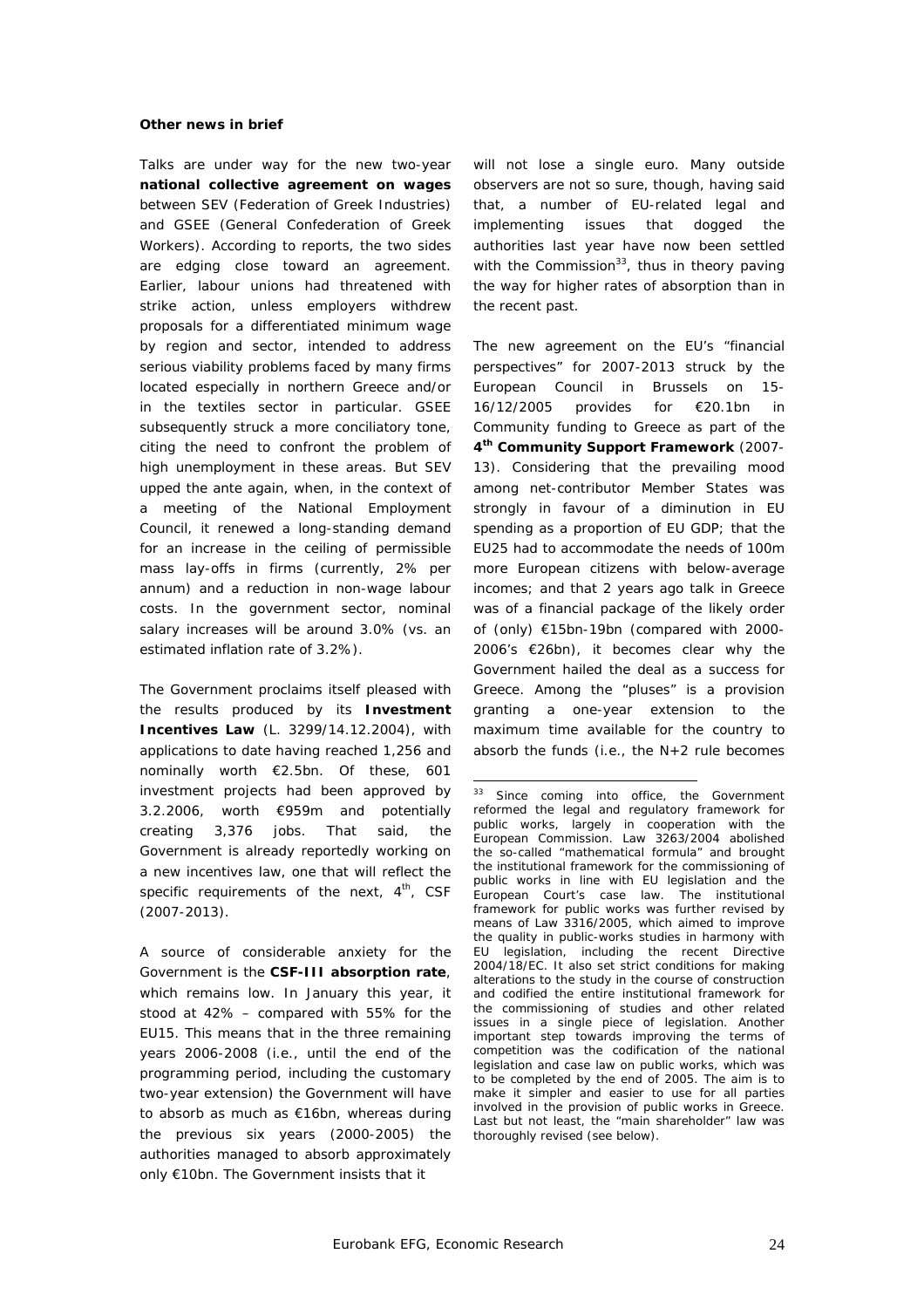N+3), and a provision that the national contribution to jointly-financed projects (*i.e.*, all CSF projects) can fall from the current minimum 30% to 15% for continental Greece and from the current 50% to 20% for the islands.

Parliament, in December, voted in Law 3427/2005 on the **imposition of VAT on new construction** and on a **capital-gains tax on properties** bought and sold. In conjunction with a revaluation of "objective" values (used for taxation purposes), the first since 2001, announced for the New Year (the immediate increase was an average 30%, but they will rise again annually over the next three years), this led to intensified activity and a marked appreciation of property prices especially toward the end of 2005. To the extent that this was speculation-driven, the real-estate market will probably be flatter this year. Nonetheless, Government revenues from property taxes in 2006 are expected, at least by some analysts, to double from last year, despite some sweeteners offered by the new law (*e.g.*, tax-free thresholds for firsttime buyers).

The European Commission on 21 December 2005 finally shelved the **"main shareholder/media/tender" law** dossier, which involved Law 3310/2005 adopted on 20 January 2005 and suspended on 2 June by Parliament following the European Commission's position that the law was incompatible with Single Market rules by reason of the excessive restrictions it placed on media owners' right to also bid for public contracts. The Commission's latest decision followed the adoption, by Athens, of Law 3414/2.11.2005, which essentially took the teeth out of the previous version of the law, while maintaining a semblance of correspondence with the relevant primary clause in the Constitution. It is too early to tell whether or not the revised Constitution (see above) will amend Article 14(9), which was at the root of the Government's travails last year and its ultimate *volte face* over what was a central pillar of the Government's "anticorruption" drive.

The President of **DEH** (the public power corporation) Ioannis Palaiokrassas (a former ND Economy Minister) resigned on 1 December 2005, after making allegations of involvement, by officials, in corrupt practices at DEH and failing to substantiate them by a deadline given him by Development Minister Sioufas.

On Thursday, 19 January 2006, the **ASE composite share-price index** closed at 3,968.05 points, which was the highest closing level since September 2000 (it closed at 4,118.28 on 8.2.2006, a 65-month high). The recent rally twice prompted cautionary words to investors from Minister Alogoskoufis, who reminded them of the excesses of 1999, only this time it is mainly foreign investors who are sustaining the bull market: in January 2006, foreign investors accounted for 40,83% of total shares traded on the ASE, compared with 36.09% in January 2005.

Last but not least, Economy Minister George Alogoskoufis, in a departure from "standard" practice, admitted (30.1.2006) that Greece's **pension system** was in the nature of a "*time bomb*" and that it "*must be defused in time*". However, he repeated the Government's position that any new legislation would be introduced during the next parliament, not now. For at least the next 26 months, he merely pledged to "*intensify*" the current "*dialogue*" so as to arrive eventually at a consensual outcome, based on "*mild*" and "*targeted*" adjustments rather than wholesale change, such as to preclude any abrupt shocks to the economy. (The Economic and Social Committee has been charged with organising the dialogue, and of commissioning a study whose conclusions all parties will be able to agree with  $-$  or, at least, with the numbers that will come out, as Mr Alogoskoufis recently explained. However, he also admitted that there were certain difficulties in actually launching the dialogue, while at the same time social partners also sought parallel, bilateral contacts with the Government.)

 These statements by Mr Alogoskoufis did not prevent a (repeat) warning, five days later, from Economic and Monetary Affairs Commissioner Joaquin Almunia to the effect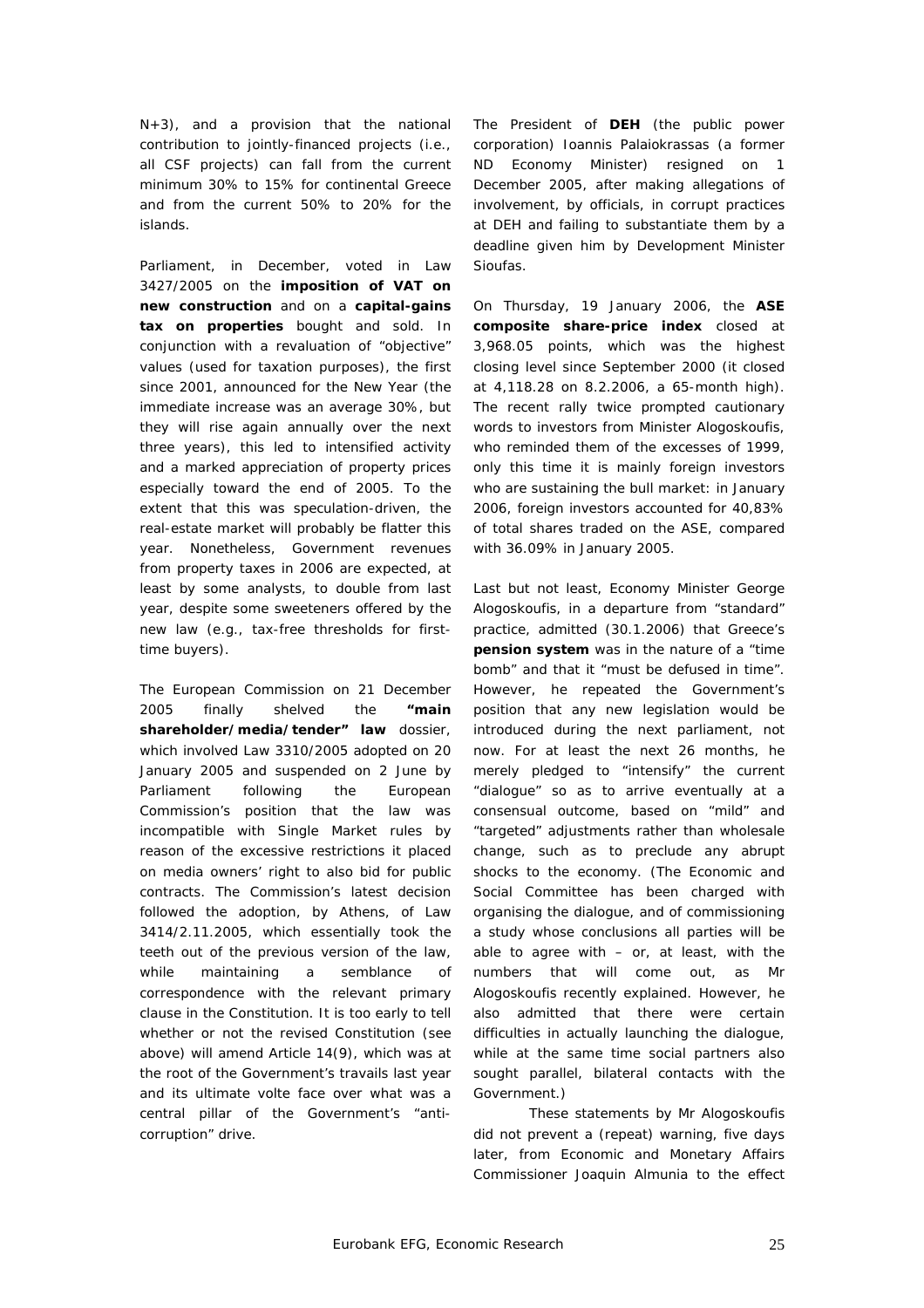that Greece must not delay social-security reforms, given its very high public debt and the fiscal impact due to the country's ageing population and the dangers these posed to the sustainability of Greek public finances.

Mr Alogoskoufis' recent fears might have been heightened by an OECD report cited by him, which allegedly claims that expenditures on pensions in Greece will rise from 12.5% of GDP today to almost 25% of GDP by 2050 (compared with, say, EU15 runner-up Spain's 17.3%). On a more positive note, Mr Alogoskoufis said that the Government was prepared to study more closely the possibility of widening the tax relief and incentives offered to individuals who want to make use of private pension schemes as a supplement to their state pensions.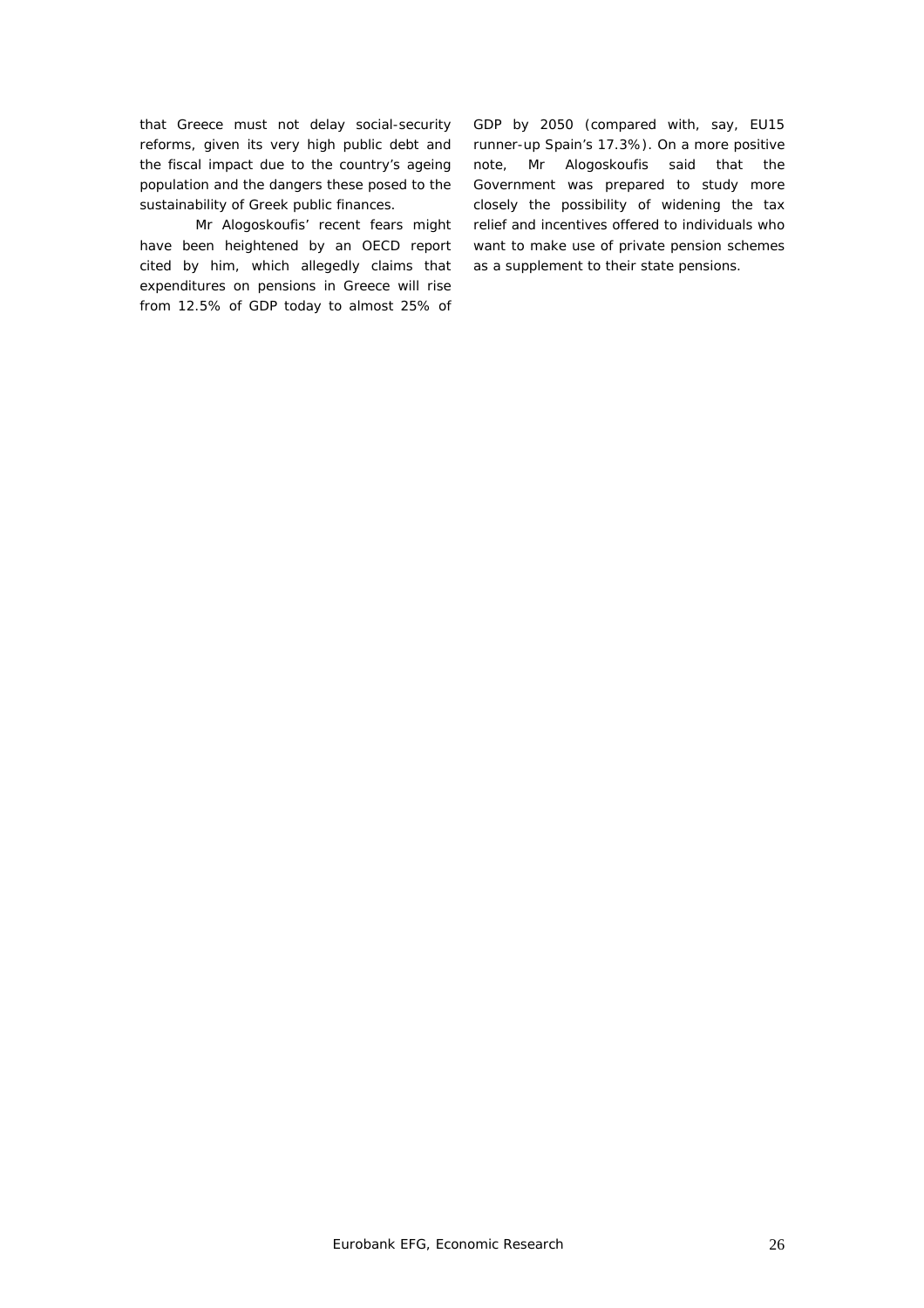# **Part B**

# **Special Focus Topics**

- ¾ **Do the Greek real estate market and the economic business cycle move in tandem?**
- ¾ **Are Differences in Lending Rates between Greece and the EU justified?**
- ¾ **Oil prices and economic implications**
- ¾ **Community Support Framework for Greece: Recent developments and outlook**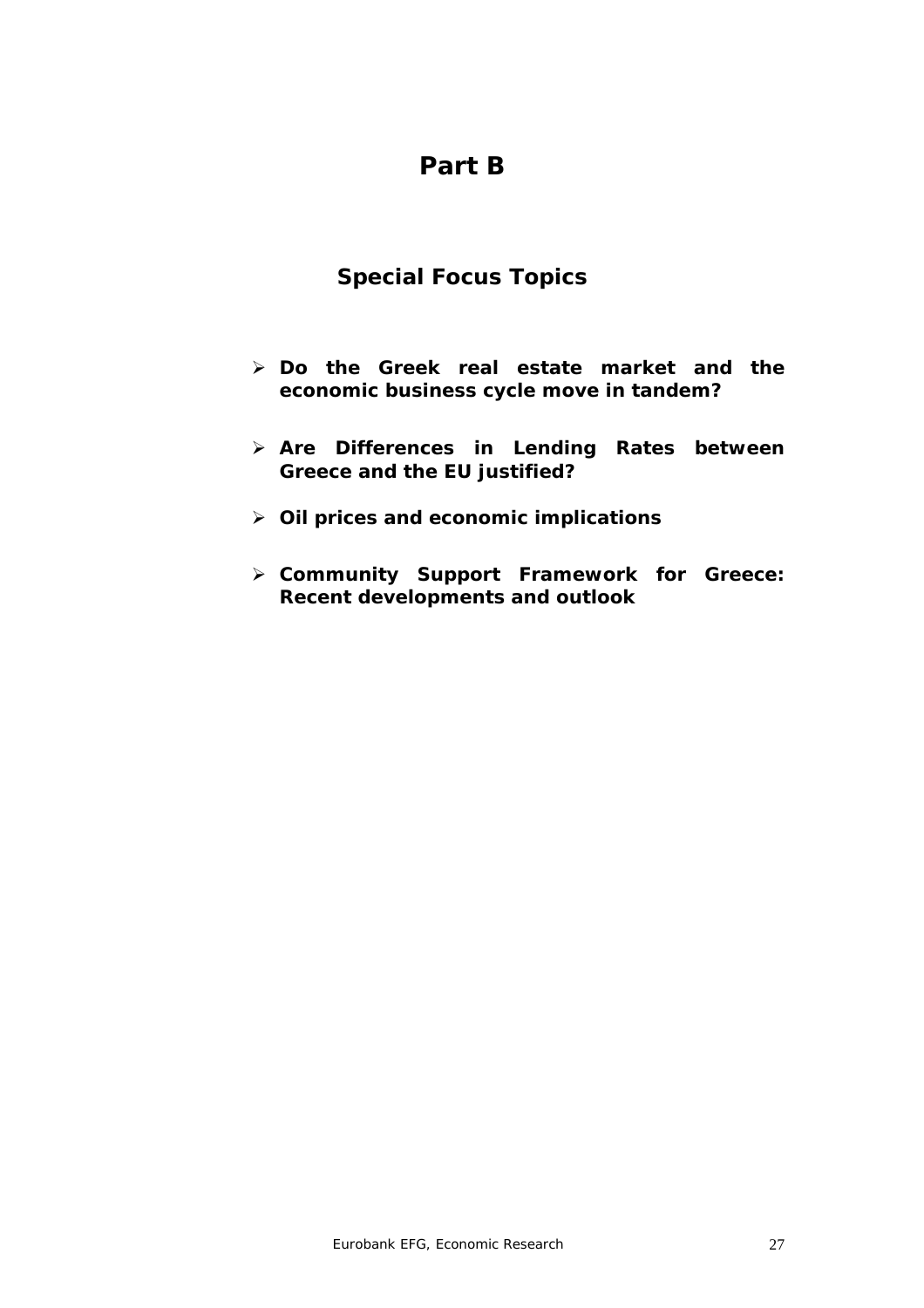# **Do the Greek real estate market and the economic business cycle move in tandem?**

- **There is a bidirectional causal relationship between economic activity and the real estate market.**
- **Real estate markets and economic activity are not currently aligned in some major industrial countries that experienced a substantial rise in housing prices over the period 1995-2005.**
- **Greek housing prices currently appear to be in line with underlying fundamentals, limiting the risk of an abrupt price correction that could negatively affect overall economic activity.**

In a recent research piece by Moody's $34$  it is argued that rapid credit expansion in Greece has created the conditions for an incipient real estate bubble. According to Moody's, low real interest rates, attributed to low nominal interest rates in the run-up to EMU membership and Greek inflation above the EMU average, induced higher demand for mortgage loans that fueled housing demand. In turn, rising housing demand in Greece has inflated housing prices.

A housing bubble has two features, namely prices rise above level consistent with underlying fundamentals and people keep buying a house due to expectations that housing prices will continue to rise. Thus, the question Moody's poses is whether housing prices in Greece are aligned to fundamentals summarized by economic activity?

Economic activity positively affects housing prices through households' wealth. Buoyant economic activity has a favorable impact on households' real disposable income that, in turn, raises demand for housing. It is estimated that a €100 increase in households' real disposable income in the US will raise real housing prices by  $\epsilon$ 320.<sup>35</sup> In the UK a similar increase in real disposable income will raise housing prices by €251, while in Spain by €278.

Housing prices affect economic activity as well since a house is not just a shelter but also an

 $\overline{a}$ 

investment that can generate income and finance household consumption. The way to do this is by means of the mortgage equity withdrawal facilities that many banks in the United States, the UK, Spain and elsewhere offer. The stereotypical withdrawer is someone who re-mortgages or takes out an additional secured loan to finance consumer spending. Mortgage equity withdrawal depends on the price evolution of the collateral i.e. the house. If housing prices go up, the value of the house and consequently the equity from the house that can be extracted will move upwards. In that context housing prices affect economic activity. The Federal Reserve System has estimated<sup>36</sup> that the house equity extraction net of commissions on homes sold, capital gains taxes paid on home sales and other fees stood at 7% of disposable income in 2004. In contrast, net extraction was 1.5% of disposable income in 1991.

This bidirectional relationship between the housing market and economic activity is reinforced by the impact of housing prices on construction activity and residential investment. A bullish housing market will boost prices and increase the profits that house constructors and developers realize. In order to increase their profits, the latter will invest more in residential fixed capital reinforcing overall economic activity. The bidirectional relationship between economy and real estate markets suggests that activity

<sup>&</sup>lt;sup>34</sup> Moody's (2006), "Greece", Moody's Investor Service – Global Credit Research.

 $35$  OECD (2005), "Recent house price developments: the role of fundamentals", Economic Outlook, 78, pp. 193-234.

<sup>&</sup>lt;sup>36</sup> Greenspan, A. and J. Kennedy (2005), "Estimates of home mortgage originations, repayments, and debt on one-to-four-family residences", Federal Reserve Board, Finance and Economics Discussion Series, 2005-41.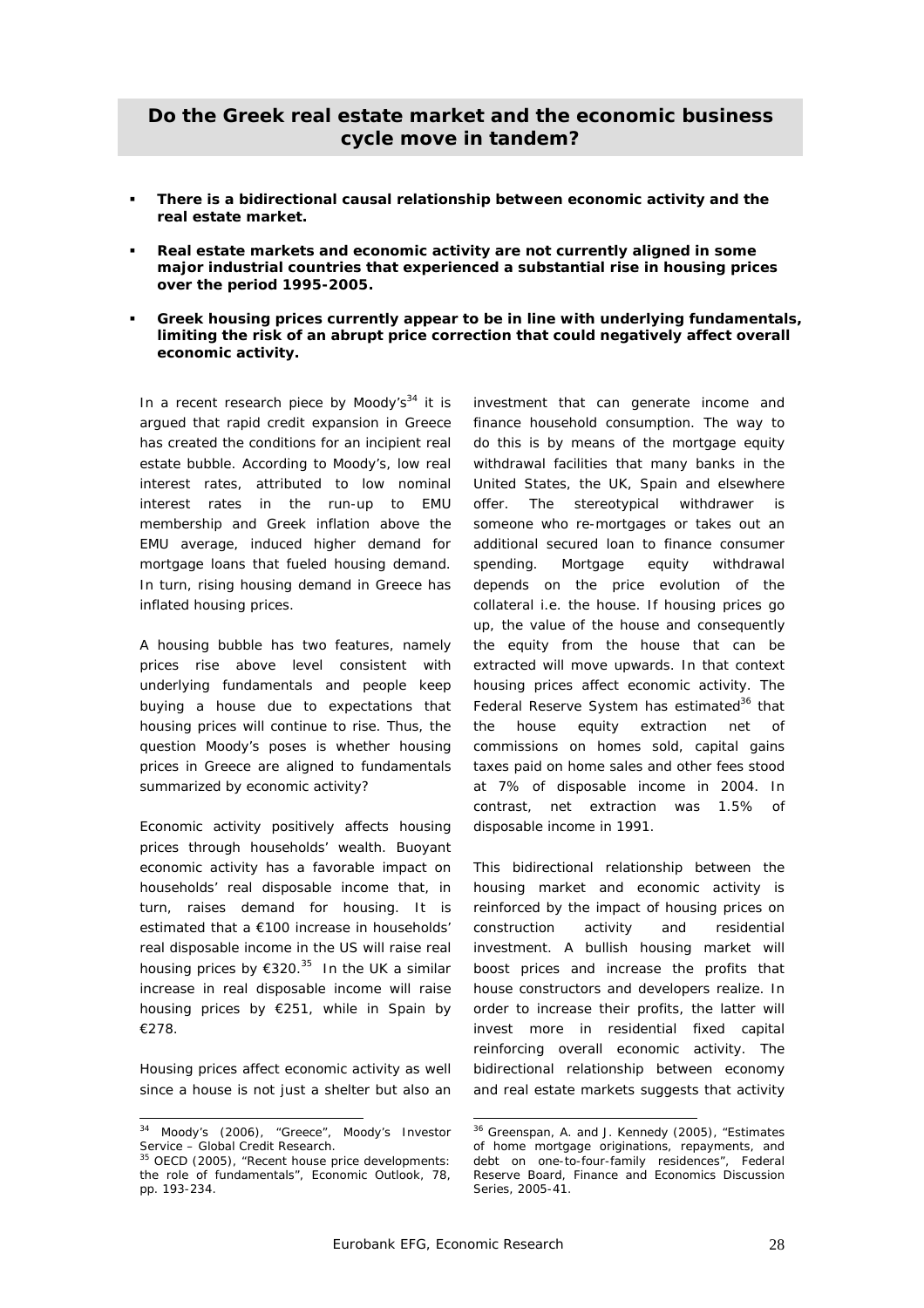in the real estate market should move in tandem with the overall economy. Absence of co-movement will cast doubts over the sustainability of the rise in housing prices, implying a potential overvaluation not aligned to the fundamental factors determining housing prices.

In order to measure the degree of alignment between the business cycle and activity in real estate market, we compare an economy's output gap with the deviation of private residential fixed capital formation from its corresponding period average. Output gap is defined as the ratio of actual-to-potential GDP computed by OECD and reported in its *Economic Outlook.* Potential output is the level of output that would prevail should all wages and prices were flexible and the economy adjusted to balance supply and demand in all markets. A positive output gap indicates that the economy operates above full employment, risking to jeopardize price stability. By contrast, a negative output gap signals that the economy operates below its capacity at an employment level below full utilization. All in all, the output gap approximates the face of the business cycle that the economy experiences.

In order to approximate the phase of the real estate market, we estimate the percentage deviation of private residential fixed capital formation from its period average. According to the European Commission and  $OECD<sup>37</sup>$ , private residential fixed capital formation consists of acquisitions less disposals of dwellings during a given period plus certain additions to the value of the existing stock of dwellings. Residential investment is a significant component of the gross fixed capital formation of the total economy that is used in the construction of GDP. In Greece, residential fixed capital formation stood at 5% of GDP in 2004.

The housing market has lately become a popular discussion topic among academics, market analysts, economists and households. The profound interest is reinforced by the cumulative increase of housing prices in current prices that has surpassed in some countries 100 % year on year. Specifically, in Spain it was up 105.6 % over the period 1995-2005.

In Chart 1 we present the corresponding graph for the US. The cumulative increase of housing prices in the US over 1995-2005 is 65 % in nominal terms. We observe that after 2001, the strong positive correlation between the business cycle and the real estate market observed before has collapsed. It appears that the real estate market has expanded over and above the business cycle in the US. Thus, rising housing prices in the US may not be justified by the business cycle, pointing to the possible presence of a housing bubble.

Indeed, research by investment banks $^{38}$ suggest that the US housing market is roughly 15% overvalued, with numbers ranging from 0% in Huston to 50% in Los Angeles. However, research by the Federal Reserve presented at an international conference on real estate organized by Eurobank EFG reaches a different conclusion. Specifically, when adjusted for housing quality, housing prices move in parallel to rents in the US implying that there is no housing bubble at a national level.<sup>39</sup> However, a housing bubble cannot be excluded at a state level.

#### **Real Estate Market and Chart 1. the Business Cycle: US**



Source: Ecowin, Eurobank EFG Research

 $\overline{a}$ 37http://forum.europa.eu.int/irc/dsis/nfaccount/info/ data/esa95/en/een00137.htm

 $38$  Hatzius, Jan (2006), "Housing holds the key to Fed policy", Goldman Sachs, Global Economic Paper 137.

<sup>&</sup>lt;sup>39</sup> Davradakis, M. and G. Hardouvelis (2006), "Is the real estate market overvalued? International trends and investment opportunities", Eurobank Research -Economy and the Markets, February 6.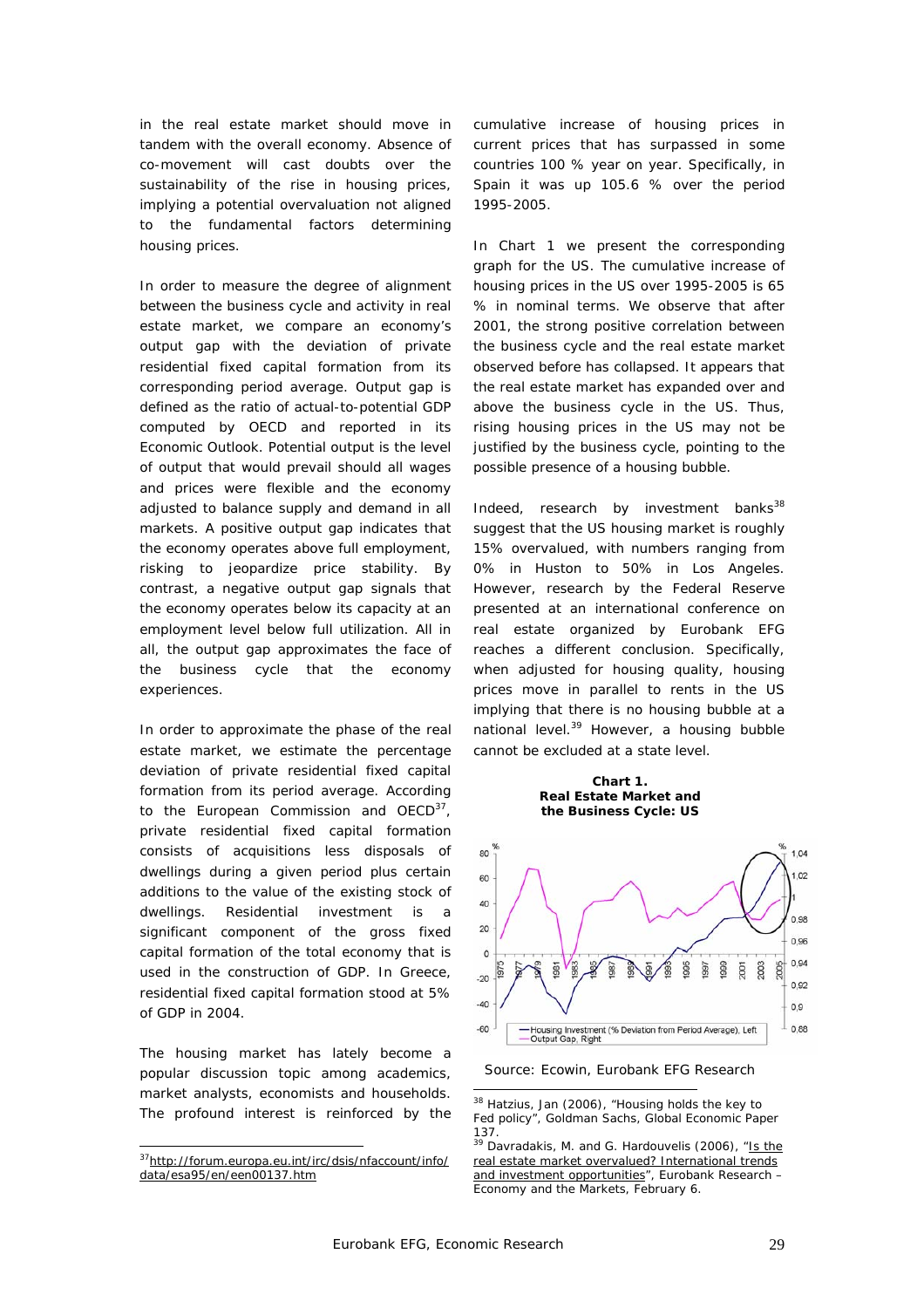The real estate market in Spain has also surpassed the business cycle in spite of the slowdown the economy experienced over the period 2000-2001 (Chart 2). This finding suggests that there is potential overvaluation in the Spanish housing market.

**Chart 2. Real Estate Market and the Business Cycle: Spain** 



Source: Ecowin, Eurobank EFG Research

Again, this is the conclusion by recent research at the Bank of Spain presented at the international real estate conference organized by Eurobank EFG. It was argued at the conference that housing prices in Spain are overvalued by 24-32%. This overvaluation is considered to be a correction to the housing prices over the historic low levels observed in the 80's. A misalignment between the housing market and the business cycle also appears to be present in the UK (Chart 3). UK has experienced a cumulative increase of 97.7% in nominal housing prices over the period 1995-2005, with the resulting misalignment pointing to the possible existence of a housing bubble.

**Chart 3. Real Estate Market and the Business Cycle: UK** 



Source: Ecowin, Eurobank EFG Research

A report by International Monetary Fund (IMF)  $40$  suggests that there is a 60% overvaluation of housing prices in the UK, justifying our argument for overvaluation.

**Chart 4.** 



Source: Ecowin, Eurobank EFG Research

In the case of Greece, no misalignment appears to be currently present between the housing market and economic fundamentals. In Chart 4 we observe that over the examined period, the real estate market in Greece has been broadly aligned to the business cycle following the peaks and slow-downs of economic activity. Indeed, the observed comovement between the business cycle and the real estate market indicates that the recent strong increase in housing prices appears to be fully justified by the overall economic activity. Thus, rising housing prices in Greece are not speculative in nature and, therefore, not likely to generate an overvaluation or a bubble.

The non-speculative nature of the Greek housing prices is further confirmed by the responses of Greek households to a national survey organized by the Division of Economic Research and Forecasting of Eurobank EFG over the period 1/12/2005-09/01/2006. According to the survey's results, nine out of ten households who believe that housing prices will rise in the near future do not plan to sell their home. In other words, the elasticity of supply to changes of expected prices is very low. This explains the rising trend of housing prices in periods of high housing demand and the absence of abrupt

<sup>40</sup> Hunt, B. and M. Badia (2005), "United Kingdom: Selected issues", IMF Country Report, No. 05/81.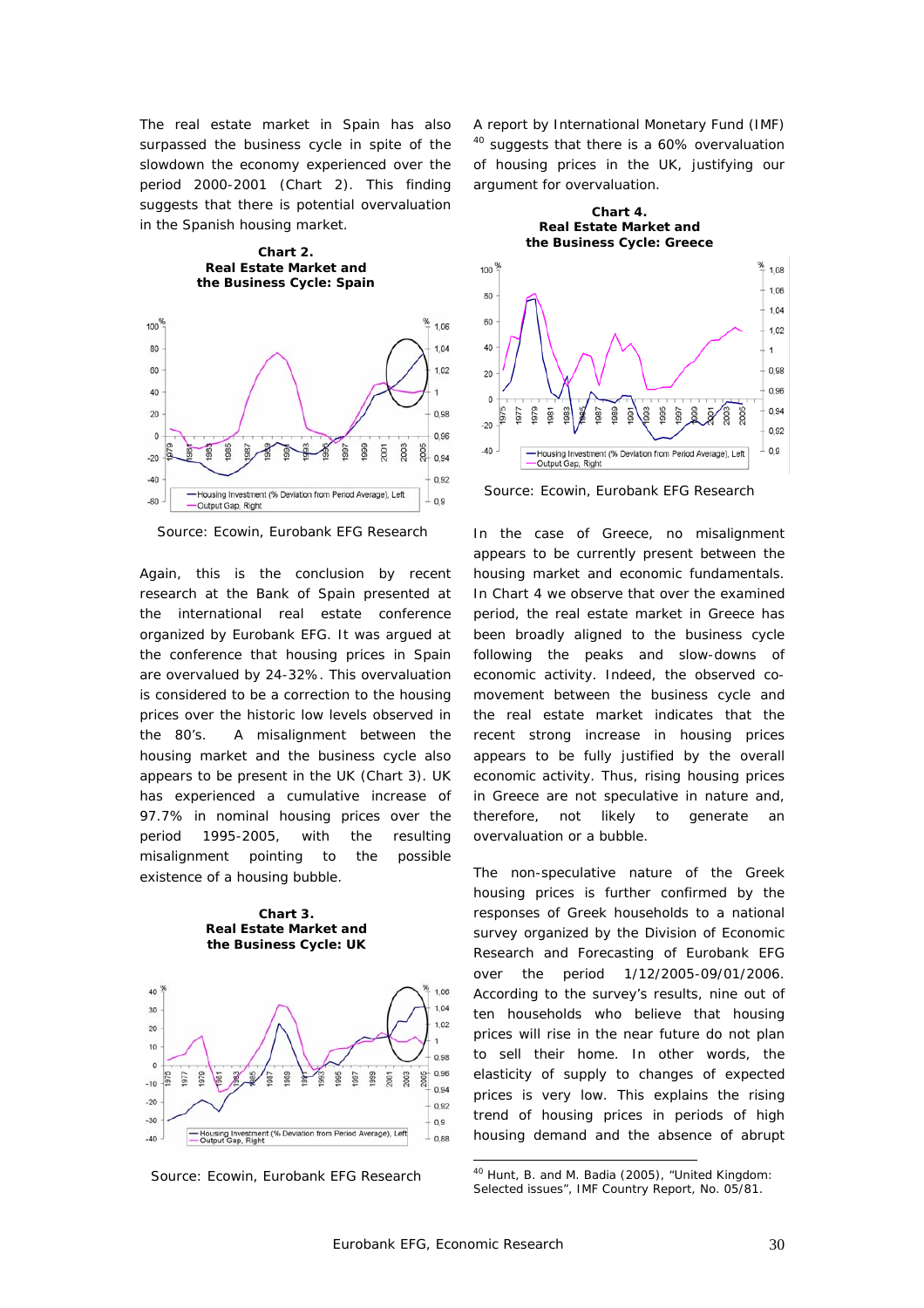corrections in prices in the event of cooling demand for homes. According to the same survey, 78 % of the respondents who bought a house consider that buying a house is a secure investment. This feature of the Greek housing market implies that Greek households do not buy their residence for speculative purposes.

In conclusion our analysis suggests that rising housing prices in Greece are fully justified by economic fundamentals. Hence, the possibility of an overvaluation of housing prices in Greece is currently low thus limiting the risk of an abrupt correction in prices that could have negative consequences for overall economic activity. This conclusion is reinforced by the non-speculative nature of housing demand as documented by survey data from Greek households.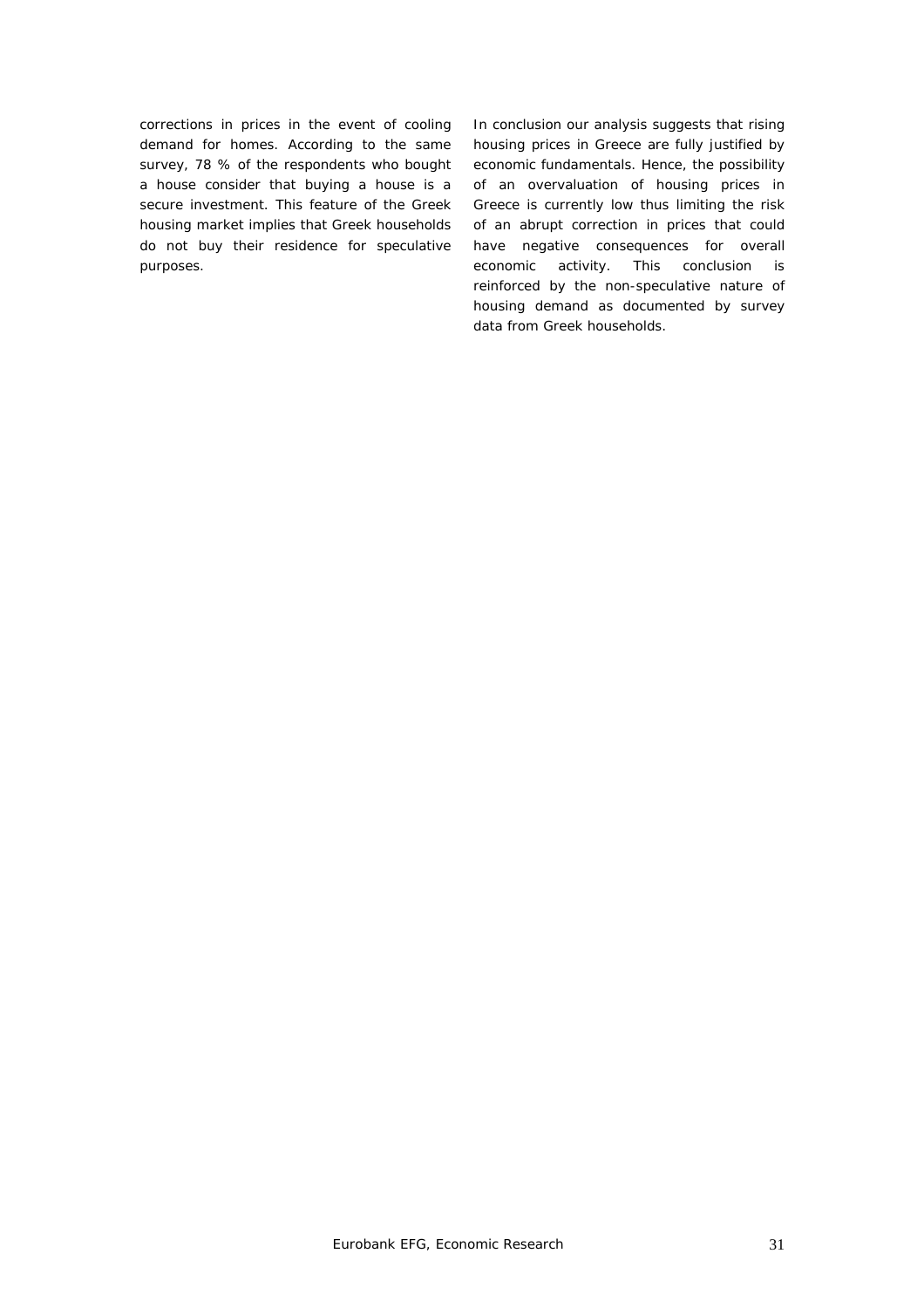# **Are Differences in Lending Rates between Greece and the EU justified?**

- **Greek lending rates have declined rapidly in recent years as a result of Greece's Eurozone entry and intensifying competition among local banks**
- **Greek weighted average lending rate currently some 125 bps above the euro area equivalent weighted average**
- **This margin can be explained, at least partly, by higher deposit rates, higher credit loss reserves and higher operational costs**

# **A current hotly debated issue is …**

the degree to which Greek lending rates have converged to the EU average in recent years and the factors that have prevented the complete elimination of the lending margin Greek enterprises and households pay over their European counterparts. Our approach is to develop a rudimentary pricing model to: i. define the underlying factors that determine the level of lending rates and ii. examine the degree to which differences in national lending rates can be attributed to differences in the significance of these underlying factors across the EU banking systems.

#### **Lending Rates in Greece and the EU**

A direct comparison between lending rates across several EU jurisdictions is by definition problematic, especially for the period before the harmonization of the lending categories in 2003. These difficulties arise because lending rates often refer to loans with different characteristics, different maturities and different levels of collateralization, such as different degrees of loan-to-value ratios. Furthermore, they can represent lending rates on new loans, or they can be averages of outstanding loans.

In order to circumvent such difficulties, we constructed a weighted average lending rate as the ratio of interest revenue from loans granted to enterprises and households to total loans outstanding. We have estimated this proxy for the lending rate for 10 out of the 12 euro area countries (we have excluded Luxemburg and Belgium because we were unable to find all relevant data). In Figure 1, we report the 3 countries with the highest weighted average lending rates and the EU-10 average. As we can see in this Figure, at the beginning of our sampling period Greek

lending rates were significantly higher compared to the EU-10 average. However, since then they have declined sharply especially after Greece's entry in the EMU and by the end of 2004, they stood at 125 basis points above the EU-10 average.

**Figure 1: Weighted Average Lending Rate (Enterprises and Households)**



**Determinants of the level of lending rates**  As discussed in the introduction, we employ an implicit pricing model in order to define the underlying driving factors that determine the level of lending rates. According to this rudimentary model, the level of lending rates is determined by:

A) *The cost of funding*. The main source of funding for the banking sector is funds provided by depositors. A secondary source is the funds raised by credit institutions in the interbank markets. Hence, the lending rates charged by banks should, at a minimum, cover their costs of funding.

B) *Remuneration for expected losses*. An unavoidable risk of the banking business is the possibility that the borrower will fail to repay his loan as promised. The expected level of credit losses can be estimated by banking institutions based on their historical experience and it is reflected in their reserves and provisions for such losses. These reserves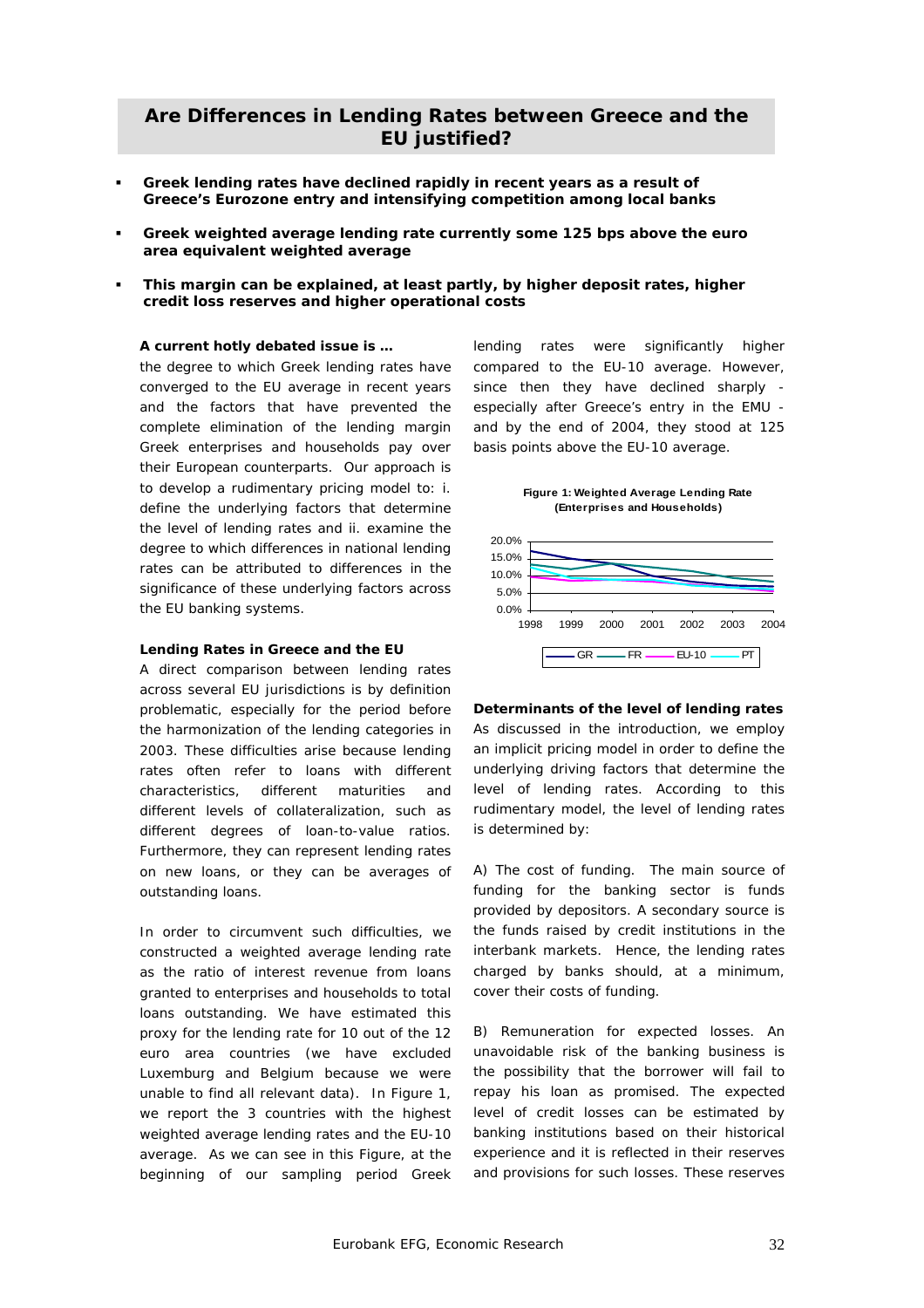and provisions constitute an additional cost for the banks which is reflected in their lending rates.

C) *Remuneration for unexpected losses*. In addition to credit reserves, banks are also required to hold equity capital that can help them retain their solvency even when they realize unexpected losses, over and above those they have already provisioned for. The amount of equity capital held by a bank will depend on the riskiness of the bank's assets and its target level of credit rating. The return that the shareholders require for their investment and more generally the weighted average cost of capital (which also includes the cost of subordinated debt issued by the bank) will be also reflected as an additional spread in the bank's lending rates.

D) *Operating Expenses*. A factor that can not be omitted from any model of cost determination is that of operating expenses. We have used the ratio of operating expenses to amount of loans outstanding to assess the cost structure of the EU-10 banking systems.

E) *Market Structure*. On top of the purely technical factors that determine the pricing of loans, it is possible that the whole structure of the banking system (more or less concentrated) may also have an impact on the level of lending rates. The degree of concentration can be measured by the Herfindahl index, which gives us a metric of the size of each bank relative to the total size of the banking sector.

# **Assessment**

In figures 2 , 3 and 4, we report the historical evolution of the deposit rates, provisions-toloans ratios and the operating expenses-toloans ratios (we do not report the figures for the other two factors, i.e. cost of equity and concentration ratio simply because the Greek data do not differ significantly from the EU-10 average). Based on these figures, we can conclude that all these three pricing factors are significantly higher for Greek banks, compared to the EU-10 average. The deposit rates are on average 50 bps higher than in the rest of the EU, the provisions-to-loans ratio of the Greek banks is the highest in EU-

10, and the operational expenses-to-loans ratio, although it has declined steadily over time, is still the second highest amongst the countries we examined.

#### **Figure 2: Deposit Rates with Horizon < 1 year**











#### **Summarizing …**

Focusing only on the differences between lending rates in Greece and the EU, without attempting to relate these differences to the underlying pricing factors, provides an incomplete framework for analysis. Although the framework presented in this section may be too simplified to provide a conclusive answer as to whether the 125 bps of lending margin that the Greek banks enjoy over the EU-10 average is fully justified by the underlying pricing factors, the fact that three out of the five factors are significantly higher than the EU-10 average can offer at least a partial explanation for this margin.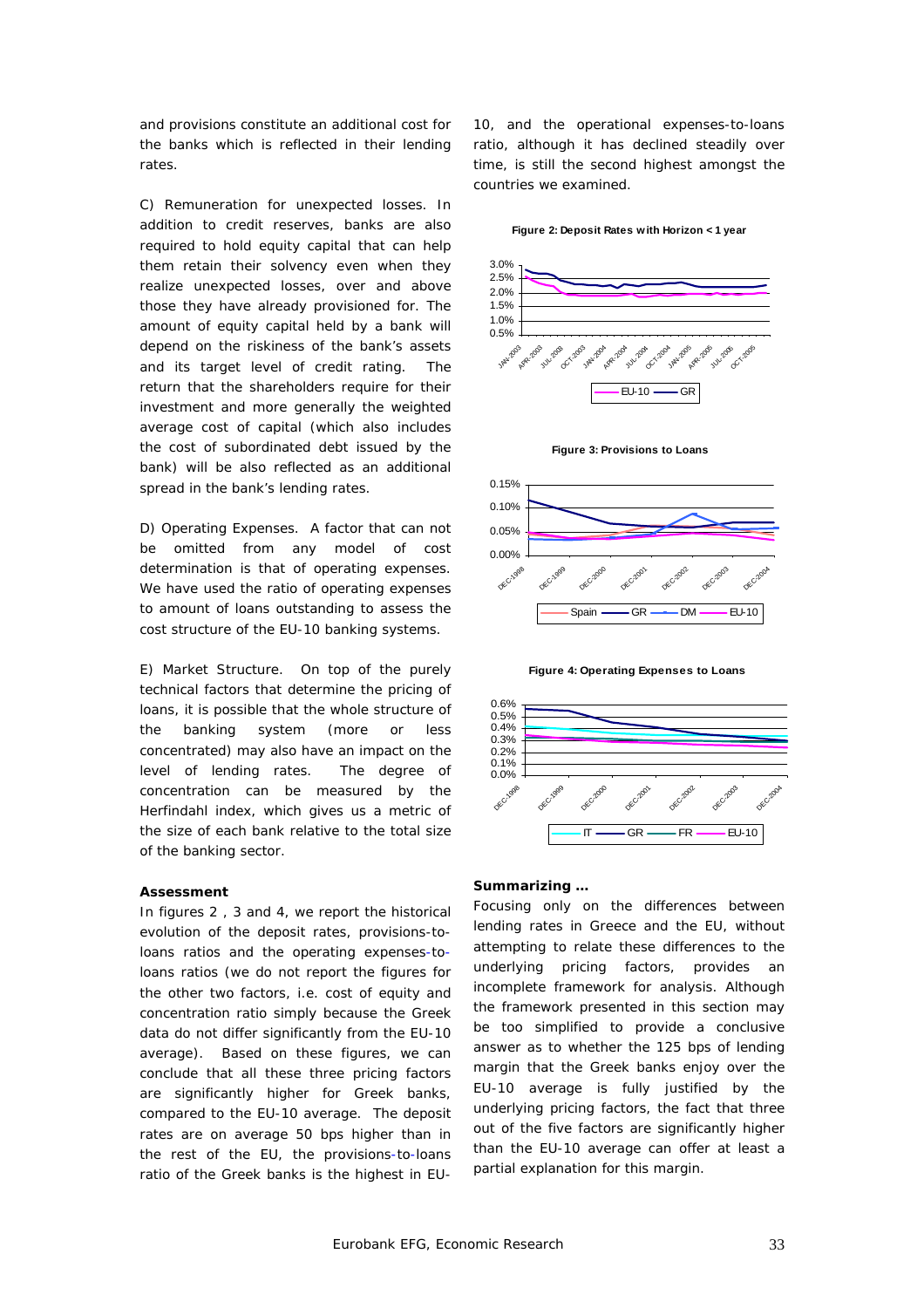- **Risks to oil prices and volatility remain to the upside in the near-term**
- **Investments in the oil production industry are crucial, if we are to see a significant drop in crude oil prices within the next decade**
- **Still, economies appear to be resilient against oil price inflation, while central banks adopt a tougher monetary stance**
- **Greece needs to decrease its oil intensity substantially**

We expect world oil demand to continue growing quite strongly in 2006. India's and China's demand is growing faster than last year and is expected to average 7 million barrels per day, 6% higher than in 2005. Risks to oil prices and their volatility remain to the upside in our view, as limited spare capacity, colder-than-normal weather conditions in the northern hemisphere and geopolitical uncertainties continue to impact market dynamics. Yet, it is still early to assess the full effect of higher energy costs on the EU, and the Greek economy in particular.

# **Short-term dynamics**

Although some experts believe that the market may be currently oversupplied, the fact remains that there is very little spare capacity, and this has been recently plagued by seasonal and political factors. Last December, OPEC´s oil production was close to 26-year highs (almost 30 million barrels per day). This accounted for 40% of the world's oil supply. So far though, oil producing countries appear to be unable to cope with what seems to be a serious supply shock resulting from 30 years of underinvestment in production capacity. Moreover, the recent outbreaks of cold weather and disputes over Iran's nuclear program have created further instability in an already volatile market. Iran is the  $2^{nd}$  largest producer in OPEC (after Saudi Arabia), pumping 3.91 million barrels per day.

Any output reduction by Iran could cause serious supply and price stability problems worldwide. Experts estimate that oil prices could be pushed to as high as \$100pbl, if Iran were to retaliate in case of any UN-imposed sanctions. Overall, around \$5 may have been added so far to the barrel price of oil, due to the uncertainty caused by Iran's nuclear

program. OPEC members' next meeting is scheduled for March 8. Traditionally, OPEC cuts production in the second quarter, as worldwide demand falls. However, if prices continue to be elevated, geopolitical concerns combined with limited spare production capacity may induce OPEC to keep producing at its current levels. This may be the case even if stockpiles were to increase further in the meantime. Hence, we anticipate that in the next few months, crude prices will remain close to their current levels, exhibiting significant spikes and volatility, stimulated by short-term supply uncertainty.

# **Long-term outlook**

The currently elevated prices heighten the potential for increased investment in the oil industry. This is much needed for improving spare production (investing into exploration and development of new fields) and refinement capacity, so as to meet increased demand for crude and distilled products. Moreover, higher oil prices may also encourage the production of crude that has been expensive to extract so far, as well as investments into alternative energy sources. These developments along with further technological progress and the response of demand to the current price signals may possibly lead to a retreat of average oil prices over the next 5-10 years. Under such conditions, prices could retract to lower equilibrium levels within the \$40-\$50 band as consumers diversify their energy portfolio (using more energy efficient products and capital) and oil producers increase supply (achieved at lower costs due to technological advances). Still, price volatility and geopolitical uncertainty will continue to be a factor causing significant short-term price fluctuations and increased speculative investor activity in the oil and energy markets.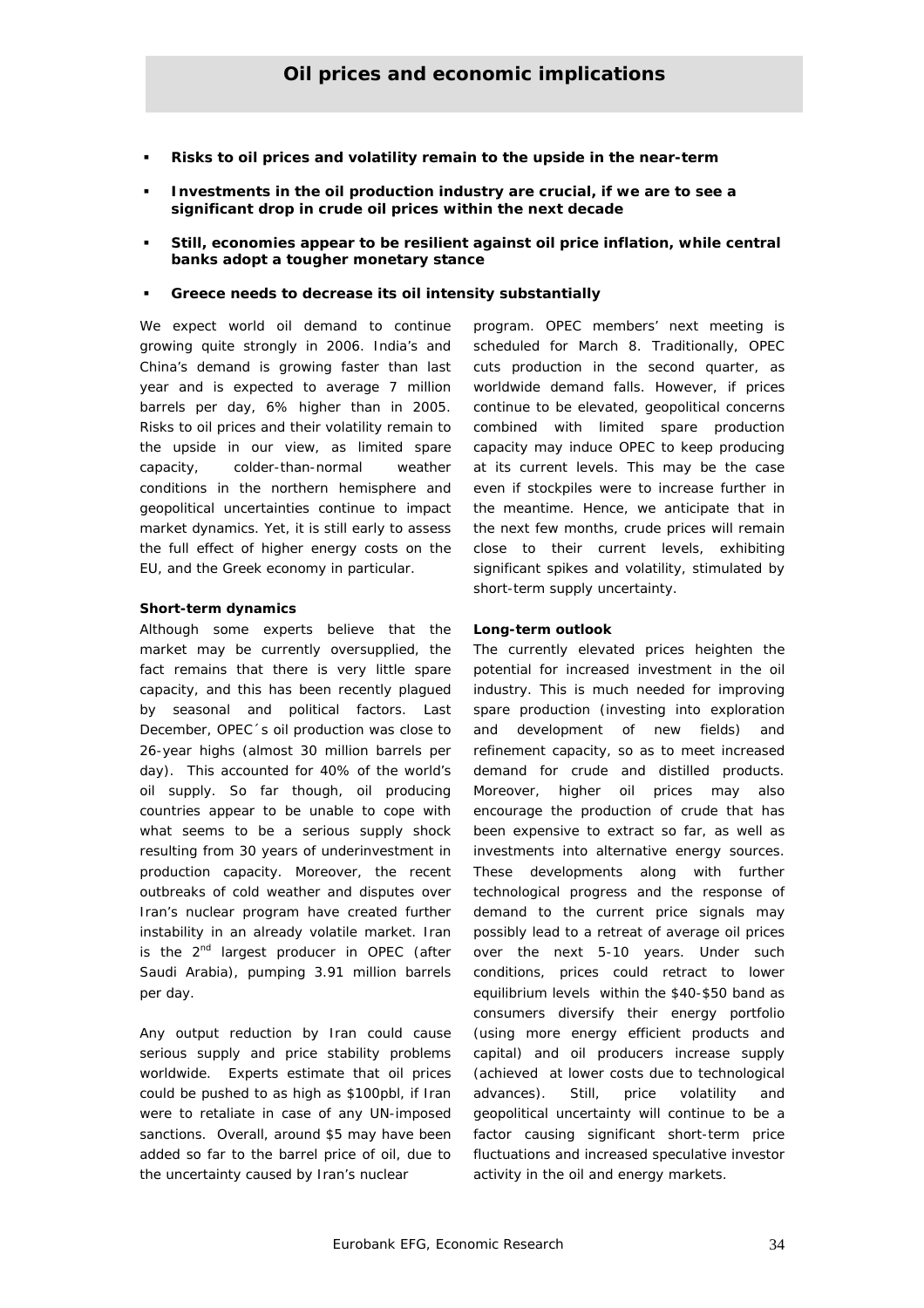#### **Economic effects of higher energy prices**

Higher energy costs can have direct effects on economic activity. So far we know that they can depress consumption (especially of durable goods), cause delays in business investment or even induce costly resource and labor reallocation. They often affect an economy by creating negative expectations on future economic activity in both producers and consumers. Higher energy prices also imply higher production and distribution costs and can lead to cancellation or significant alteration of investment plans. Some sectors such as agriculture and transportation (or even tourism) can be affected more adversely than others.

Overall, dearer oil can cause a drop in GDP growth, with the impact depending on an economy's oil intensity, the ability of producers to pass the higher energy costs on to final consumers and the share of consumers´ income spent on energy consumption. Higher oil prices may also have significant inflationary effects, both direct and second-round ones. Yet, the world economy has so far demonstrated surprising resilience to the recent rallies in energy costs. According to the IMF's World Economic Outlook (Sept. 2005), inflation in developed countries (excluding USA) is projected to decelerate to 2.0% in 2006 from 2.3% in 2005. Moreover, developing countries' inflation should be on average down to 4.5% from 5.0% in 2005. According to the same source, real GDP growth rates are expected to continue rising steadily (though not spectacularly) this year, with the Euro area output expected to rise by 1.8% in 2006, from an estimated 1.2% last year.

While the world economy has so far been resilient to higher oil prices, there are indications that forces may be building up that can lead to higher inflationary pressures ahead. For instance, in the euro area, recent steep increases in producer prices<sup>41</sup> may

 $\overline{a}$ 

induce producers to pass on higher oil prices to the end-user, as pressures increase on profit margins due to higher energy prices and uncertainty in the oil markets.

#### **Greece needs to reduce oil intensity**

The energy intensity of the Greek economy is still high both in absolute as well as relative terms. Indeed, Greece's current energy intensity is higher than that in other developed counties such as France, Spain, Italy, Japan and the UK and well above the Euro-zone average. Greece was also among the 4 countries with the highest increase in industrial producer prices last year (average annual Greek PPI vs. EU average). Yet, this is not likely to spark an inflationary spiral ahead, though the next few quarters' data will be crucial for our understanding of the impact of dearer oil on the Greek economy. It is of concern however, that energy data indicate that as although the country struggles to transform itself into a service economy, it consumes more energy. As Diagram 1 shows, all Greek sectors except industry (i.e., transports, agriculture, household and services), are steadily increasing their quota of energy consumption, as the economy grows.





Diagram 1 (source: Eurostat)

Moreover, although energy intensity is declining (i.e., energy efficiency is improved) in industry and the economy as a whole (Diagram 2), the fact remains that almost all sectors of economic activity, spend more energy in absolute terms.

<sup>41</sup> Specifically, in both the euro-zone and EU25, Eurostat reported recently that industrial producer prices in December were up by 0.2% from the previous month. Excluding the energy sector, the increase was 0.1% in both the euro-zone and EU25 while prices in the energy sector rose by 0.4% and 0.6% respectively. On a yearly basis, industrial

producer prices rose on average by 4.1% in the euro-zone and 5.2% in the EU25.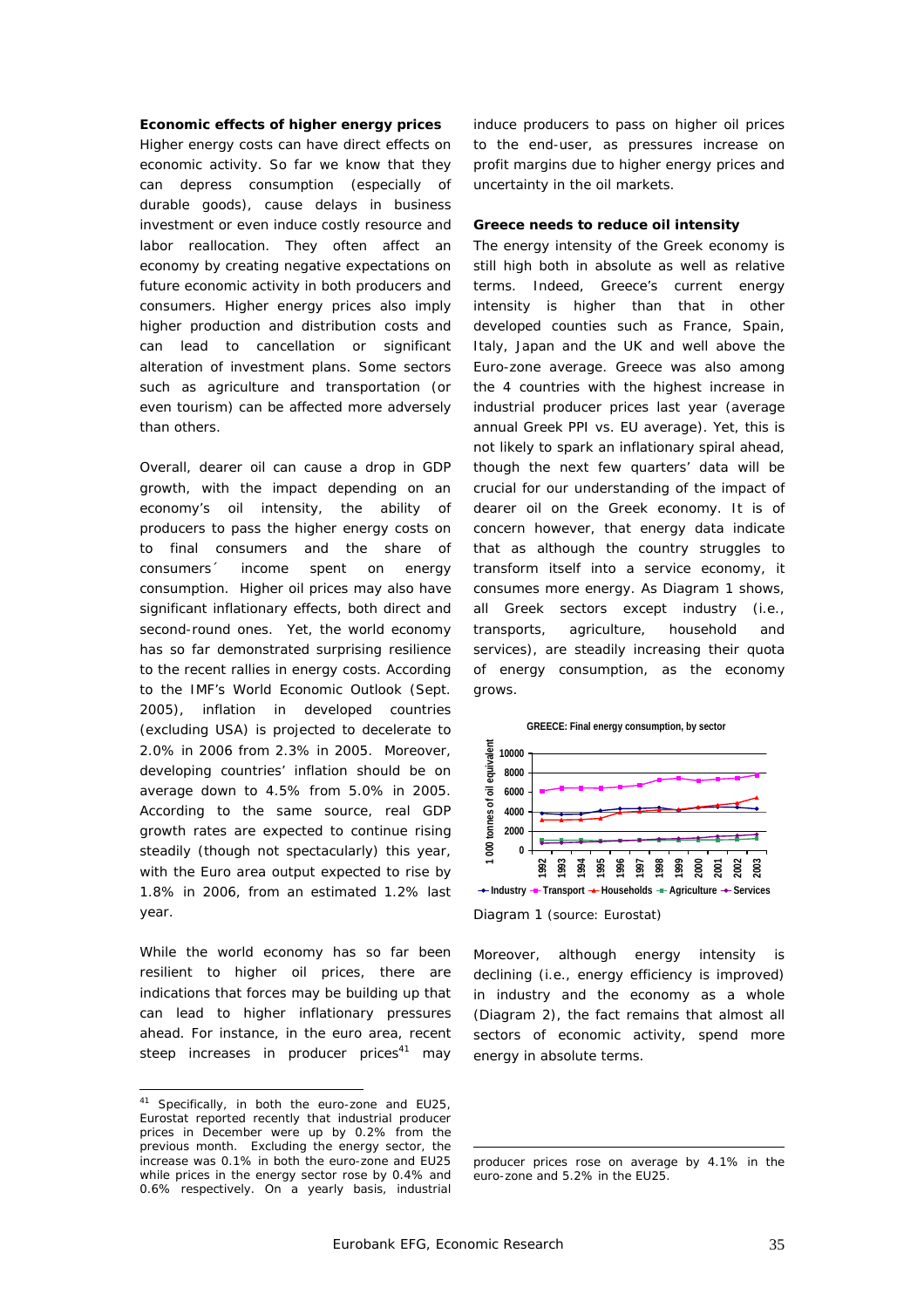

Diagram 2 (source: Eurostat)

The fact also that industrial producers prices have risen faster in Greece relative to other countries in the EU, coupled with the fact that the industrial sector  $(3<sup>rd</sup>$  largest energy consuming sector, see Diagram 3) is the "most efficient" sector energy-wise, should raise serious concerns to policy-makers and individuals as well. If the above behavior in the industrial sector is attributed to diminishing profit margins due to oil and energy price increases, how should then other less energy efficient sectors react?



Diagram 4 shows that core HICP and the Goods' CPI tend to follow output price inflation as this is expressed by the average PPI growth rate. The latter is followed by the Goods' CPI with an approximate lag of 12 months. As there is a recent upturn in the PPI (expected to last due to higher production costs), the relationship depicted in the diagram suggests that we may see some increase in core goods price inflation in 2006. This pick up in prices could be realized after the first half of this year, if oil and energy prices remain at high levels.

Summarizing, recent price data point out that we may be experiencing the first impact of higher energy costs through the price mechanisms. The full extent to which oil price inflation will trigger a significant increase in domestic prices is still not easy to determine, as the worldwide instability in oil markets creates further uncertainties. We maintain our earlier point, made past autumn, that output growth rates in Greece could have been 0.3- 0.5 percentage points higher if oil prices were not fluctuating around historically very high levels.

Diagram 3 (source: Eurostat)

To enhance our point, in Diagram 4 we display the 12 month moving averages of the core PPI (excluding construction and energy, left scale), the core CPI (harmonized) and the Goods' CPI growth rates (both on the right scale).



Diagram 4 (source: Eurostat)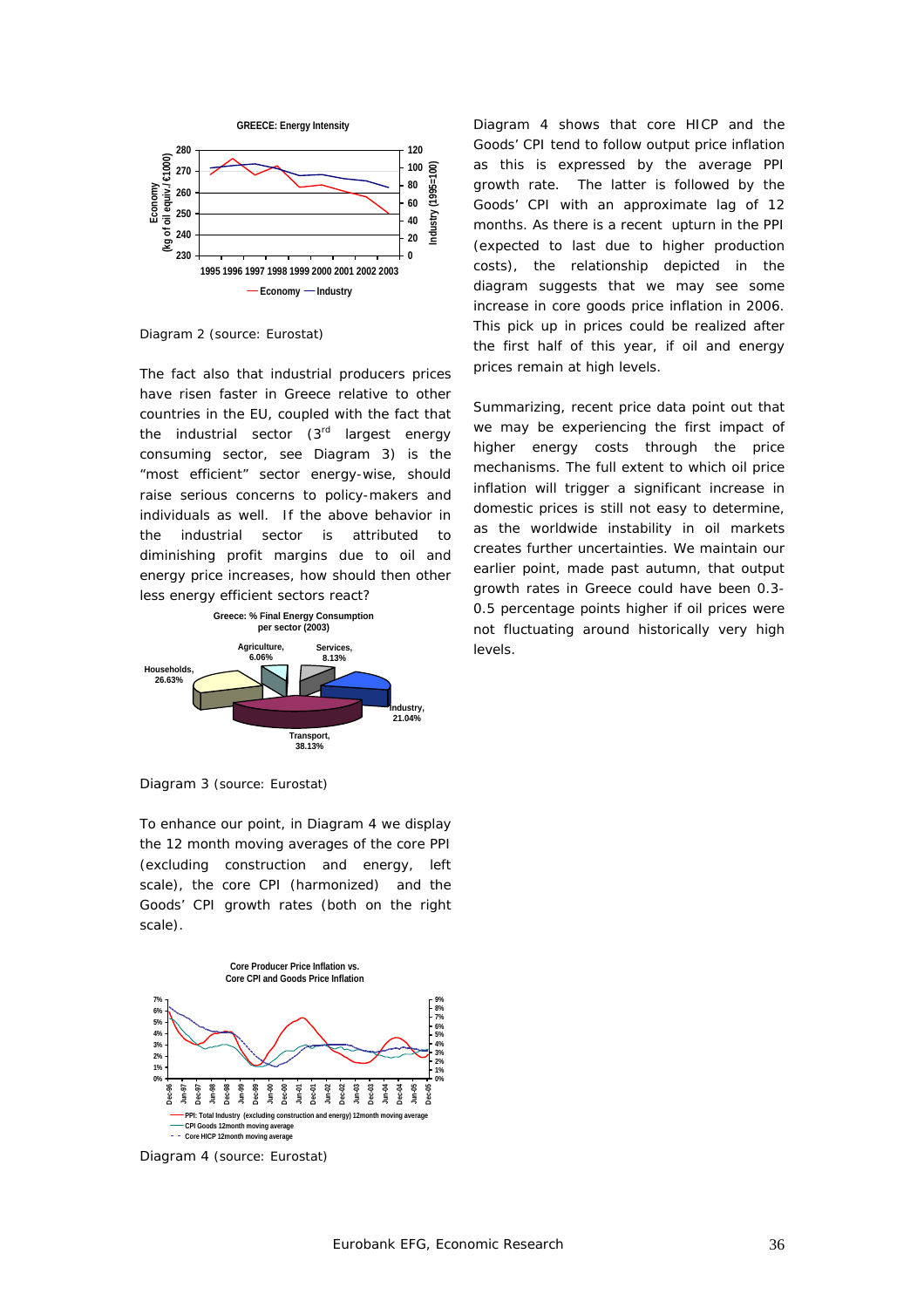# **Community Support Framework for Greece:**  *Recent developments and outlook*

- **The allocated EU funds to Greece under the CSF IV programme amount to €20.1bn or ca 1.4% annually of the forecasted average nominal GDP for the period 2007- 2013. This is higher than the initially expected amount, but lower (by approximately one percentage point of GDP per annum) than the allocated funds under CSF III.**
- **To avoid losses of EU CSF III funds, a significant acceleration in the signing of new projects and, in particular, the successful completion of projects already underway is required. Indeed, a total of €22.1bn has to be spent in co-financed projects over the next 3 years, compared to the €12.1bn spent in the first 5 years of the CSF III.**
- **In 2006, the CSF III EU co-financed part of the Greek Public Investment Budget (PIB) is the highest ever in absolute terms, thus generating most of the risks facing the proper execution of the 2006 PIB.**

# **CSF IV**

 $\overline{a}$ 

Last December, the European Council reached an agreement on the EU budget for the period 2007 – 2013. The total amount of EU CSF funds allocated to Greece reached €20.1bn, which is higher than earlier official estimates. Yet, this amount is smaller (both in absolute terms and as a percent of GDP) than the corresponding allocation to Greece under the  $3<sup>rd</sup>$  CSF, as two Greek regions, Attica and South Aegean, now have GDP levels above the 75% of EU's GDP cut-off line, while competition for such funds has increased as a result of the EU enlargement. Eurobank calculations show that the promised annual inflows under CSF IV amount to ca 1.4% of the forecasted average nominal GDP for the period 2007 – 2013, whereas the corresponding number under CSF III was 2.5% of the average nominal GDP of the 7-year period 2000-2006<sup>42</sup>.

Besides the larger than initially expected allocation of funds under the new programme, another positive development for Greece is the relaxation of the n+2 rule, which caused many problems in the implementation of the  $3<sup>rd</sup>$  CSF. This is to become an  $n+3$  rule for the first 3 years of the new programme, meaning that once a project is contracted it will have to be completed before the end of the third – not the second – calendar year after the year it was signed. The increase in the percentage of EU co-financing of new projects also constitutes a welcome development as it implies less pressure on public finances, plus it can help with the timely completion of the projects, which will not be as much dependent on the availability of national funding. Under the 4th CSF, EU financing now covers up to 85% of the total cost of a new project compared to 75% in the  $3<sup>rd</sup>$  CSF. In the cases of Attica and the South Aegean, these percentages can reach 85% from 50% under the 3<sup>rd</sup> CSF.

# **CSF III and Public Investment in 2006**

In the 2006 central government budget, €8.4bn are allocated to the PIB out of a total projected expenditure of €58.6bn. There are two features of this year's PIB worth mentioning. First, the PIB amounts to 4.3% of GDP, the smallest such share since 1996. Second, the share of the EU co-financed component has gone up substantially, which puts pressure on the authorities to successfully develop projects that qualify for EU funding.

 $^{42}$  Here we assume that nominal Greek GDP will grow by 7% per year and inflation will average 3.2% over 2007-2013.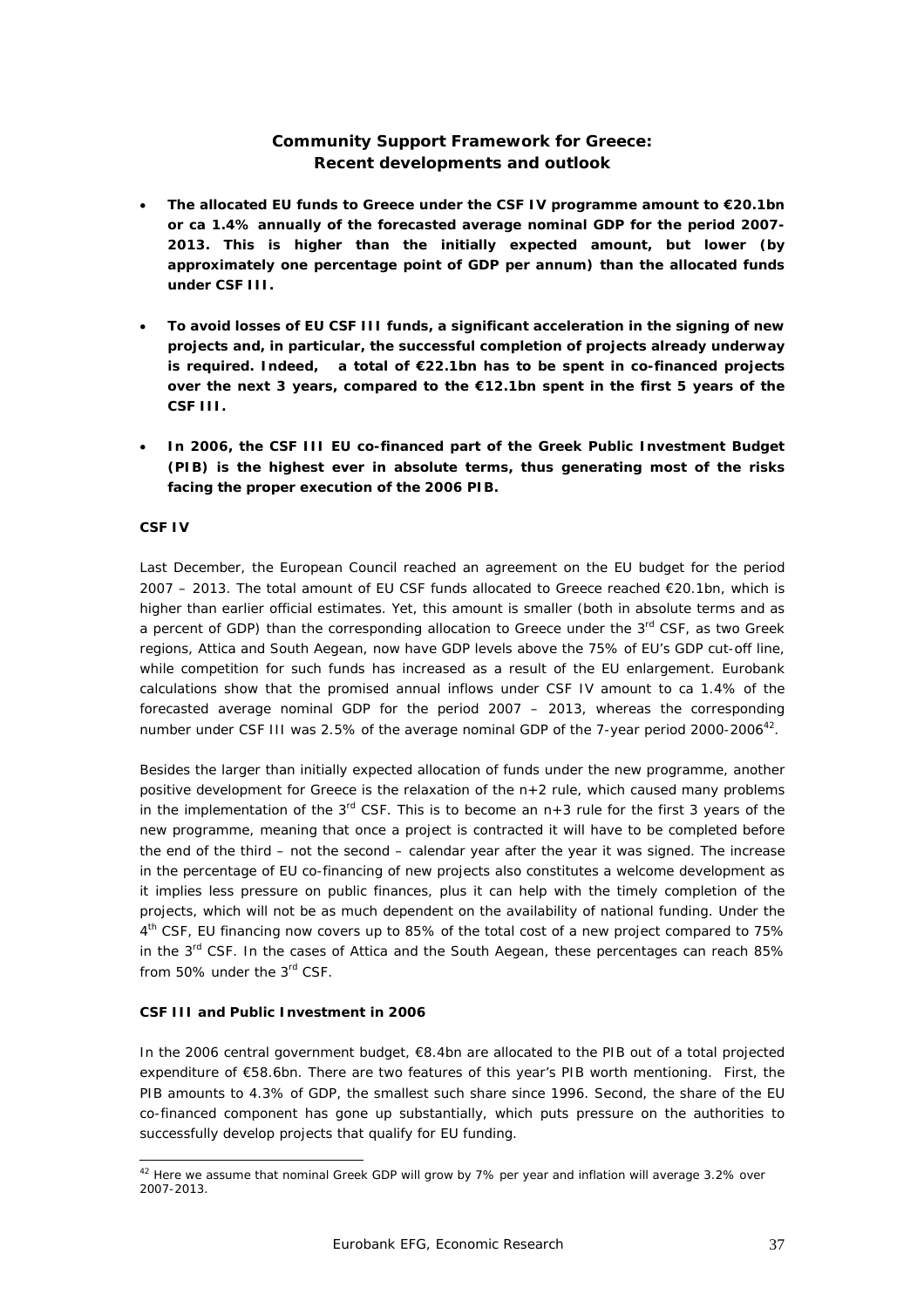More specifically, the EU co-financed part of the PIB was raised to €6.1bn, the highest absolute figure ever. At the other end, the national component of this year's PIB was reduced to  $\epsilon$ 2.3bn from €2.55bn last year, following an already substantial reduction in 2005, thus reaching the lowest level (in absolute terms) since the year 2000.

The increased emphasis on the co-financed component is the result of necessity. Indeed, a significant acceleration in the absorption of EU funds is now needed over the next 3 years in order to avoid any losses of EU funds under the  $3<sup>rd</sup>$  CSF. As we have already noted, a further €22.1bn has to be spent compared to €12.1bn that was spent in the first 5 years of the programme.

Our earlier analysis shows that most risks surrounding the proper execution of the 2006 PIB concern the progress of CSF III co-financed projects. In order to gain a deeper understanding of such risks, we remind our readers of the three major phases in the implementation of a CSF project:

- The first stage spans the period up to the signing of a contract by the counterparties involved.
- The second stage, the so-called expenditure stage, spans the period during which national public funds are disbursed as payments for the on-going execution of a project.
- The third phase ends when the EU goes ahead and credits the Greek government with its share of the cost, contingent, of course, on the co-funded projects' compliance with the relevant EU regulations.

# *New Contracts for CSF projects – an extension has been granted by the EU*

By the end of January 2006, some 63% of the  $3<sup>rd</sup>$  CSF program had reached and/or passed the first stage of a signed contract. According to the European Commission's initial regulation, this would leave a gap of 37% to be closed in only 11 months in order to meet the end-2006 deadline for reaching a level of 100% in signed contracts. Recently, the Greek authorities announced that the EU has granted an extension, allowing the signing of contracts in 2007 and 2008, which effectively abolishes the deadline altogether. Yet, there is little room for complacency, since, no matter when a contract is signed, the end date for completing the actual project and requesting the funds from the EU remains the end of 2008. Indeed, further significant delays in signing new projects would deprive those projects from the required time for completion.

| The Flow of New CSF III Projects with a Signed Contract     |  |  |  |  |  |  |  |  |
|-------------------------------------------------------------|--|--|--|--|--|--|--|--|
| (% of total CSF III public funds)                           |  |  |  |  |  |  |  |  |
| 2001<br>2003<br>2002<br>2004                                |  |  |  |  |  |  |  |  |
| 10.8<br><b>Annual Rates</b><br>12.6<br>13.3<br>13.0<br>12.5 |  |  |  |  |  |  |  |  |

In 2005 the flow of signed contracts accelerated significantly. This development reflects an improvement in the implementation process of the CSF as well as the maturing of many projects that experienced significant delays in the prior years. It also seems to be the result of transferring contracted projects from the purely nationally funded part of the PIB to the EU cofinanced part. In the next three years, such a practice may not deliver analogous results and, hence, it is of paramount importance to speed up the whole contracting process.

# *Public Expenditure on CSF projects*

The latest data - provided by the  $8<sup>th</sup>$  Monitoring Committee of the  $3<sup>rd</sup>$  CSF - show a substantial acceleration in public expenditure on CFS III projects. By November 15, 2005, €12.1bn out of a